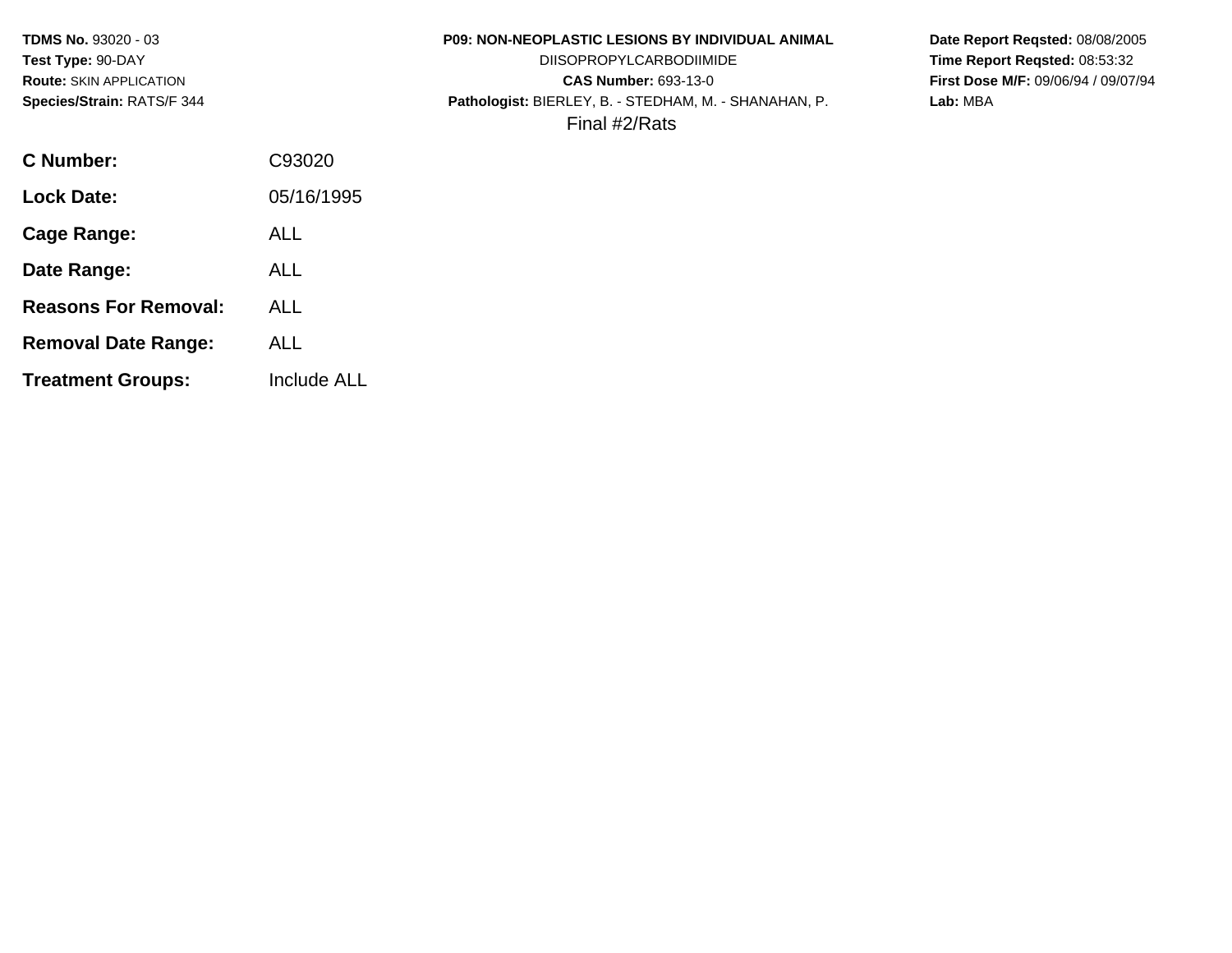Species/Strain: RATS/F 344

#### P09: NON-NEOPLASTIC LESIONS BY INDIVIDUAL ANIMAL

**DIISOPROPYLCARBODIIMIDE** 

**CAS Number: 693-13-0** 

Pathologist: BIERLEY, B. - STEDHAM, M. - SHANAHAN, P.

Date Report Reqsted: 08/08/2005 Time Report Reqsted: 08:53:32 First Dose M/F: 09/06/94 / 09/07/94 Lab: MBA

| <b>ALIMENTARY SYSTEM</b>                |             |                          |                  |         |             |    |                    |             |             |        |   |          |
|-----------------------------------------|-------------|--------------------------|------------------|---------|-------------|----|--------------------|-------------|-------------|--------|---|----------|
| <b>FISCHER 344 RATS MALE</b><br>0 MG/KG | ANIMAL ID   | ν<br>$\Omega$<br>ν<br>ν  | v<br>ົ           | c<br>J. | 0<br>4      | ÷. | 6                  | ⇁           | 8           | 9      |   | * TOTALS |
|                                         | DAY ON TEST | ν<br>9<br>$\overline{2}$ | v<br>9<br>ົ<br>_ | 9<br>◠  | 9<br>◠<br>∼ |    | 9<br>◠<br><u>_</u> | 9<br>◠<br>_ | 9<br>ີ<br>▵ | g<br>ົ | ີ |          |

| Esophagus                                      |  |  |  |  |  | 10 |     |
|------------------------------------------------|--|--|--|--|--|----|-----|
| Intestine Large, Cecum                         |  |  |  |  |  | 10 |     |
| Intestine Large, Colon                         |  |  |  |  |  | 10 |     |
| Intestine Large, Rectum                        |  |  |  |  |  | 10 |     |
| Intestine Small, Duodenum                      |  |  |  |  |  | 10 |     |
| Intestine Small, Ileum                         |  |  |  |  |  | 10 |     |
| Intestine Small, Jejunum                       |  |  |  |  |  | 10 |     |
| Liver<br>Periportal, Vacuolization Cytoplasmic |  |  |  |  |  | 10 | 1.0 |
| Pancreas<br>Acinus, Atrophy, Focal             |  |  |  |  |  | 10 | 1.0 |
| Salivary Glands                                |  |  |  |  |  | 10 |     |
| Stomach, Forestomach                           |  |  |  |  |  | 10 |     |

\* .. Total animals with tissue examined microscopically; Total animals with lesion and mean severity grade<br>+ .. Tissue examined microscopically

x .. Lesion present

I .. Insufficient tissue

M .. Missing tissue A .. Autolysis precludes evaluation BLANK .. Not examined microscopically Page 2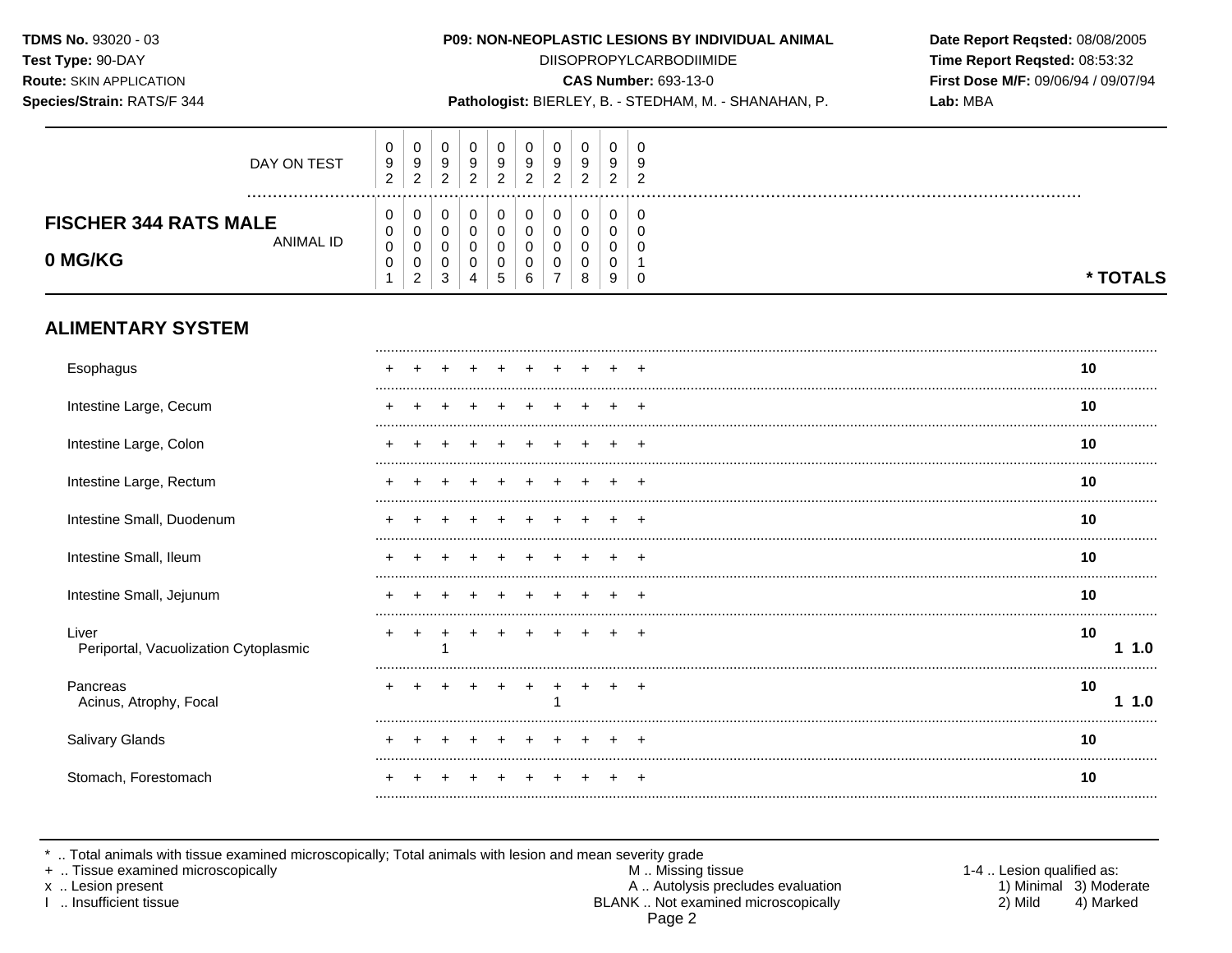| TDMS No. 93020 - 03<br>Test Type: 90-DAY<br>Route: SKIN APPLICATION<br>Species/Strain: RATS/F 344 |                                            |                                    |                                            |                                              |                                           |                                                 |                                                        |                                           |                                 |                                                      | P09: NON-NEOPLASTIC LESIONS BY INDIVIDUAL ANIMAL<br><b>DIISOPROPYLCARBODIIMIDE</b><br><b>CAS Number: 693-13-0</b><br>Pathologist: BIERLEY, B. - STEDHAM, M. - SHANAHAN, P. | Date Report Reqsted: 08/08/2005<br>Time Report Reqsted: 08:53:32<br>First Dose M/F: 09/06/94 / 09/07/94<br>Lab: MBA |
|---------------------------------------------------------------------------------------------------|--------------------------------------------|------------------------------------|--------------------------------------------|----------------------------------------------|-------------------------------------------|-------------------------------------------------|--------------------------------------------------------|-------------------------------------------|---------------------------------|------------------------------------------------------|----------------------------------------------------------------------------------------------------------------------------------------------------------------------------|---------------------------------------------------------------------------------------------------------------------|
| DAY ON TEST                                                                                       | $\mathbf 0$<br>9<br>$\overline{c}$         | 0<br>9<br>$\overline{2}$           | 0<br>9<br>$\overline{2}$                   | $\mathbf 0$<br>9<br>$\overline{2}$           | 0<br>9<br>$\overline{2}$                  | 0<br>$\boldsymbol{9}$<br>$\overline{2}$         | $\mathbf 0$<br>9<br>$\overline{2}$                     | 0<br>9<br>$\overline{2}$                  | $\mathbf 0$<br>9<br>$2^{\circ}$ | $\Omega$<br>9<br>$\overline{2}$                      |                                                                                                                                                                            |                                                                                                                     |
| <b>FISCHER 344 RATS MALE</b><br><b>ANIMAL ID</b><br>0 MG/KG                                       | 0<br>0<br>$\mathbf 0$<br>0<br>$\mathbf{1}$ | 0<br>0<br>0<br>0<br>$\overline{c}$ | 0<br>$\mathbf 0$<br>0<br>0<br>$\mathbf{3}$ | 0<br>$\mathbf 0$<br>0<br>0<br>$\overline{4}$ | 0<br>$\mathbf 0$<br>$\mathbf 0$<br>0<br>5 | 0<br>$\boldsymbol{0}$<br>$\mathsf{O}$<br>0<br>6 | 0<br>0<br>$\mathbf 0$<br>$\mathbf 0$<br>$\overline{7}$ | 0<br>$\mathbf 0$<br>$\mathbf 0$<br>0<br>8 | 0<br>0<br>0<br>0<br>9           | 0<br>$\mathbf 0$<br>$\mathbf 0$<br>-1<br>$\mathbf 0$ |                                                                                                                                                                            | * TOTALS                                                                                                            |
| Stomach, Glandular                                                                                |                                            |                                    |                                            |                                              |                                           |                                                 |                                                        |                                           |                                 |                                                      |                                                                                                                                                                            | 10                                                                                                                  |
| <b>CARDIOVASCULAR SYSTEM</b>                                                                      |                                            |                                    |                                            |                                              |                                           |                                                 |                                                        |                                           |                                 |                                                      |                                                                                                                                                                            |                                                                                                                     |
| <b>Blood Vessel</b>                                                                               |                                            |                                    |                                            |                                              |                                           |                                                 |                                                        |                                           |                                 |                                                      |                                                                                                                                                                            | 10                                                                                                                  |
| Heart<br>Cardiomyopathy                                                                           | $\overline{2}$                             |                                    |                                            |                                              | $\mathbf{1}$                              | $\mathbf{1}$                                    | $+$                                                    | $+$                                       | $+$                             | $\overline{+}$<br>$\overline{1}$                     |                                                                                                                                                                            | 10<br>41.3                                                                                                          |
| <b>ENDOCRINE SYSTEM</b>                                                                           |                                            |                                    |                                            |                                              |                                           |                                                 |                                                        |                                           |                                 |                                                      |                                                                                                                                                                            |                                                                                                                     |
| <b>Adrenal Cortex</b>                                                                             |                                            |                                    |                                            |                                              |                                           |                                                 |                                                        |                                           |                                 |                                                      |                                                                                                                                                                            | 10                                                                                                                  |
| Adrenal Medulla                                                                                   |                                            |                                    |                                            |                                              |                                           |                                                 |                                                        |                                           |                                 |                                                      |                                                                                                                                                                            | 10                                                                                                                  |
| Islets, Pancreatic                                                                                |                                            |                                    |                                            |                                              |                                           |                                                 |                                                        |                                           |                                 |                                                      |                                                                                                                                                                            | 10                                                                                                                  |
| Parathyroid Gland                                                                                 | м                                          | $+$                                |                                            |                                              | M +                                       | $\ddot{}$                                       | $\ddot{}$                                              | M                                         | $+$                             | - M                                                  |                                                                                                                                                                            | 6                                                                                                                   |
| <b>Pituitary Gland</b>                                                                            |                                            |                                    |                                            |                                              | +                                         | +                                               | +                                                      | $\pm$                                     | $+$                             | $^+$                                                 |                                                                                                                                                                            | 10                                                                                                                  |
| <b>Thyroid Gland</b>                                                                              |                                            |                                    |                                            |                                              | $+$                                       | $+$                                             | $+$                                                    |                                           | $M + +$                         |                                                      |                                                                                                                                                                            | 9                                                                                                                   |

# **GENERAL BODY SYSTEM**

NONE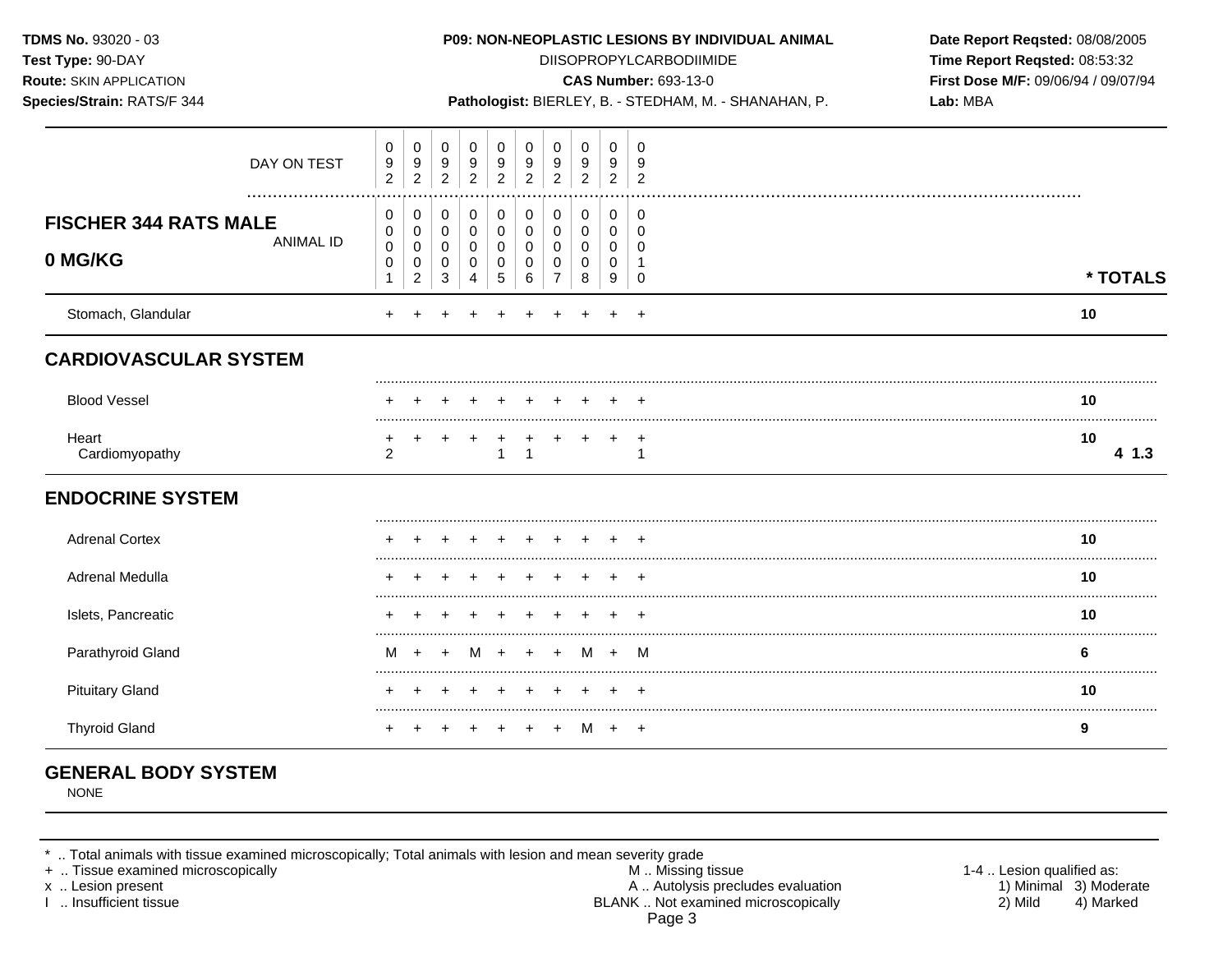Species/Strain: RATS/F 344

## P09: NON-NEOPLASTIC LESIONS BY INDIVIDUAL ANIMAL

**DIISOPROPYLCARBODIIMIDE** 

**CAS Number: 693-13-0** 

Pathologist: BIERLEY, B. - STEDHAM, M. - SHANAHAN, P.

Date Report Reqsted: 08/08/2005 Time Report Reqsted: 08:53:32 First Dose M/F: 09/06/94 / 09/07/94 Lab: MBA

| <b>FISCHER 344 RATS MALE</b><br><b>ANIMAL ID</b><br>0 MG/KG | 2<br>υ<br>υ<br>$\Omega$<br>υ | ∸<br>U<br>v<br>v   | 0. |   |    |   | <u>_</u> | <u>_</u> | 0<br>u<br>u | ∼<br>0<br>U<br>U |             |
|-------------------------------------------------------------|------------------------------|--------------------|----|---|----|---|----------|----------|-------------|------------------|-------------|
|                                                             | v                            | v<br>ົ<br><u>_</u> | 3  | 4 | .5 | 6 |          | 8        | υ<br>9      | 0                | <b>TALS</b> |

## **GENITAL SYSTEM**

| Epididymis                                             |        | 10          |
|--------------------------------------------------------|--------|-------------|
| <b>Preputial Gland</b><br>Inflammation, Chronic Active | $\sim$ | 10<br>- 2.0 |
| Prostate                                               |        | 10          |
| Seminal Vesicle                                        |        | 1 น         |
| ∣estes                                                 |        | ιu          |

## **HEMATOPOIETIC SYSTEM**

| <b>Bone Marrow</b>                                                          |  |  |  |  |  |    |            |
|-----------------------------------------------------------------------------|--|--|--|--|--|----|------------|
| Lymph Node, Mandibular<br>Hyperplasia, Lymphoid<br>Hyperplasia, Plasma Cell |  |  |  |  |  | 10 | 2.0<br>2.0 |
| Lymph Node, Mesenteric                                                      |  |  |  |  |  | 10 |            |
| Spleen                                                                      |  |  |  |  |  |    |            |

\* .. Total animals with tissue examined microscopically; Total animals with lesion and mean severity grade<br>+ .. Tissue examined microscopically

x .. Lesion present

I .. Insufficient tissue

M .. Missing tissue A .. Autolysis precludes evaluation BLANK .. Not examined microscopically Page 4

1-4 .. Lesion qualified as: 1) Minimal 3) Moderate 2) Mild 4) Marked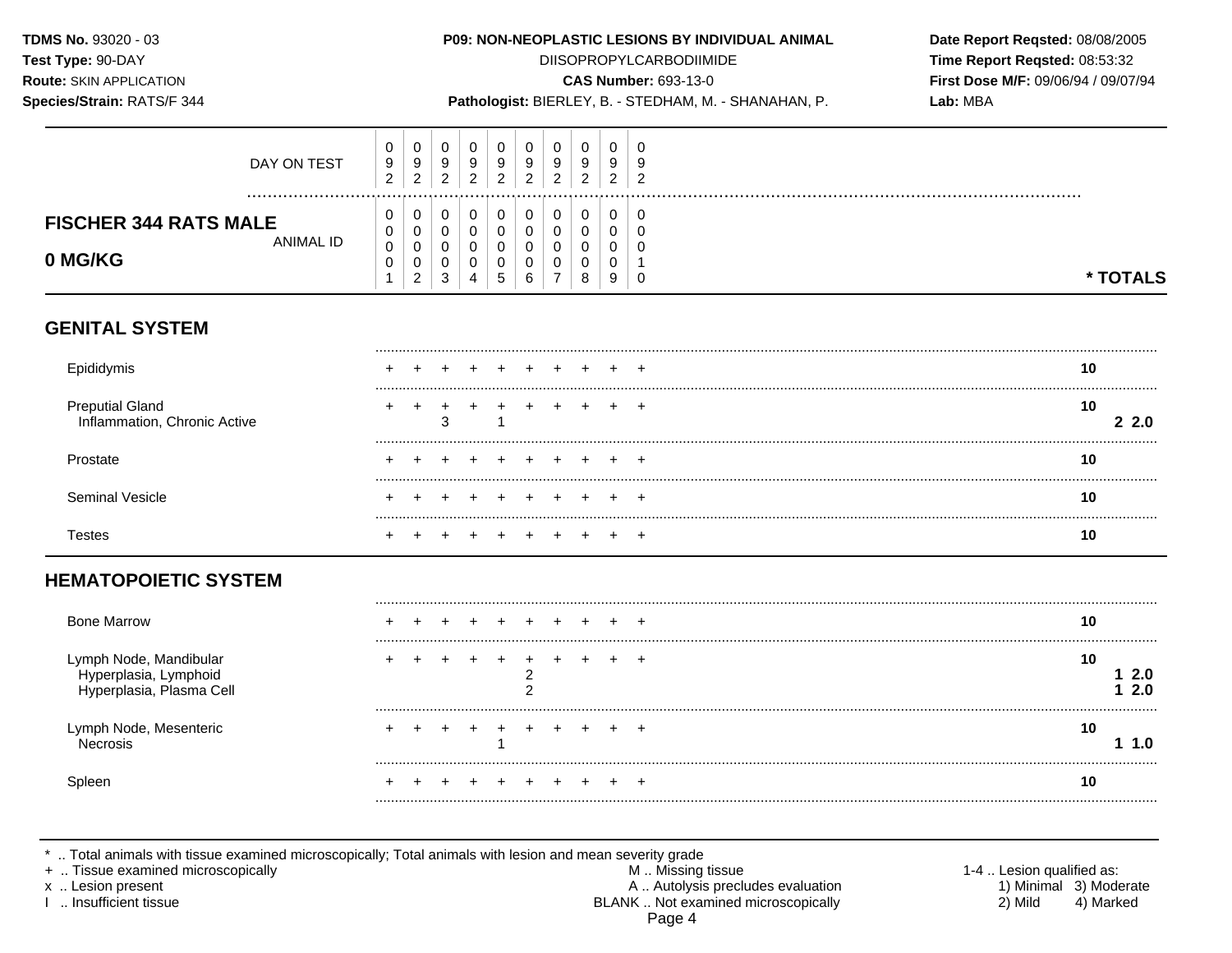| TDMS No. 93020 - 03<br>Test Type: 90-DAY<br><b>Route: SKIN APPLICATION</b><br>Species/Strain: RATS/F 344                                                                                |                          |                                    |                                 |                          |                                    |                                         |                                              |                                 |                          | P09: NON-NEOPLASTIC LESIONS BY INDIVIDUAL ANIMAL<br><b>DIISOPROPYLCARBODIIMIDE</b><br><b>CAS Number: 693-13-0</b><br>Pathologist: BIERLEY, B. - STEDHAM, M. - SHANAHAN, P. | Date Report Reqsted: 08/08/2005<br>Time Report Reqsted: 08:53:32<br>First Dose M/F: 09/06/94 / 09/07/94<br>Lab: MBA |
|-----------------------------------------------------------------------------------------------------------------------------------------------------------------------------------------|--------------------------|------------------------------------|---------------------------------|--------------------------|------------------------------------|-----------------------------------------|----------------------------------------------|---------------------------------|--------------------------|----------------------------------------------------------------------------------------------------------------------------------------------------------------------------|---------------------------------------------------------------------------------------------------------------------|
| DAY ON TEST                                                                                                                                                                             | 0<br>9<br>$\overline{2}$ | 0<br>9<br>$\overline{c}$           | 0<br>9<br>$\overline{2}$        | 0<br>9<br>$\overline{2}$ | 0<br>9<br>$\overline{2}$           | 0<br>9<br>$\overline{2}$                | 0<br>9<br>$\overline{c}$                     | 0<br>9<br>$\overline{2}$        | 0<br>9<br>$\overline{2}$ | 0<br>9<br>$\overline{2}$                                                                                                                                                   |                                                                                                                     |
| <b>FISCHER 344 RATS MALE</b><br><b>ANIMAL ID</b><br>0 MG/KG                                                                                                                             | 0<br>0<br>0<br>0         | 0<br>0<br>0<br>0<br>$\overline{2}$ | 0<br>0<br>$\mathbf 0$<br>0<br>3 | 0<br>0<br>0<br>0<br>4    | 0<br>0<br>$\overline{0}$<br>0<br>5 | 0<br>$\pmb{0}$<br>$\mathsf 0$<br>0<br>6 | 0<br>0<br>$\mathbf 0$<br>0<br>$\overline{7}$ | 0<br>0<br>$\mathbf 0$<br>0<br>8 | 0<br>0<br>0<br>0<br>9    | 0<br>0<br>$\Omega$<br>0                                                                                                                                                    | * TOTALS                                                                                                            |
| Thymus                                                                                                                                                                                  |                          |                                    |                                 |                          |                                    |                                         |                                              |                                 |                          |                                                                                                                                                                            | 10                                                                                                                  |
| <b>INTEGUMENTARY SYSTEM</b>                                                                                                                                                             |                          |                                    |                                 |                          |                                    |                                         |                                              |                                 |                          |                                                                                                                                                                            |                                                                                                                     |
| <b>Mammary Gland</b>                                                                                                                                                                    |                          |                                    |                                 |                          |                                    |                                         |                                              |                                 |                          |                                                                                                                                                                            | 10                                                                                                                  |
| Skin                                                                                                                                                                                    | $^+$                     |                                    | $\ddot{}$                       | $\pm$                    | $^+$                               | $+$                                     | $+$                                          |                                 | $+$                      | $^{+}$                                                                                                                                                                     | 10                                                                                                                  |
| <b>MUSCULOSKELETAL SYSTEM</b>                                                                                                                                                           |                          |                                    |                                 |                          |                                    |                                         |                                              |                                 |                          |                                                                                                                                                                            |                                                                                                                     |
| <b>Bone</b>                                                                                                                                                                             |                          |                                    |                                 |                          |                                    |                                         |                                              |                                 |                          |                                                                                                                                                                            | 10                                                                                                                  |
| <b>Skeletal Muscle</b>                                                                                                                                                                  |                          |                                    |                                 |                          |                                    |                                         |                                              | M                               | $+$ $+$                  |                                                                                                                                                                            | 9                                                                                                                   |
| <b>NERVOUS SYSTEM</b>                                                                                                                                                                   |                          |                                    |                                 |                          |                                    |                                         |                                              |                                 |                          |                                                                                                                                                                            |                                                                                                                     |
| <b>Brain</b>                                                                                                                                                                            |                          |                                    |                                 |                          |                                    |                                         |                                              |                                 |                          |                                                                                                                                                                            | 10                                                                                                                  |
| Peripheral Nerve                                                                                                                                                                        |                          |                                    |                                 |                          |                                    |                                         |                                              |                                 |                          | $\pm$                                                                                                                                                                      | 10                                                                                                                  |
| <b>Spinal Cord</b>                                                                                                                                                                      | $+$                      |                                    |                                 |                          |                                    |                                         |                                              |                                 | $+$                      | $\ddot{}$                                                                                                                                                                  | 10                                                                                                                  |
| <b>RESPIRATORY SYSTEM</b>                                                                                                                                                               |                          |                                    |                                 |                          |                                    |                                         |                                              |                                 |                          |                                                                                                                                                                            |                                                                                                                     |
| Lung                                                                                                                                                                                    |                          |                                    |                                 |                          |                                    |                                         |                                              |                                 | $+$                      | $\overline{ }$                                                                                                                                                             | 10                                                                                                                  |
| Total animals with tissue examined microscopically; Total animals with lesion and mean severity grade<br>+  Tissue examined microscopically<br>x  Lesion present<br>Insufficient tissue |                          |                                    |                                 |                          |                                    |                                         |                                              |                                 |                          | M  Missing tissue<br>A  Autolysis precludes evaluation<br>BLANK  Not examined microscopically<br>Page 5                                                                    | 1-4  Lesion qualified as:<br>1) Minimal 3) Moderate<br>4) Marked<br>2) Mild                                         |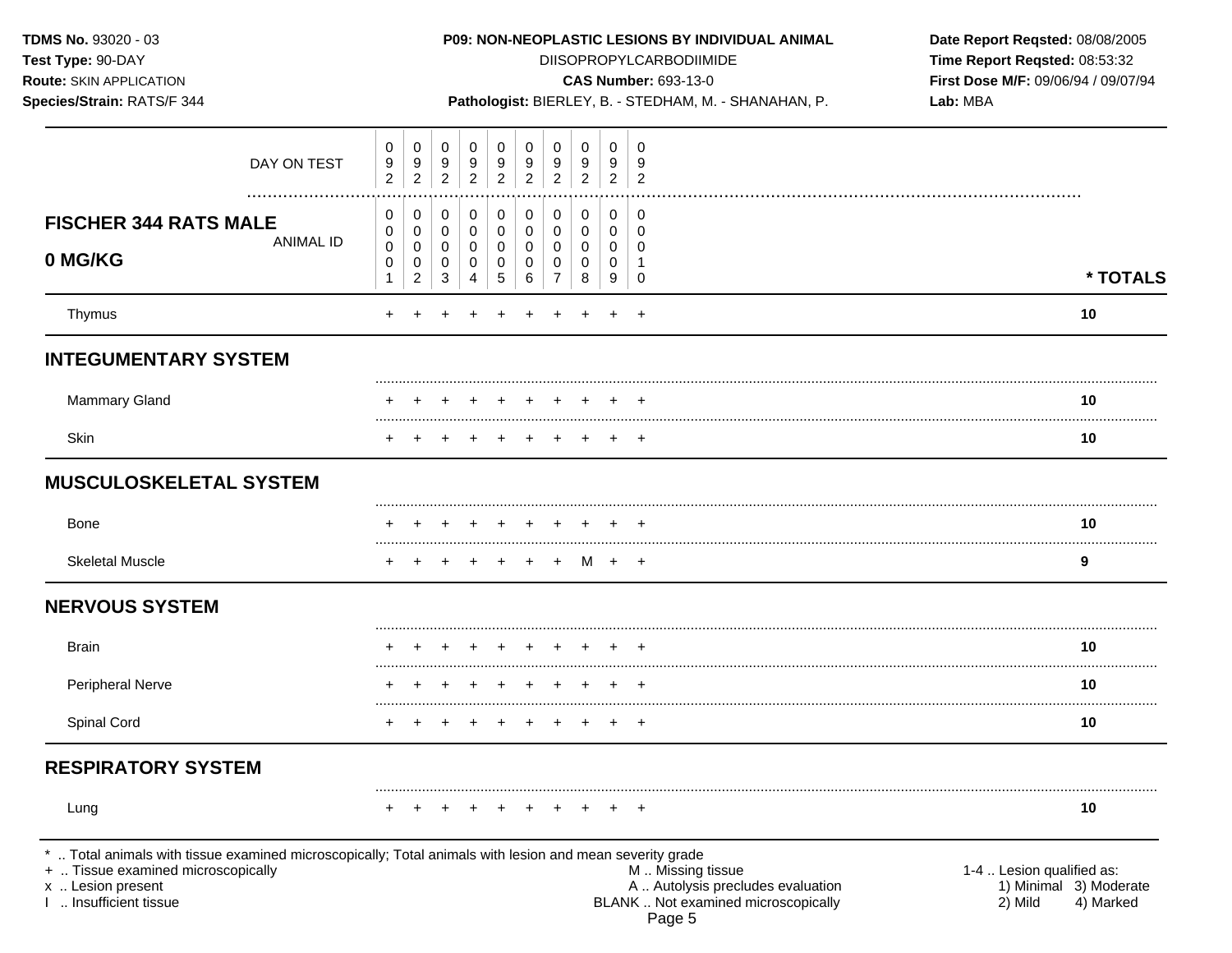**Test Type:** 90-DAY DIISOPROPYLCARBODIIMIDE **Time Report Reqsted:** 08:53:32 **Route:** SKIN APPLICATION **CAS Number:** 693-13-0 **First Dose M/F:** 09/06/94 / 09/07/94

|  | <b>Species/Strain:</b> RATS/F 344 |  |
|--|-----------------------------------|--|

Pathologist: BIERLEY, B. - STEDHAM, M. - SHANAHAN, P. **Lab: MBA** 

| Trachea                                                                                                                                         |                                         |                            |                            |                            |                            |                            |             |                                    |                            | 10               |
|-------------------------------------------------------------------------------------------------------------------------------------------------|-----------------------------------------|----------------------------|----------------------------|----------------------------|----------------------------|----------------------------|-------------|------------------------------------|----------------------------|------------------|
| Nose<br>Respiratory Epithelium, Inflammation,<br><b>Chronic Active</b>                                                                          |                                         |                            |                            | ົ                          |                            |                            |             |                                    |                            | 10<br>31.3       |
| Perivascular, Infiltration Cellular,<br>Lymphocyte<br>Interstitium, Inflammation, Chronic Active<br>Alveolus, Infiltration Cellular, Histiocyte |                                         |                            |                            |                            |                            |                            | 3           |                                    |                            | $3 \t1.7$<br>1.0 |
| <b>FISCHER 344 RATS MALE</b><br>ANIMAL ID<br>0 MG/KG                                                                                            | 0<br>0<br>$\pmb{0}$<br>0                | 0<br>0<br>$\overline{2}$   | 0<br>0<br>3                | 0                          | 0                          | 0<br>0<br>0<br>6           |             | 0<br>0<br>0<br>8                   | 0<br>0<br>0<br>0<br>9      | * TOTALS         |
| DAY ON TEST<br>                                                                                                                                 | 0<br>$\boldsymbol{9}$<br>$\overline{c}$ | 0<br>$\boldsymbol{9}$<br>2 | 0<br>$\boldsymbol{9}$<br>2 | 0<br>$\boldsymbol{9}$<br>◠ | 0<br>$\boldsymbol{9}$<br>⌒ | 0<br>$\boldsymbol{9}$<br>2 | 0<br>9<br>ົ | 0<br>$\mathsf g$<br>$\overline{2}$ | 0<br>$\boldsymbol{9}$<br>2 |                  |

## **SPECIAL SENSES SYSTEM**

NONE

## **URINARY SYSTEM**

| Kidney    | + + + + + + + + + + |  |  |  |  | 10<br>1.0 |
|-----------|---------------------|--|--|--|--|-----------|
| y Bladdeı | + + + + + + + + + + |  |  |  |  | 10        |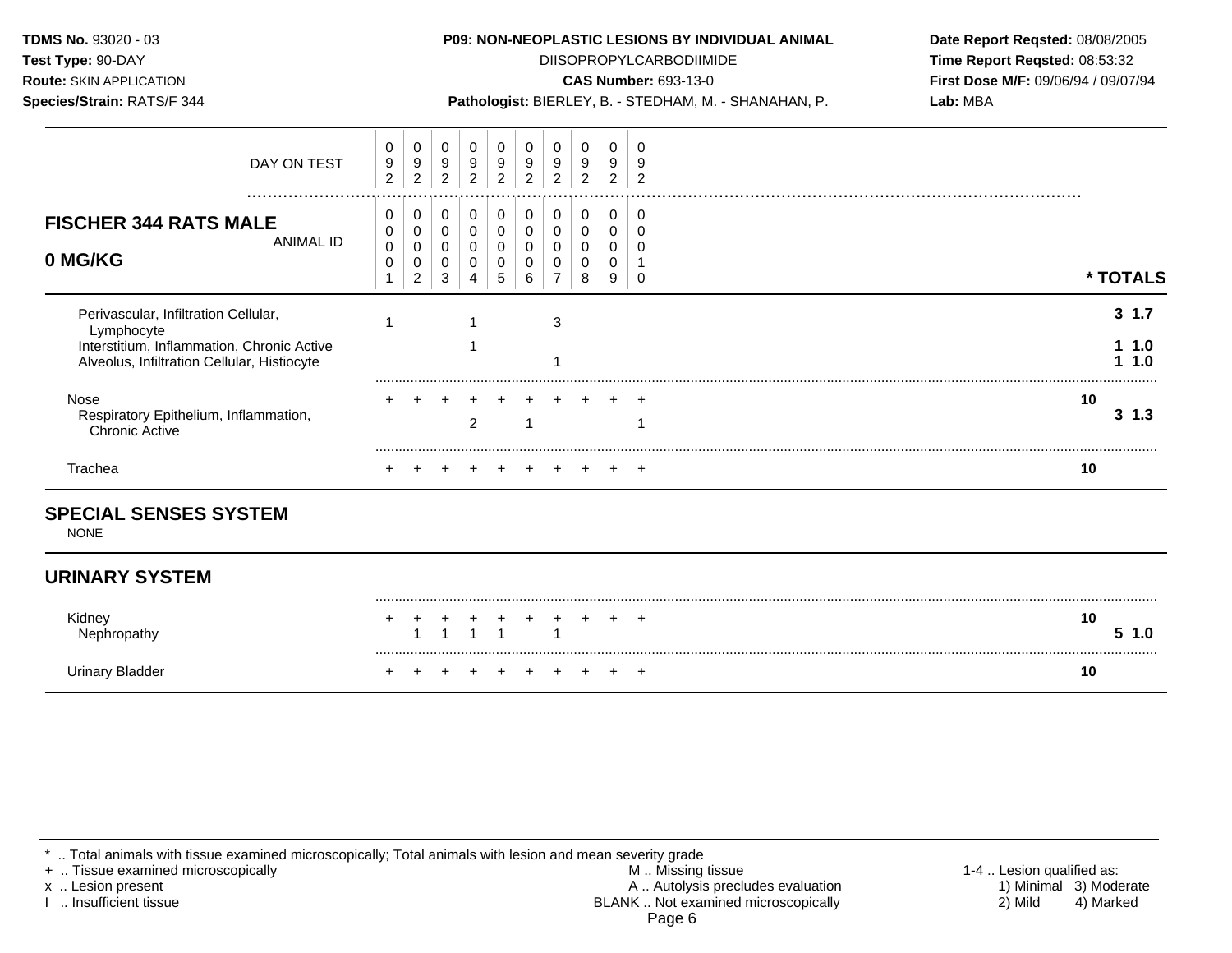**Test Type:** 90-DAY DIISOPROPYLCARBODIIMIDE **Time Report Reqsted:** 08:53:32 **Route:** SKIN APPLICATION **CAS Number:** 693-13-0 **First Dose M/F:** 09/06/94 / 09/07/94

**Species/Strain:** RATS/F 344 **Pathologist:** BIERLEY, B. - STEDHAM, M. - SHANAHAN, P. **Lab:** MBA

| DAY ON TEST                                                         | 0<br>9<br>$\sqrt{2}$                       | 0<br>$9\,$<br>$\boldsymbol{2}$                          | $\mathbf 0$<br>9<br>$\overline{2}$                              | 0<br>9<br>$\boldsymbol{2}$                            | $\mathbf 0$<br>9<br>$\overline{2}$                            | 0<br>9<br>$\overline{2}$ | 0<br>9<br>$\overline{c}$                | 0<br>9<br>$\overline{c}$      | $\mathbf 0$<br>9<br>2                      | 0<br>9<br>$\overline{c}$                                      |            |
|---------------------------------------------------------------------|--------------------------------------------|---------------------------------------------------------|-----------------------------------------------------------------|-------------------------------------------------------|---------------------------------------------------------------|--------------------------|-----------------------------------------|-------------------------------|--------------------------------------------|---------------------------------------------------------------|------------|
| <b>FISCHER 344 RATS MALE</b><br><b>ANIMAL ID</b><br><b>10 MG/KG</b> | 0<br>0<br>$\mathbf 0$<br>1<br>$\mathbf{1}$ | 0<br>$\mathbf 0$<br>0<br>$\mathbf{1}$<br>$\overline{2}$ | 0<br>$\mathbf 0$<br>$\mathbf 0$<br>$\mathbf{1}$<br>$\mathbf{3}$ | 0<br>$\pmb{0}$<br>0<br>$\mathbf{1}$<br>$\overline{4}$ | 0<br>$\mathbf 0$<br>$\mathbf 0$<br>$\mathbf{1}$<br>$\sqrt{5}$ | 0<br>0<br>0<br>-1<br>6   | 0<br>$\mathbf 0$<br>0<br>$\overline{7}$ | 0<br>$\pmb{0}$<br>0<br>1<br>8 | 0<br>$\mathbf 0$<br>0<br>$\mathbf{1}$<br>9 | 0<br>$\mathbf 0$<br>$\mathbf 0$<br>$\overline{c}$<br>$\Omega$ | * TOTALS   |
| <b>ALIMENTARY SYSTEM</b><br><b>NONE</b>                             |                                            |                                                         |                                                                 |                                                       |                                                               |                          |                                         |                               |                                            |                                                               |            |
| <b>CARDIOVASCULAR SYSTEM</b>                                        |                                            |                                                         |                                                                 |                                                       |                                                               |                          |                                         |                               |                                            |                                                               |            |
| Heart<br>Cardiomyopathy                                             | +                                          | $\ddot{}$<br>$\overline{1}$                             | $\ddot{}$                                                       | +                                                     | $^+$                                                          |                          |                                         | +<br>$\mathbf{1}$             | $\mathbf{1}$                               | $\ddot{}$<br>$\overline{1}$                                   | 10<br>41.0 |
| <b>ENDOCRINE SYSTEM</b><br><b>NONE</b>                              |                                            |                                                         |                                                                 |                                                       |                                                               |                          |                                         |                               |                                            |                                                               |            |
| <b>GENERAL BODY SYSTEM</b><br><b>NONE</b>                           |                                            |                                                         |                                                                 |                                                       |                                                               |                          |                                         |                               |                                            |                                                               |            |
| <b>GENITAL SYSTEM</b><br><b>NONE</b>                                |                                            |                                                         |                                                                 |                                                       |                                                               |                          |                                         |                               |                                            |                                                               |            |
| <b>HEMATOPOIETIC SYSTEM</b>                                         |                                            |                                                         |                                                                 |                                                       |                                                               |                          |                                         |                               |                                            |                                                               |            |
| Spleen                                                              |                                            |                                                         |                                                                 |                                                       |                                                               |                          |                                         |                               |                                            |                                                               | 10         |
| Thymus                                                              |                                            |                                                         |                                                                 |                                                       |                                                               |                          |                                         |                               |                                            | $\ddot{}$                                                     | 10         |

#### \* .. Total animals with tissue examined microscopically; Total animals with lesion and mean severity grade

+ .. Tissue examined microscopically M .. Missing tissue 1-4 .. Lesion qualified as: x .. Lesion present 1) Minimal 3) Moderate<br>
1 .. Insufficient tissue 1<br>
2 . Insufficient tissue 1 . Autolysis precludes evaluation 2 . Insufficient tissue 4 . Marked BLANK .. Not examined microscopically Page 7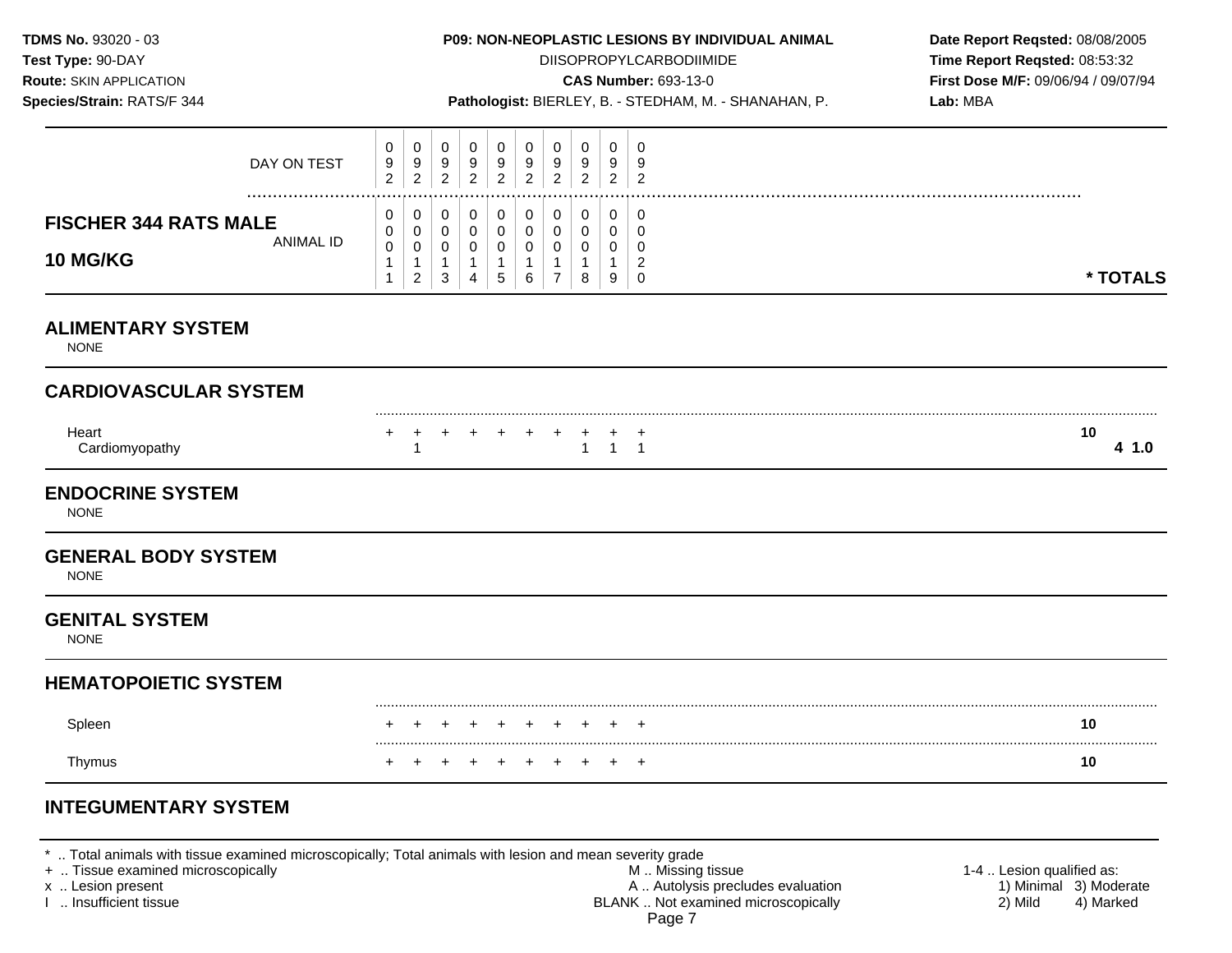| TDMS No. 93020 - 03<br>Test Type: 90-DAY<br>Route: SKIN APPLICATION<br>Species/Strain: RATS/F 344 |                                            |                                              |                                  |                                                         |                                            |                                          |                                                         |                                  | P09: NON-NEOPLASTIC LESIONS BY INDIVIDUAL ANIMAL<br>DIISOPROPYLCARBODIIMIDE<br><b>CAS Number: 693-13-0</b><br>Pathologist: BIERLEY, B. - STEDHAM, M. - SHANAHAN, P. | Date Report Reqsted: 08/08/2005<br>Time Report Reqsted: 08:53:32<br>First Dose M/F: 09/06/94 / 09/07/94<br>Lab: MBA |  |    |          |
|---------------------------------------------------------------------------------------------------|--------------------------------------------|----------------------------------------------|----------------------------------|---------------------------------------------------------|--------------------------------------------|------------------------------------------|---------------------------------------------------------|----------------------------------|---------------------------------------------------------------------------------------------------------------------------------------------------------------------|---------------------------------------------------------------------------------------------------------------------|--|----|----------|
| DAY ON TEST<br>                                                                                   | 0<br>9<br>$\overline{c}$                   | 0<br>9<br>$\overline{2}$                     | 0<br>9<br>$\overline{2}$         | 0<br>9<br>$\overline{2}$                                | 0<br>9<br>$\overline{2}$                   | 0<br>9<br>$\overline{2}$                 | 0<br>9<br>$\overline{2}$                                | 0<br>9<br>$\overline{2}$         | 0<br>9<br>$\overline{2}$                                                                                                                                            | $\mathbf 0$<br>9<br>$\overline{2}$                                                                                  |  |    |          |
| <b>FISCHER 344 RATS MALE</b><br><b>ANIMAL ID</b><br><b>10 MG/KG</b>                               | 0<br>0<br>$\mathbf 0$<br>$\mathbf{1}$<br>1 | 0<br>0<br>$\mathbf 0$<br>1<br>$\overline{c}$ | 0<br>0<br>0<br>$\mathbf{1}$<br>3 | 0<br>0<br>$\mathbf 0$<br>$\mathbf{1}$<br>$\overline{4}$ | 0<br>0<br>$\mathbf 0$<br>$\mathbf{1}$<br>5 | 0<br>$\pmb{0}$<br>0<br>$\mathbf{1}$<br>6 | 0<br>0<br>$\mathbf 0$<br>$\mathbf{1}$<br>$\overline{7}$ | 0<br>0<br>0<br>$\mathbf{1}$<br>8 | 0<br>0<br>0<br>$\mathbf{1}$<br>9                                                                                                                                    | 0<br>$\mathbf 0$<br>$\Omega$<br>$\overline{c}$<br>$\mathbf 0$                                                       |  |    | * TOTALS |
| Skin<br>Epidermis, Skin, Site Of Application,<br>Hyperplasia                                      |                                            |                                              |                                  |                                                         |                                            |                                          | $\mathbf{1}$                                            | $\mathbf{1}$                     | $1 \quad 1$                                                                                                                                                         |                                                                                                                     |  | 10 | 51.0     |
| <b>MUSCULOSKELETAL SYSTEM</b><br><b>NONE</b>                                                      |                                            |                                              |                                  |                                                         |                                            |                                          |                                                         |                                  |                                                                                                                                                                     |                                                                                                                     |  |    |          |
| <b>NERVOUS SYSTEM</b>                                                                             |                                            |                                              |                                  |                                                         |                                            |                                          |                                                         |                                  |                                                                                                                                                                     |                                                                                                                     |  |    |          |
| <b>Brain</b>                                                                                      |                                            |                                              |                                  |                                                         | $+$                                        |                                          |                                                         | + + +                            |                                                                                                                                                                     | $+$ $+$                                                                                                             |  | 10 |          |
| <b>RESPIRATORY SYSTEM</b><br><b>NONE</b>                                                          |                                            |                                              |                                  |                                                         |                                            |                                          |                                                         |                                  |                                                                                                                                                                     |                                                                                                                     |  |    |          |
| <b>SPECIAL SENSES SYSTEM</b><br><b>NONE</b>                                                       |                                            |                                              |                                  |                                                         |                                            |                                          |                                                         |                                  |                                                                                                                                                                     |                                                                                                                     |  |    |          |
| <b>URINARY SYSTEM</b><br><b>NONE</b>                                                              |                                            |                                              |                                  |                                                         |                                            |                                          |                                                         |                                  |                                                                                                                                                                     |                                                                                                                     |  |    |          |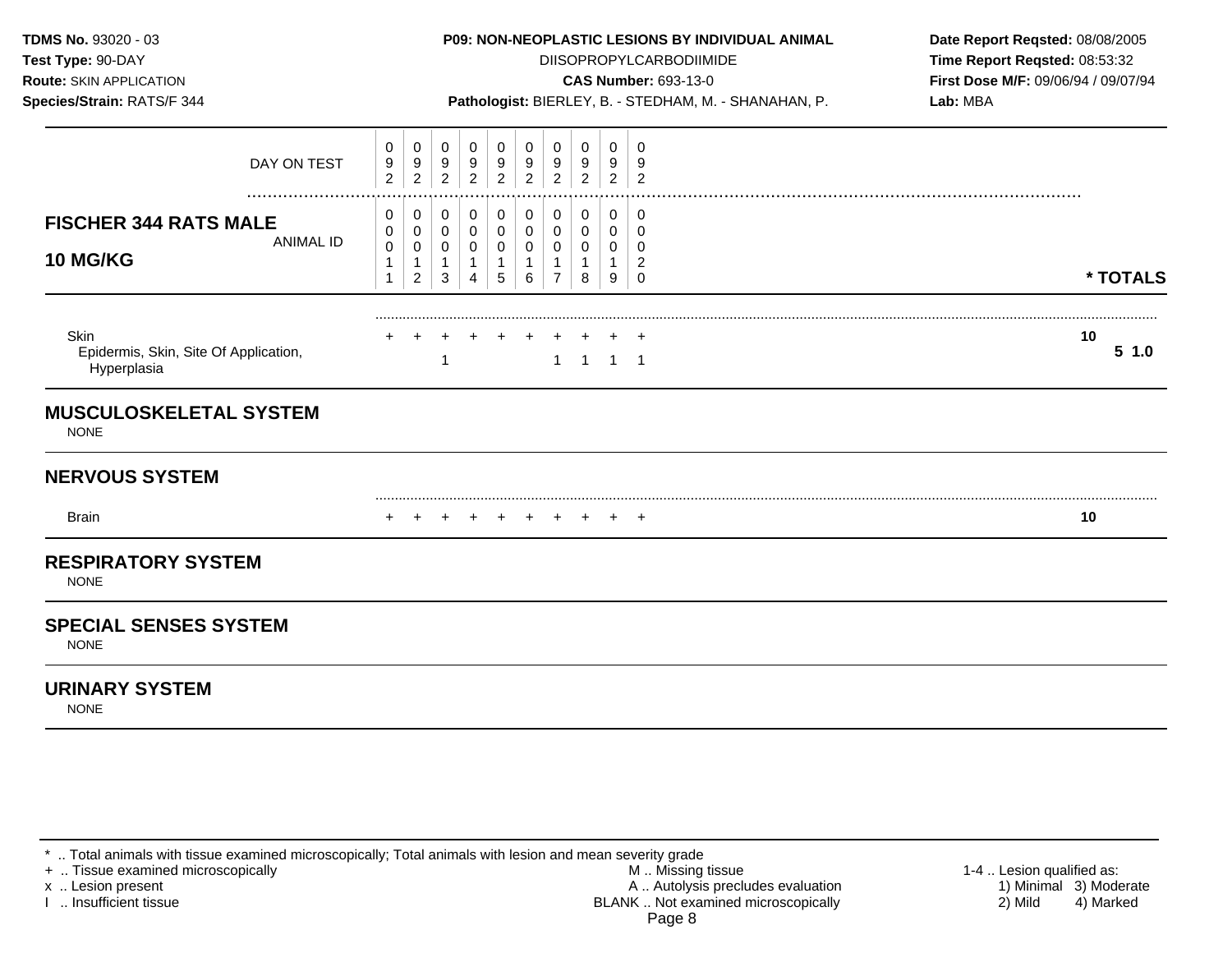**Test Type:**  $90-DAY$  **DIISOPROPYLCARBODIIMIDE <b>Time Report Reqsted:** 08:53:32 **Route:** SKIN APPLICATION **CAS Number:** 693-13-0 **First Dose M/F:** 09/06/94 / 09/07/94

|  | <b>Species/Strain:</b> RATS/F 344 |  |
|--|-----------------------------------|--|

**Species/Strain:** RATS/F 344 **Pathologist:** BIERLEY, B. - STEDHAM, M. - SHANAHAN, P. **Lab:** MBA

| DAY ON TEST<br>                                              | 0<br>9<br>$\overline{2}$            | 0<br>9<br>$\overline{c}$         | 0<br>$9\,$<br>$\overline{a}$ | 0<br>9<br>$\overline{2}$              | 0<br>9<br>$\overline{c}$              | 0<br>$9\,$<br>$\overline{2}$            | 0<br>9<br>2                                  | 0<br>9<br>$\overline{2}$ | 0<br>9<br>$\overline{2}$ | 0<br>9<br>$\overline{2}$       |  |            |
|--------------------------------------------------------------|-------------------------------------|----------------------------------|------------------------------|---------------------------------------|---------------------------------------|-----------------------------------------|----------------------------------------------|--------------------------|--------------------------|--------------------------------|--|------------|
| <b>FISCHER 344 RATS MALE</b><br><b>ANIMAL ID</b><br>20 MG/KG | 0<br>0<br>$\mathbf 0$<br>$\sqrt{2}$ | 0<br>$\pmb{0}$<br>0              | 0<br>$\pmb{0}$<br>$\pmb{0}$  | 0<br>$\mathbf 0$<br>$\mathbf 0$       | 0<br>$\mathbf 0$<br>$\mathbf 0$       | $\pmb{0}$<br>$\mathbf 0$<br>$\mathbf 0$ | 0<br>$\pmb{0}$<br>$\Omega$<br>$\overline{c}$ | 0<br>0<br>$\mathbf 0$    | 0<br>0<br>$\mathbf 0$    | 0<br>0<br>$\Omega$<br>3        |  |            |
|                                                              | $\mathbf{1}$                        | $\overline{c}$<br>$\overline{2}$ | $\overline{c}$<br>$\sqrt{3}$ | $\overline{c}$<br>4                   | $\overline{c}$<br>$\overline{5}$      | $\overline{c}$<br>6                     | $\overline{7}$                               | $\overline{c}$<br>8      | $\overline{c}$<br>9      | $\Omega$                       |  | * TOTALS   |
| <b>ALIMENTARY SYSTEM</b><br><b>NONE</b>                      |                                     |                                  |                              |                                       |                                       |                                         |                                              |                          |                          |                                |  |            |
| <b>CARDIOVASCULAR SYSTEM</b>                                 |                                     |                                  |                              |                                       |                                       |                                         |                                              |                          |                          |                                |  |            |
| Heart<br>Cardiomyopathy                                      | +                                   | $\mathbf{1}$                     | $\mathbf{1}$                 | $\begin{array}{c} + \\ 1 \end{array}$ | $\begin{array}{c} + \\ 1 \end{array}$ |                                         |                                              | $\overline{1}$           |                          | $\overline{1}$<br>$\mathbf{1}$ |  | 10<br>61.0 |
| <b>ENDOCRINE SYSTEM</b><br><b>NONE</b>                       |                                     |                                  |                              |                                       |                                       |                                         |                                              |                          |                          |                                |  |            |
| <b>GENERAL BODY SYSTEM</b><br><b>NONE</b>                    |                                     |                                  |                              |                                       |                                       |                                         |                                              |                          |                          |                                |  |            |
| <b>GENITAL SYSTEM</b><br><b>NONE</b>                         |                                     |                                  |                              |                                       |                                       |                                         |                                              |                          |                          |                                |  |            |
| <b>HEMATOPOIETIC SYSTEM</b>                                  |                                     |                                  |                              |                                       |                                       |                                         |                                              |                          |                          |                                |  |            |
| Spleen                                                       |                                     |                                  |                              |                                       |                                       |                                         |                                              |                          |                          |                                |  | 10         |
| Thymus                                                       |                                     |                                  |                              |                                       |                                       |                                         |                                              |                          |                          | $\div$                         |  | 10         |

# **INTEGUMENTARY SYSTEM**

\* .. Total animals with tissue examined microscopically; Total animals with lesion and mean severity grade

+ .. Tissue examined microscopically M .. Missing tissue 1-4 .. Lesion qualified as: x .. Lesion present 1) Minimal 3) Moderate<br>
1 .. Insufficient tissue 1<br>
2 . Insufficient tissue 1 . Autolysis precludes evaluation 2 . Insufficient tissue 4 . Marked BLANK .. Not examined microscopically Page 9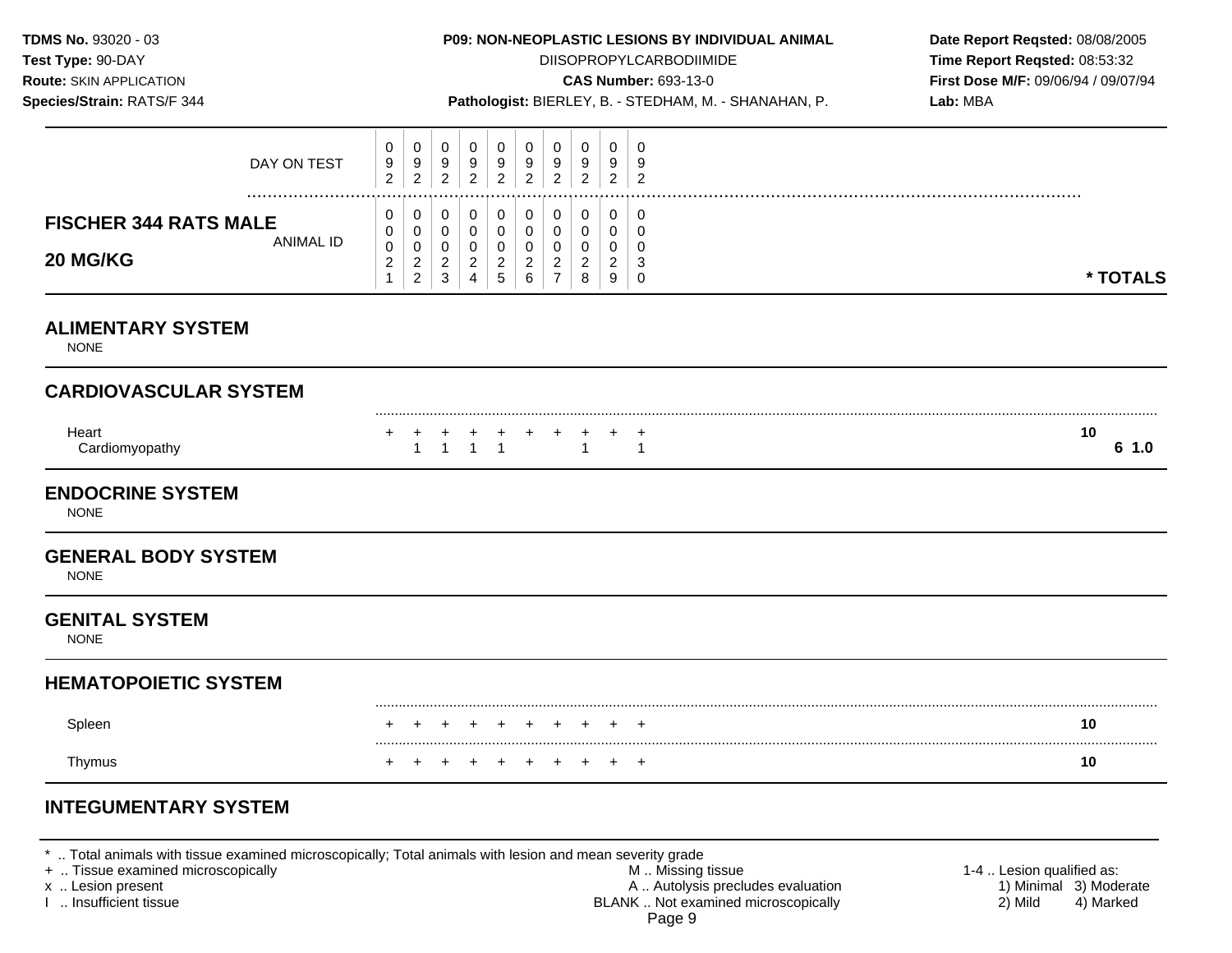| TDMS No. 93020 - 03<br>Test Type: 90-DAY<br>Route: SKIN APPLICATION<br>Species/Strain: RATS/F 344 |                                                       |                                                 |                                              |                                                         |                                                            |                                                         |                                             | P09: NON-NEOPLASTIC LESIONS BY INDIVIDUAL ANIMAL<br><b>DIISOPROPYLCARBODIIMIDE</b><br><b>CAS Number: 693-13-0</b><br>Pathologist: BIERLEY, B. - STEDHAM, M. - SHANAHAN, P. | Date Report Reqsted: 08/08/2005<br>Time Report Reqsted: 08:53:32<br>First Dose M/F: 09/06/94 / 09/07/94<br>Lab: MBA |                                               |  |            |
|---------------------------------------------------------------------------------------------------|-------------------------------------------------------|-------------------------------------------------|----------------------------------------------|---------------------------------------------------------|------------------------------------------------------------|---------------------------------------------------------|---------------------------------------------|----------------------------------------------------------------------------------------------------------------------------------------------------------------------------|---------------------------------------------------------------------------------------------------------------------|-----------------------------------------------|--|------------|
| DAY ON TEST                                                                                       | 0<br>9<br>$\overline{2}$                              | 0<br>$\frac{9}{2}$                              | 0<br>$\frac{9}{2}$                           | 0<br>9<br>$\overline{2}$                                | 0<br>9<br>$\overline{2}$                                   | 0<br>$\frac{9}{2}$                                      | 0<br>$\frac{9}{2}$                          | 0<br>9<br>$\overline{2}$                                                                                                                                                   | 0<br>9<br>$\overline{2}$                                                                                            | 0<br>9<br>$\overline{2}$                      |  |            |
| <b>FISCHER 344 RATS MALE</b><br><b>ANIMAL ID</b><br>20 MG/KG                                      | 0<br>0<br>$\pmb{0}$<br>$\overline{c}$<br>$\mathbf{1}$ | 0<br>0<br>0<br>$\overline{c}$<br>$\overline{2}$ | 0<br>0<br>$\mathbf 0$<br>$\overline{c}$<br>3 | 0<br>0<br>$\pmb{0}$<br>$\overline{c}$<br>$\overline{4}$ | 0<br>0<br>$\mathbf 0$<br>$\overline{a}$<br>$5\phantom{.0}$ | 0<br>$\pmb{0}$<br>$\overline{0}$<br>$\overline{c}$<br>6 | 0<br>0<br>0<br>$\sqrt{2}$<br>$\overline{7}$ | 0<br>$\mathbf 0$<br>$\mathbf 0$<br>$\overline{c}$<br>8                                                                                                                     | 0<br>0<br>0<br>$\overline{2}$<br>9                                                                                  | 0<br>$\Omega$<br>$\Omega$<br>3<br>$\mathbf 0$ |  | * TOTALS   |
| Skin<br>Epidermis, Skin, Site Of Application,<br>Hyperplasia                                      |                                                       |                                                 | -1                                           |                                                         | 1 1 1 1 1                                                  |                                                         |                                             |                                                                                                                                                                            |                                                                                                                     |                                               |  | 10<br>71.0 |
| <b>MUSCULOSKELETAL SYSTEM</b><br><b>NONE</b>                                                      |                                                       |                                                 |                                              |                                                         |                                                            |                                                         |                                             |                                                                                                                                                                            |                                                                                                                     |                                               |  |            |
| <b>NERVOUS SYSTEM</b>                                                                             |                                                       |                                                 |                                              |                                                         |                                                            |                                                         |                                             |                                                                                                                                                                            |                                                                                                                     |                                               |  |            |
| <b>Brain</b>                                                                                      |                                                       |                                                 |                                              | $+$                                                     | $+$                                                        | $+$                                                     | $+$                                         | $+$                                                                                                                                                                        |                                                                                                                     | $+$ $+$                                       |  | 10         |
| <b>RESPIRATORY SYSTEM</b><br><b>NONE</b>                                                          |                                                       |                                                 |                                              |                                                         |                                                            |                                                         |                                             |                                                                                                                                                                            |                                                                                                                     |                                               |  |            |
| <b>SPECIAL SENSES SYSTEM</b><br><b>NONE</b>                                                       |                                                       |                                                 |                                              |                                                         |                                                            |                                                         |                                             |                                                                                                                                                                            |                                                                                                                     |                                               |  |            |
| <b>URINARY SYSTEM</b><br><b>NONE</b>                                                              |                                                       |                                                 |                                              |                                                         |                                                            |                                                         |                                             |                                                                                                                                                                            |                                                                                                                     |                                               |  |            |

<sup>\* ..</sup> Total animals with tissue examined microscopically; Total animals with lesion and mean severity grade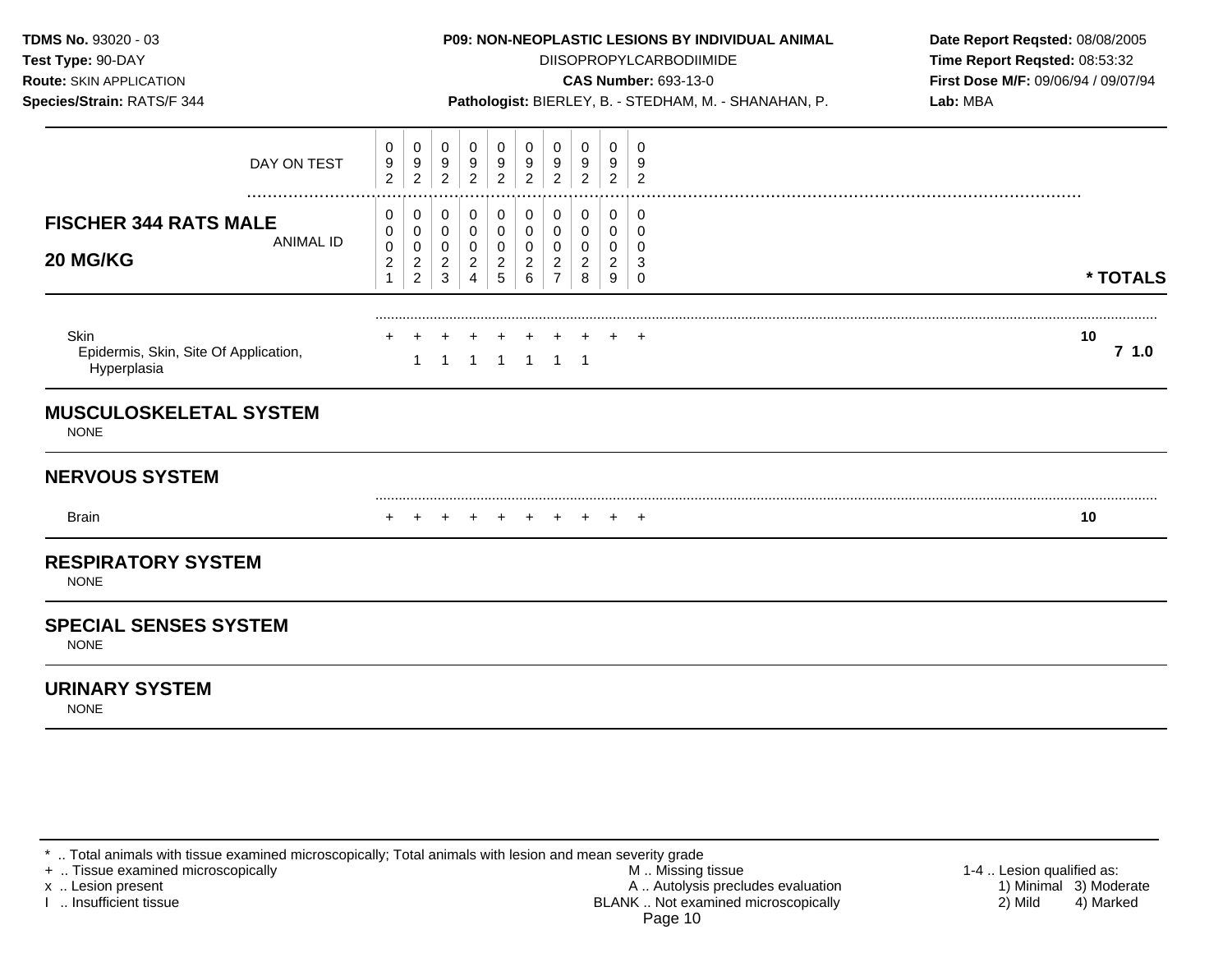Species/Strain: RATS/F 344

## P09: NON-NEOPLASTIC LESIONS BY INDIVIDUAL ANIMAL

**DIISOPROPYLCARBODIIMIDE** 

**CAS Number: 693-13-0** 

Pathologist: BIERLEY, B. - STEDHAM, M. - SHANAHAN, P.

Date Report Reqsted: 08/08/2005 Time Report Reqsted: 08:53:32 First Dose M/F: 09/06/94 / 09/07/94 Lab: MBA

| <b>ALIMENTARY SYSTEM</b>                        |               |                          |                          |                           |                       |             |                       |                                              |                       |                  |        |          |
|-------------------------------------------------|---------------|--------------------------|--------------------------|---------------------------|-----------------------|-------------|-----------------------|----------------------------------------------|-----------------------|------------------|--------|----------|
| <b>FISCHER 344 RATS MALE</b><br><b>40 MG/KG</b> | <br>ANIMAL ID | U<br>0<br>0<br>3         | U<br>0<br>0<br>3<br>2    | 3<br>3                    | 0<br>0<br>0<br>3<br>4 | 3<br>5      | 0<br>0<br>0<br>3<br>6 | 0<br>0<br>0<br>2<br>$\overline{\phantom{a}}$ | 0<br>⌒<br>U<br>3<br>8 | 0<br>ົ<br>Ñ<br>9 | 0      | * TOTALS |
|                                                 | DAY ON TEST   | U<br>9<br>$\overline{2}$ | 0<br>9<br>$\overline{2}$ | 0<br>9<br>ົ<br>$\epsilon$ | 0<br>9<br>2           | 0<br>9<br>2 | 0<br>9<br>ົ<br>∼      | 0<br>9<br>ົ<br><u>_</u>                      | 0<br>9<br>2           | 0<br>9<br>ົ<br>∼ | ົ<br>∠ |          |

| Esophagus                                               |  |  |       |       |       |  | 10        |
|---------------------------------------------------------|--|--|-------|-------|-------|--|-----------|
| Intestine Large, Cecum                                  |  |  |       |       |       |  | 10        |
| Intestine Large, Colon                                  |  |  |       |       |       |  | 10        |
| Intestine Large, Rectum                                 |  |  |       |       |       |  | 10        |
| Intestine Small, Duodenum                               |  |  |       |       |       |  | 10        |
| Intestine Small, Ileum                                  |  |  |       |       |       |  | 10        |
| Intestine Small, Jejunum                                |  |  |       |       |       |  | 10        |
| Liver                                                   |  |  |       |       |       |  | 10        |
| Pancreas                                                |  |  |       |       |       |  | 10        |
| <b>Salivary Glands</b>                                  |  |  |       |       |       |  | 10        |
| Stomach, Forestomach                                    |  |  |       |       |       |  | 10        |
| Stomach, Glandular<br>Infiltration Cellular, Mixed Cell |  |  | $\pm$ | $\pm$ | $\pm$ |  | 10<br>1.0 |

\* .. Total animals with tissue examined microscopically; Total animals with lesion and mean severity grade<br>+ .. Tissue examined microscopically

x .. Lesion present

I .. Insufficient tissue

M .. Missing tissue A .. Autolysis precludes evaluation BLANK .. Not examined microscopically Page 11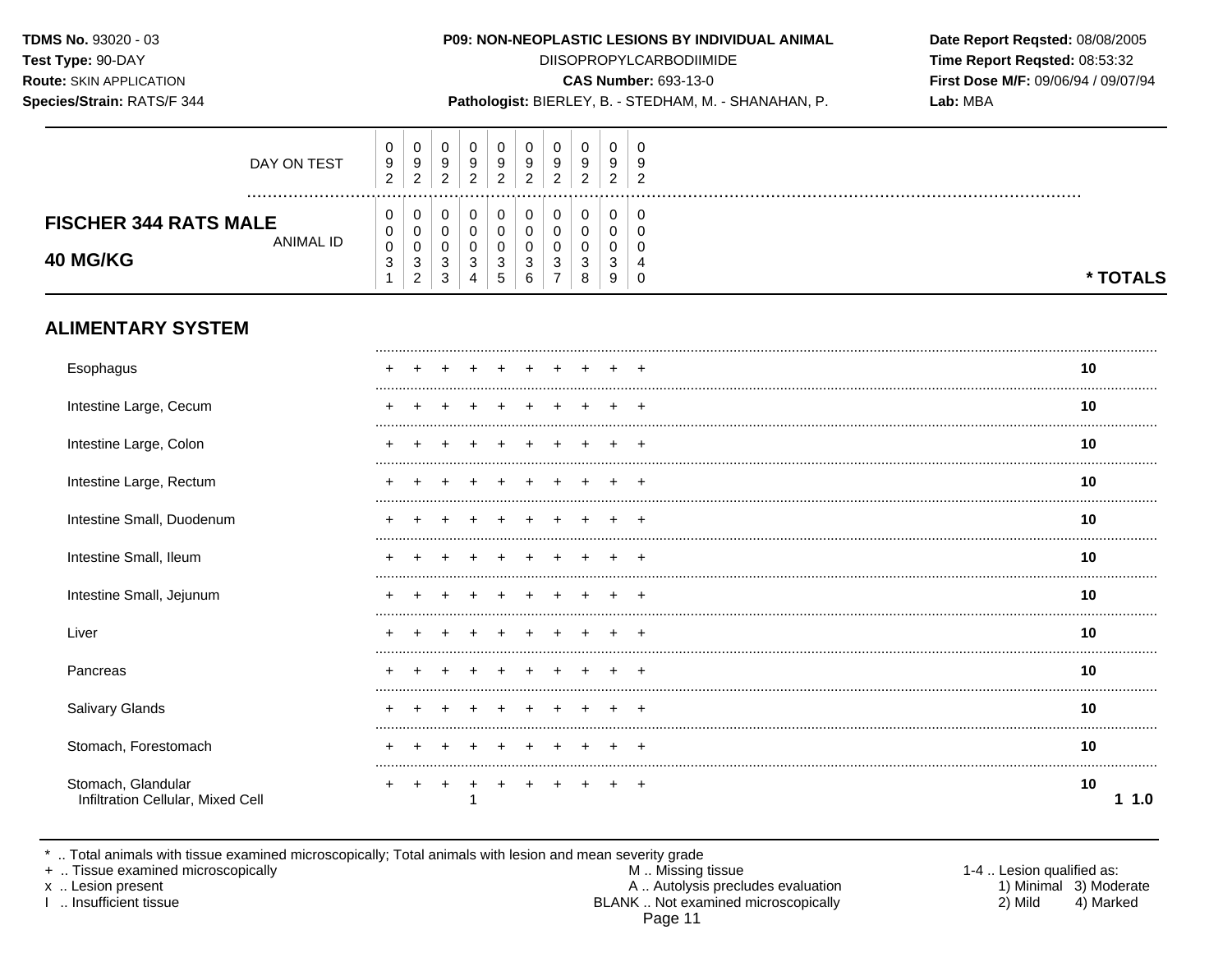| TDMS No. 93020 - 03<br>Test Type: 90-DAY<br>Route: SKIN APPLICATION<br>Species/Strain: RATS/F 344 |                                                                                  |                                    |                                              |                                 |                                        |                                              | <b>DIISOPROPYLCARBODIIMIDE</b><br>CAS Number: 693-13-0 | P09: NON-NEOPLASTIC LESIONS BY INDIVIDUAL ANIMAL<br>Pathologist: BIERLEY, B. - STEDHAM, M. - SHANAHAN, P. | Date Report Reqsted: 08/08/2005<br>Time Report Reqsted: 08:53:32<br>First Dose M/F: 09/06/94 / 09/07/94<br>Lab: MBA |  |                |
|---------------------------------------------------------------------------------------------------|----------------------------------------------------------------------------------|------------------------------------|----------------------------------------------|---------------------------------|----------------------------------------|----------------------------------------------|--------------------------------------------------------|-----------------------------------------------------------------------------------------------------------|---------------------------------------------------------------------------------------------------------------------|--|----------------|
| DAY ON TEST                                                                                       | $\mathbf 0$<br>0<br>9<br>9<br>$\overline{c}$<br>$\overline{2}$                   | $\mathbf 0$<br>9<br>$\overline{2}$ | 0<br>9<br>$\overline{2}$                     | 0<br>9<br>$\overline{c}$        | 0<br>9<br>$\overline{2}$               | $\mathbf 0$<br>9<br>$\overline{a}$           | $\mathbf 0$<br>9<br>$\overline{2}$                     | $\mathbf 0$<br>9<br>$\overline{2}$                                                                        | $\mathbf 0$<br>-9<br>$\overline{2}$                                                                                 |  |                |
| <b>FISCHER 344 RATS MALE</b><br><b>ANIMAL ID</b><br>40 MG/KG                                      | 0<br>0<br>$\mathbf 0$<br>0<br>0<br>0<br>3<br>3<br>$\mathbf{1}$<br>$\overline{2}$ | 0<br>$\mathbf 0$<br>0<br>3<br>3    | 0<br>$\mathbf 0$<br>0<br>3<br>$\overline{4}$ | 0<br>$\mathbf 0$<br>0<br>3<br>5 | 0<br>0<br>$\pmb{0}$<br>$\sqrt{3}$<br>6 | 0<br>$\mathbf 0$<br>0<br>3<br>$\overline{7}$ | 0<br>$\mathbf 0$<br>0<br>3<br>8                        | 0<br>0<br>0<br>3<br>9                                                                                     | 0<br>$\Omega$<br>0<br>$\overline{4}$<br>$\mathbf 0$                                                                 |  | * TOTALS       |
| Cyst                                                                                              |                                                                                  |                                    |                                              |                                 | $\overline{c}$                         |                                              |                                                        |                                                                                                           |                                                                                                                     |  | $12.0$         |
| <b>CARDIOVASCULAR SYSTEM</b>                                                                      |                                                                                  |                                    |                                              |                                 |                                        |                                              |                                                        |                                                                                                           |                                                                                                                     |  |                |
| <b>Blood Vessel</b>                                                                               |                                                                                  |                                    |                                              |                                 |                                        |                                              |                                                        |                                                                                                           |                                                                                                                     |  | 10             |
| Heart<br>Cardiomyopathy                                                                           | 1                                                                                |                                    |                                              | 1                               | $\ddot{}$                              | $+$                                          | $\ddot{}$<br>$\mathbf 1$                               | $+$ $+$                                                                                                   |                                                                                                                     |  | 10<br>4 1.0    |
| <b>ENDOCRINE SYSTEM</b>                                                                           |                                                                                  |                                    |                                              |                                 |                                        |                                              |                                                        |                                                                                                           |                                                                                                                     |  |                |
| <b>Adrenal Cortex</b>                                                                             |                                                                                  |                                    |                                              |                                 |                                        |                                              |                                                        |                                                                                                           |                                                                                                                     |  | 10             |
| Adrenal Medulla                                                                                   |                                                                                  |                                    |                                              |                                 |                                        |                                              |                                                        |                                                                                                           |                                                                                                                     |  | 10             |
| Islets, Pancreatic                                                                                |                                                                                  |                                    |                                              |                                 |                                        |                                              |                                                        |                                                                                                           |                                                                                                                     |  | 10             |
| Parathyroid Gland                                                                                 |                                                                                  |                                    |                                              | M +                             | M +                                    |                                              | M                                                      | $+$                                                                                                       | $+$                                                                                                                 |  | $\overline{7}$ |
| <b>Pituitary Gland</b>                                                                            |                                                                                  |                                    |                                              |                                 |                                        |                                              |                                                        | $\pm$                                                                                                     | $\overline{ }$                                                                                                      |  | 10             |
| <b>Thyroid Gland</b>                                                                              |                                                                                  |                                    |                                              |                                 |                                        |                                              |                                                        |                                                                                                           | $+$                                                                                                                 |  | 10             |

# **GENERAL BODY SYSTEM**

NONE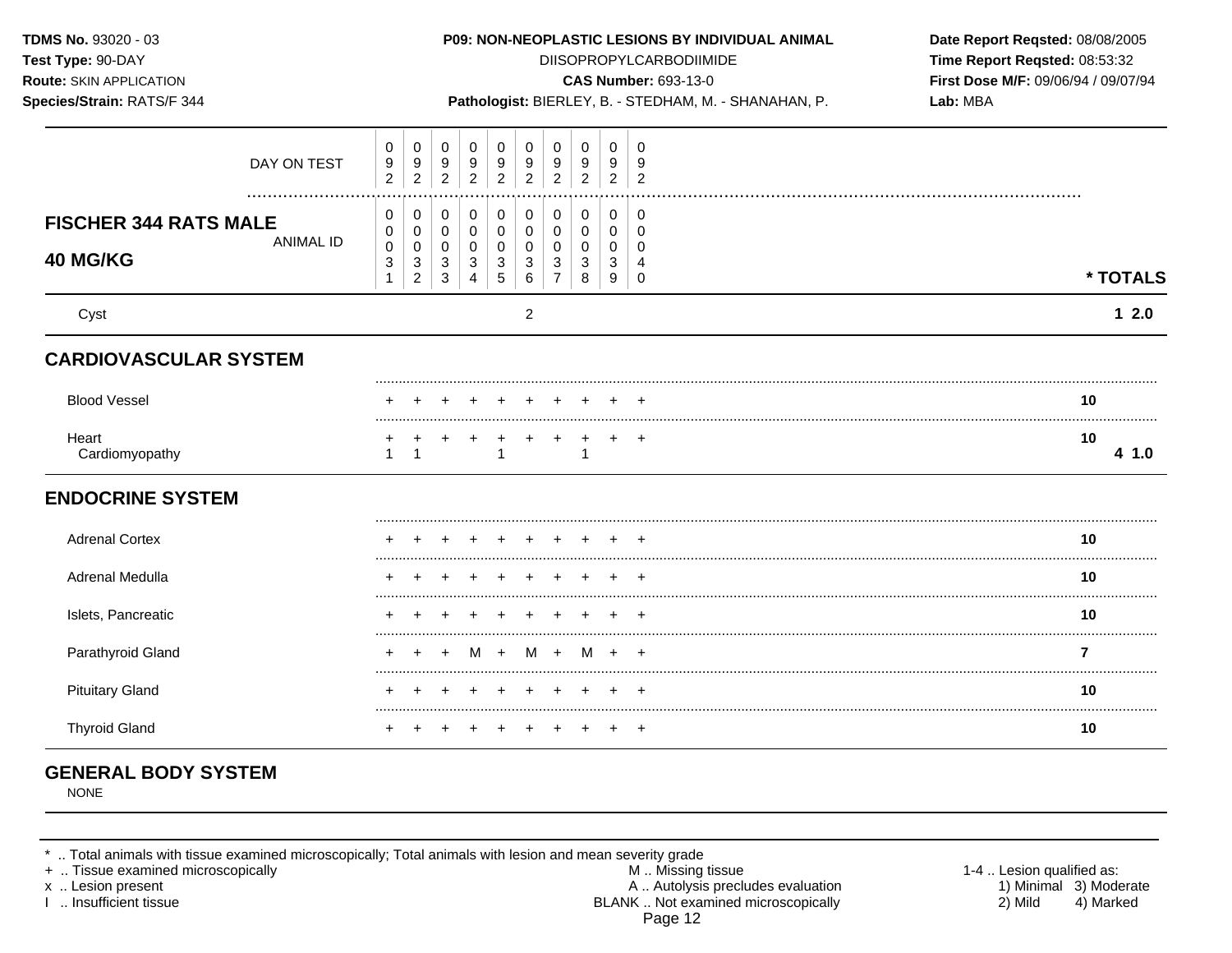Species/Strain: RATS/F 344

## P09: NON-NEOPLASTIC LESIONS BY INDIVIDUAL ANIMAL

**DIISOPROPYLCARBODIIMIDE** 

**CAS Number: 693-13-0** 

Pathologist: BIERLEY, B. - STEDHAM, M. - SHANAHAN, P.

Date Report Reqsted: 08/08/2005 Time Report Reqsted: 08:53:32 First Dose M/F: 09/06/94 / 09/07/94 Lab: MBA

|                              |                | 2            | $\sim$<br>ۍ     | 4      | 5      | 6             | –        | 8             | 9           | 0      | * TOTALS |
|------------------------------|----------------|--------------|-----------------|--------|--------|---------------|----------|---------------|-------------|--------|----------|
| <b>40 MG/KG</b>              | υ<br>⌒<br>د    | υ<br>ົ<br>J. | $\sim$<br>۰J    | 3      | 3      | 3             | ົ<br>◡   | 2             | U<br>◠<br>P |        |          |
| ANIMAL ID                    | υ<br>⌒         |              |                 | 0      |        |               |          |               | υ           | u      |          |
| <b>FISCHER 344 RATS MALE</b> |                | 0            |                 | 0      |        |               | 0        | ∩             |             |        |          |
|                              | υ              | 0            |                 | 0      |        |               | 0        | ∩             | 0           | 0      |          |
|                              | $\overline{2}$ | ົ<br>∠       | ົ<br>$\epsilon$ | ົ<br>∼ | ົ<br>∸ | ົ<br><u>_</u> | <u>_</u> | ົ<br><u>_</u> | ົ<br>_      | ົ<br>∼ |          |
| DAY ON TEST                  | 9              | 9            | 9               | 9      | 9      | 9             | 9<br>ົ   | 9             | 9           | g      |          |
|                              | U              | 0            | 0               | 0      |        |               | 0        | 0             | 0           | 0      |          |

## **GENITAL SYSTEM**

| Epididymis                                      |  |  |  |           |  | 10         |
|-------------------------------------------------|--|--|--|-----------|--|------------|
| Preputial Gland<br>Inflammation, Chronic Active |  |  |  |           |  | 10<br>-2.5 |
| Prostate                                        |  |  |  | + + + + + |  |            |
| Seminal Vesicle                                 |  |  |  |           |  | 10         |
| l estes                                         |  |  |  |           |  |            |

## **HEMATOPOIETIC SYSTEM**

| <b>Bone Marrow</b>                 |  |  |  |                 |  | 10 |  |
|------------------------------------|--|--|--|-----------------|--|----|--|
| Lymph Node, Mandibular<br>morrhaɑe |  |  |  | $+$ $+$ $+$ $+$ |  | 10 |  |
| Lymph Node, Mesenteric             |  |  |  |                 |  | 10 |  |
| Spleen                             |  |  |  |                 |  | 10 |  |
| l hvmus                            |  |  |  |                 |  | ιU |  |

\* .. Total animals with tissue examined microscopically; Total animals with lesion and mean severity grade<br>+ .. Tissue examined microscopically

x .. Lesion present

I .. Insufficient tissue

M .. Missing tissue A .. Autolysis precludes evaluation BLANK .. Not examined microscopically Page 13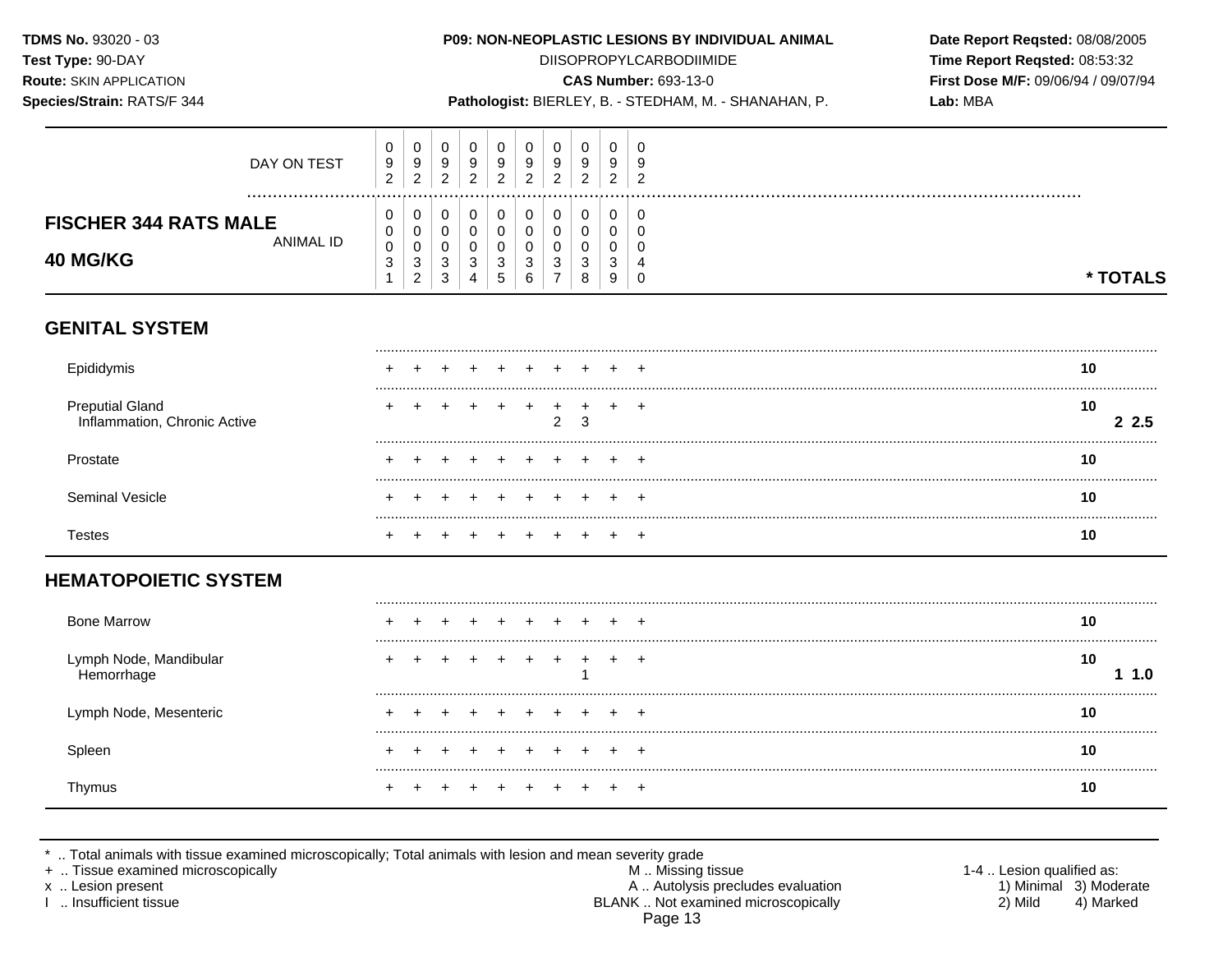**Test Type:** 90-DAY DIISOPROPYLCARBODIIMIDE **Time Report Reqsted:** 08:53:32 **Route:** SKIN APPLICATION **CAS Number:** 693-13-0 **First Dose M/F:** 09/06/94 / 09/07/94

**Species/Strain:** RATS/F 344 **Pathologist:** BIERLEY, B. - STEDHAM, M. - SHANAHAN, P. **Lab:** MBA

| DAY ON TEST                                                                                                                | $\,0\,$<br>9<br>$\overline{c}$                     | 0<br>$9\,$<br>$\overline{2}$ | 0<br>9<br>$\overline{2}$                                     | 0<br>9<br>$\overline{c}$   | 0<br>9<br>2      | 0<br>9<br>$\overline{2}$ | 0<br>9<br>$\overline{2}$   | 0<br>9<br>$\overline{c}$ | 0<br>9<br>$\overline{2}$ | $\Omega$<br>9<br>$\overline{2}$ |                      |
|----------------------------------------------------------------------------------------------------------------------------|----------------------------------------------------|------------------------------|--------------------------------------------------------------|----------------------------|------------------|--------------------------|----------------------------|--------------------------|--------------------------|---------------------------------|----------------------|
| <b>FISCHER 344 RATS MALE</b><br><b>ANIMAL ID</b><br><b>40 MG/KG</b>                                                        | 0<br>0<br>$\mathbf 0$<br>$\ensuremath{\mathsf{3}}$ | 0<br>0<br>$\pmb{0}$<br>3     | 0<br>$\mathbf 0$<br>$\mathbf 0$<br>$\ensuremath{\mathsf{3}}$ | $\mathbf 0$<br>0<br>0<br>3 | 0<br>0<br>0<br>3 | 0<br>0<br>0<br>3         | 0<br>$\mathbf 0$<br>0<br>3 | 0<br>0<br>0<br>3         | 0<br>0<br>0<br>3         | 0<br>$\Omega$<br>$\Omega$       |                      |
| <b>INTEGUMENTARY SYSTEM</b>                                                                                                |                                                    | $\overline{c}$               | 3                                                            | 4                          | 5                | 6                        | $\overline{7}$             | $\,8\,$                  | 9                        | $\Omega$                        | * TOTALS             |
| Mammary Gland                                                                                                              |                                                    |                              |                                                              |                            |                  |                          |                            |                          |                          |                                 | 9                    |
| Skin<br>Epidermis, Skin, Site Of Application,<br>Hyperplasia<br>Skin, Site Of Application, Inflammation,<br>Chronic Active |                                                    | 2                            | $\mathfrak{p}$<br>-1                                         |                            |                  |                          | 2                          | $\mathcal{P}$            | $\mathcal{P}$            | $\mathcal{P}$                   | 10<br>10 1.6<br>11.0 |
| <b>MUSCULOSKELETAL SYSTEM</b>                                                                                              |                                                    |                              |                                                              |                            |                  |                          |                            |                          |                          |                                 |                      |
| <b>Bone</b>                                                                                                                |                                                    |                              |                                                              |                            |                  |                          |                            |                          |                          |                                 | 10                   |
| <b>Skeletal Muscle</b>                                                                                                     |                                                    |                              |                                                              |                            |                  |                          |                            |                          |                          |                                 | 10                   |
| <b>NERVOUS SYSTEM</b>                                                                                                      |                                                    |                              |                                                              |                            |                  |                          |                            |                          |                          |                                 |                      |
| <b>Brain</b>                                                                                                               |                                                    |                              |                                                              |                            |                  |                          |                            |                          |                          |                                 | 10                   |
| <b>Peripheral Nerve</b>                                                                                                    |                                                    |                              |                                                              |                            |                  | M                        | ÷                          | $\overline{ }$           | ÷                        |                                 | 9                    |
| Spinal Cord                                                                                                                |                                                    |                              |                                                              |                            |                  |                          |                            |                          |                          |                                 | 10                   |

# **RESPIRATORY SYSTEM**

\* .. Total animals with tissue examined microscopically; Total animals with lesion and mean severity grade

+ .. Tissue examined microscopically M .. Missing tissue 1-4 .. Lesion qualified as: x .. Lesion present A .. Autolysis precludes evaluation 1) Minimal 3) Moderate<br>I .. Insufficient tissue BLANK .. Not examined microscopically 2) M BLANK .. Not examined microscopically Page 14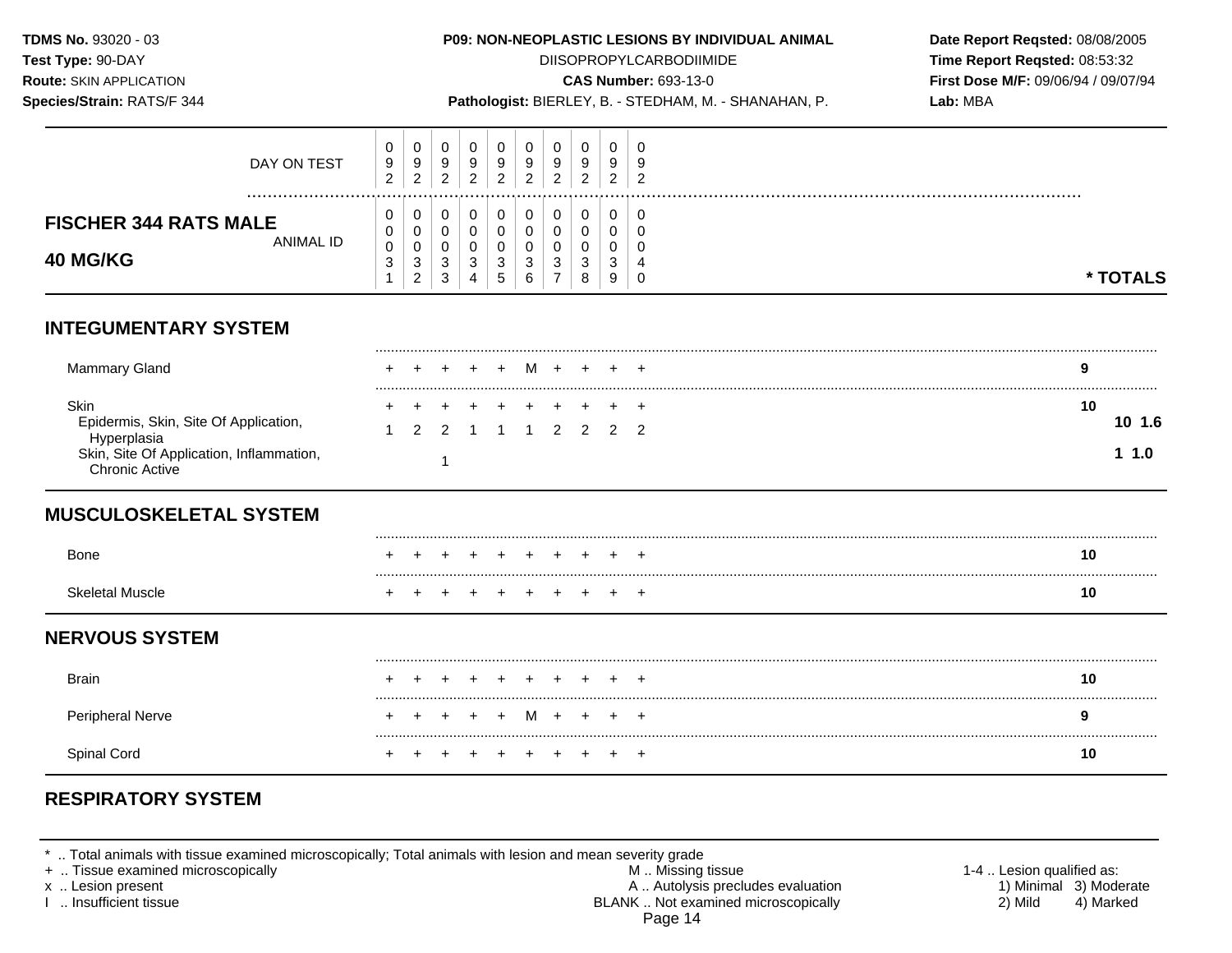| <b>TDMS No. 93020 - 03</b><br>Test Type: 90-DAY<br><b>Route: SKIN APPLICATION</b><br>Species/Strain: RATS/F 344         |                            |                          |                          |                       |                     |                       |                                            |                       |                       | <b>P09: NON-NEOPLASTIC LESIONS BY INDIVIDUAL ANIMAL</b><br><b>DIISOPROPYLCARBODIIMIDE</b><br><b>CAS Number: 693-13-0</b><br>Pathologist: BIERLEY, B. - STEDHAM, M. - SHANAHAN, P. | Date Report Reqsted: 08/08/2005<br>Time Report Reqsted: 08:53:32<br>First Dose M/F: 09/06/94 / 09/07/94<br>Lab: MBA |
|-------------------------------------------------------------------------------------------------------------------------|----------------------------|--------------------------|--------------------------|-----------------------|---------------------|-----------------------|--------------------------------------------|-----------------------|-----------------------|-----------------------------------------------------------------------------------------------------------------------------------------------------------------------------------|---------------------------------------------------------------------------------------------------------------------|
| DAY ON TEST<br>                                                                                                         | 0<br>9<br>$\overline{2}$   | 0<br>9<br>$\overline{c}$ | 0<br>9<br>$\overline{c}$ | 0<br>9<br>2           | 9<br>$\overline{2}$ | 0<br>9<br>2           | 0<br>9<br>2                                | $\Omega$<br>9<br>2    | 0<br>9<br>2           | $\overline{2}$                                                                                                                                                                    |                                                                                                                     |
| <b>FISCHER 344 RATS MALE</b><br><b>ANIMAL ID</b><br><b>40 MG/KG</b>                                                     | 0<br>0<br>0<br>0<br>0<br>3 | 0<br>3<br>2              | 0<br>0<br>0<br>3<br>3    | 0<br>0<br>0<br>3<br>4 | 0<br>0<br>3<br>5    | 0<br>0<br>0<br>3<br>6 | $\pmb{0}$<br>0<br>0<br>3<br>$\overline{7}$ | 0<br>0<br>0<br>3<br>8 | 0<br>0<br>0<br>3<br>9 |                                                                                                                                                                                   | * TOTALS                                                                                                            |
| Lung<br>Perivascular, Infiltration Cellular,<br>Lymphocyte                                                              |                            |                          |                          |                       |                     |                       |                                            |                       |                       |                                                                                                                                                                                   | 10<br>6 1.0                                                                                                         |
| Nose<br>Respiratory Epithelium, Inflammation,<br><b>Chronic Active</b><br>Squamous Epithelium, Inflammation,<br>Chronic |                            |                          |                          |                       | $+$                 | $+$                   | $+$                                        |                       |                       | $\div$                                                                                                                                                                            | 10<br>1.0<br>11.0                                                                                                   |
| Trachea                                                                                                                 |                            |                          |                          |                       |                     |                       |                                            |                       |                       |                                                                                                                                                                                   | 10                                                                                                                  |

## **SPECIAL SENSES SYSTEM**

NONE

## **URINARY SYSTEM**

| Kidney<br>Nephropathy | + + + + + + + + + + |  |  |  |                     | 10<br>1.0 |
|-----------------------|---------------------|--|--|--|---------------------|-----------|
|                       |                     |  |  |  | + + + + + + + + + + | 10        |

\* .. Total animals with tissue examined microscopically; Total animals with lesion and mean severity grade

+ .. Tissue examined microscopically M .. Missing tissue 1-4 .. Lesion qualified as: x .. Lesion present 1) Minimal 3) Moderate A .. Autor A .. Autor A .. Autor A .. Autor A .. Autor A .. Autor A .. Autor A .. Autor A .. Autor A .. Autor A .. Autor A .. Autor A .. Autor A .. Autor A .. Autor A .. Autor A . I .. Insufficient tissue BLANK .. Not examined microscopically 2) Mild 4) Marked Page 15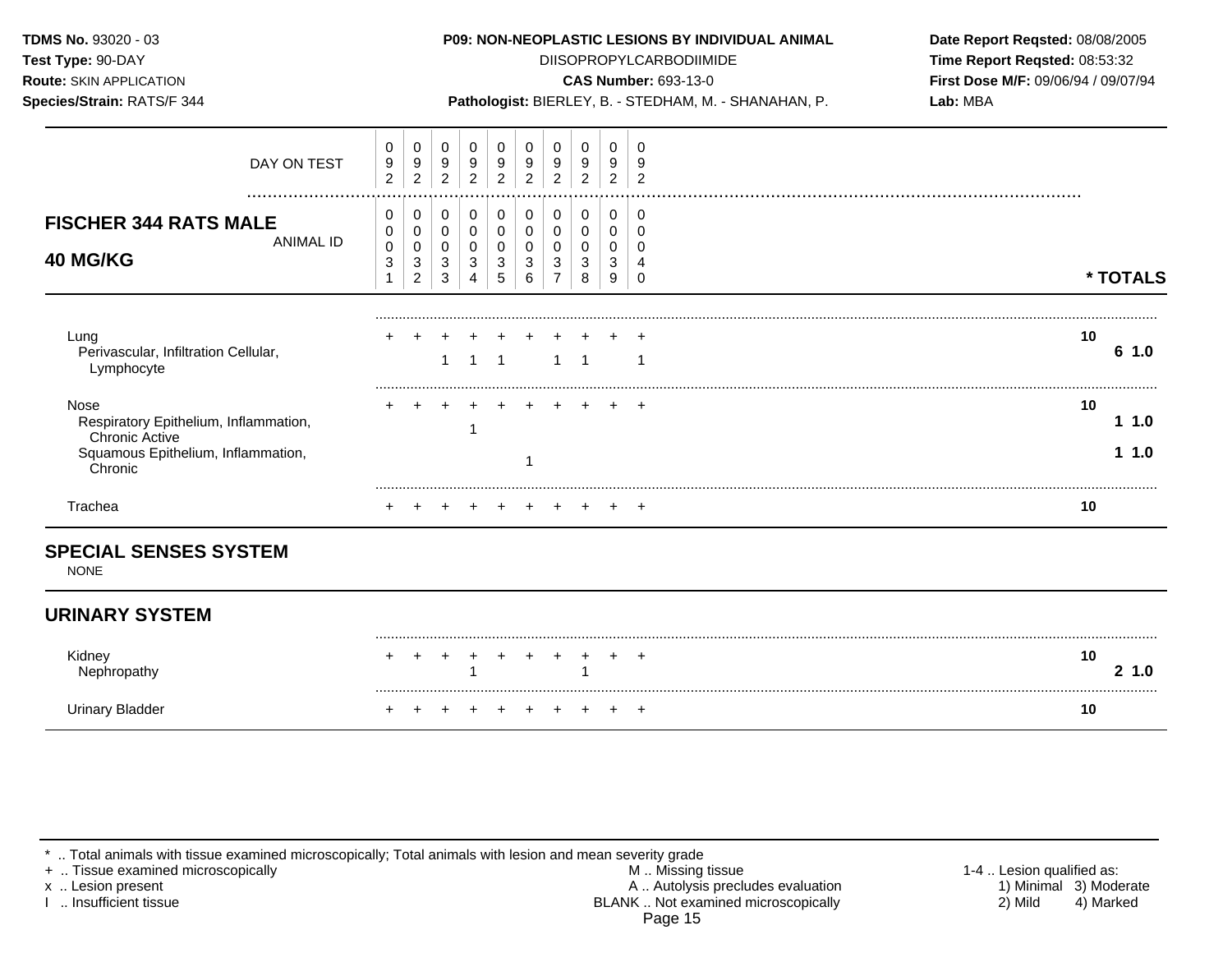Species/Strain: RATS/F 344

### P09: NON-NEOPLASTIC LESIONS BY INDIVIDUAL ANIMAL

**DIISOPROPYLCARBODIIMIDE** 

**CAS Number: 693-13-0** 

Pathologist: BIERLEY, B. - STEDHAM, M. - SHANAHAN, P.

Date Report Reqsted: 08/08/2005 Time Report Reqsted: 08:53:32 First Dose M/F: 09/06/94 / 09/07/94 Lab: MBA

| DAY ON TEST                                                      | 0<br>$\overline{2}$<br>5 | υ<br>$\overline{4}$<br>6 | 0<br>$\overline{c}$ | 0<br>$\boldsymbol{2}$<br>5 | $\overline{2}$<br>5   | 0<br>$\mathfrak{Z}$<br>$\overline{2}$ | $\overline{2}$<br>-1 | $\overline{c}$<br>4 | 8           | ົ |          |  |
|------------------------------------------------------------------|--------------------------|--------------------------|---------------------|----------------------------|-----------------------|---------------------------------------|----------------------|---------------------|-------------|---|----------|--|
| <br><b>FISCHER 344 RATS MALE</b><br>ANIMAL ID<br><b>80 MG/KG</b> | 0<br>0<br>0<br>4         | υ<br>0<br>4<br>ົ         | 0<br>0<br>4<br>3    | 0<br>0<br>0<br>4<br>4      | 0<br>0<br>0<br>4<br>5 | 0<br>0<br>0<br>6                      | 0<br>⇁               |                     | 0<br>0<br>9 |   | * TOTALS |  |
| <b>ALIMENTARY SYSTEM</b>                                         |                          |                          |                     |                            |                       |                                       |                      |                     |             |   |          |  |
| Esophagus                                                        |                          |                          |                     |                            |                       |                                       |                      |                     |             |   | 10       |  |
| Intestine Large, Cecum                                           |                          |                          |                     |                            |                       |                                       |                      |                     |             |   | 10       |  |
| Intestine Large, Colon                                           |                          |                          |                     |                            |                       |                                       |                      |                     |             |   | 10       |  |
| Intenting Large Dectum                                           |                          |                          |                     |                            |                       |                                       |                      |                     |             | . | 40       |  |

| Intestine Large, Cecum                                                         |   |  |  |  |  |  |  | 10 |            |
|--------------------------------------------------------------------------------|---|--|--|--|--|--|--|----|------------|
| Intestine Large, Colon                                                         |   |  |  |  |  |  |  | 10 |            |
| Intestine Large, Rectum                                                        |   |  |  |  |  |  |  | 10 |            |
| Intestine Small, Duodenum                                                      |   |  |  |  |  |  |  | 10 |            |
| Intestine Small, Ileum                                                         |   |  |  |  |  |  |  | 10 |            |
| Intestine Small, Jejunum                                                       |   |  |  |  |  |  |  | 10 |            |
| Liver<br>Centrilobular, Congestion<br>Centrilobular, Vacuolization Cytoplasmic | ÷ |  |  |  |  |  |  | 10 | 1.5<br>1.0 |
| Pancreas                                                                       |   |  |  |  |  |  |  | 10 |            |
| Salivary Glands                                                                |   |  |  |  |  |  |  | 10 |            |
| Stomach, Forestomach                                                           |   |  |  |  |  |  |  | 10 |            |
|                                                                                |   |  |  |  |  |  |  |    |            |

\* .. Total animals with tissue examined microscopically; Total animals with lesion and mean severity grade<br>+ .. Tissue examined microscopically

x .. Lesion present

I .. Insufficient tissue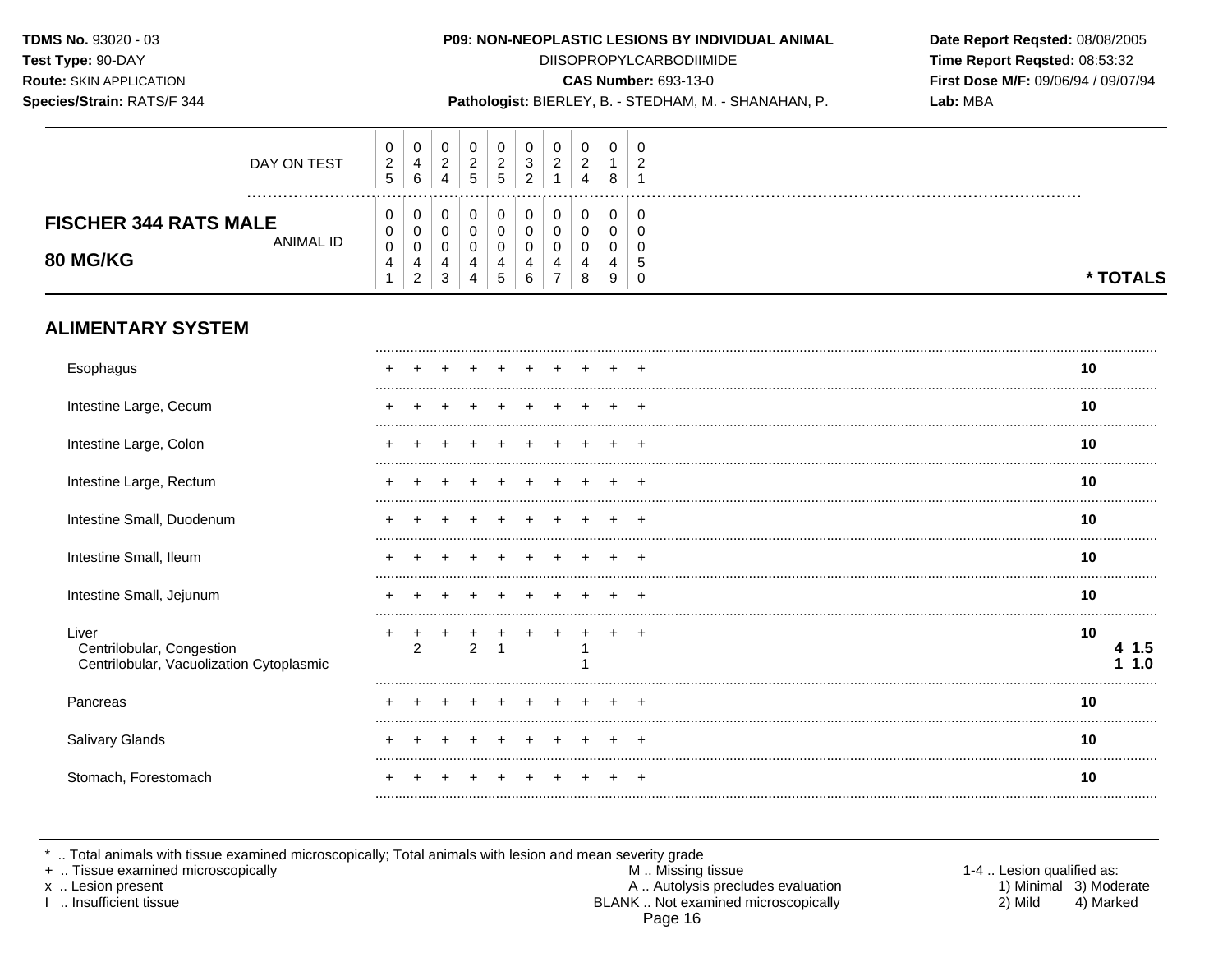| TDMS No. 93020 - 03<br>Test Type: 90-DAY<br><b>Route: SKIN APPLICATION</b><br>Species/Strain: RATS/F 344 |                                   |                                                                     |                       |                       |                                                      |                                                |                                              |                                                        |                                           |                                     | P09: NON-NEOPLASTIC LESIONS BY INDIVIDUAL ANIMAL<br><b>DIISOPROPYLCARBODIIMIDE</b><br><b>CAS Number: 693-13-0</b><br>Pathologist: BIERLEY, B. - STEDHAM, M. - SHANAHAN, P. | Date Report Reqsted: 08/08/2005<br>Time Report Reqsted: 08:53:32<br>First Dose M/F: 09/06/94 / 09/07/94<br>Lab: MBA |
|----------------------------------------------------------------------------------------------------------|-----------------------------------|---------------------------------------------------------------------|-----------------------|-----------------------|------------------------------------------------------|------------------------------------------------|----------------------------------------------|--------------------------------------------------------|-------------------------------------------|-------------------------------------|----------------------------------------------------------------------------------------------------------------------------------------------------------------------------|---------------------------------------------------------------------------------------------------------------------|
| DAY ON TEST                                                                                              | 0<br>$\sqrt{2}$<br>$\overline{5}$ | $\mathbf 0$<br>$\overline{4}$<br>$\,6\,$                            | 0<br>$\frac{2}{4}$    | 0<br>$\frac{2}{5}$    | 0<br>$\frac{2}{5}$                                   | $\mathbf 0$<br>$\mathbf{3}$<br>$\overline{2}$  | 0<br>$\begin{array}{c} 2 \\ 1 \end{array}$   | $\mathbf 0$<br>$\frac{2}{4}$                           | $\mathbf 0$<br>$\mathbf{1}$<br>8          | 0<br>2<br>$\overline{1}$            |                                                                                                                                                                            |                                                                                                                     |
| <b>FISCHER 344 RATS MALE</b><br><b>ANIMAL ID</b><br>80 MG/KG                                             | 0<br>0<br>0<br>4<br>1             | 0<br>$\mathbf 0$<br>$\mathbf 0$<br>$\overline{4}$<br>$\overline{c}$ | 0<br>0<br>0<br>4<br>3 | 0<br>0<br>0<br>4<br>4 | 0<br>$\pmb{0}$<br>$\mathbf 0$<br>$\overline{4}$<br>5 | 0<br>$\boldsymbol{0}$<br>$\mathbf 0$<br>4<br>6 | 0<br>$\mathbf 0$<br>0<br>4<br>$\overline{7}$ | 0<br>$\mathbf 0$<br>$\mathbf 0$<br>$\overline{4}$<br>8 | 0<br>$\mathbf 0$<br>$\mathbf 0$<br>4<br>9 | 0<br>$\Omega$<br>0<br>5<br>$\Omega$ |                                                                                                                                                                            | * TOTALS                                                                                                            |
| Stomach, Glandular                                                                                       |                                   |                                                                     |                       |                       |                                                      |                                                |                                              |                                                        |                                           |                                     |                                                                                                                                                                            | 10                                                                                                                  |
| <b>CARDIOVASCULAR SYSTEM</b>                                                                             |                                   |                                                                     |                       |                       |                                                      |                                                |                                              |                                                        |                                           |                                     |                                                                                                                                                                            |                                                                                                                     |
| <b>Blood Vessel</b>                                                                                      |                                   |                                                                     |                       |                       |                                                      |                                                |                                              |                                                        |                                           |                                     |                                                                                                                                                                            | 10                                                                                                                  |
| Heart<br>Cardiomyopathy<br>Artery, Inflammation, Chronic Active                                          |                                   | $\overline{c}$                                                      | $\mathbf{1}$<br>-1    | $\mathbf{1}$          |                                                      |                                                | $\mathbf{1}$                                 | $\overline{1}$                                         | $+$                                       | $\ddot{}$                           |                                                                                                                                                                            | 10<br>51.2<br>1.10                                                                                                  |
| <b>ENDOCRINE SYSTEM</b>                                                                                  |                                   |                                                                     |                       |                       |                                                      |                                                |                                              |                                                        |                                           |                                     |                                                                                                                                                                            |                                                                                                                     |
| <b>Adrenal Cortex</b>                                                                                    |                                   |                                                                     |                       |                       |                                                      |                                                |                                              |                                                        |                                           |                                     |                                                                                                                                                                            | 10                                                                                                                  |
| Adrenal Medulla                                                                                          |                                   |                                                                     |                       |                       |                                                      |                                                |                                              |                                                        |                                           |                                     |                                                                                                                                                                            | 10                                                                                                                  |
| Islets, Pancreatic                                                                                       |                                   |                                                                     |                       |                       |                                                      |                                                |                                              |                                                        |                                           |                                     |                                                                                                                                                                            | 10                                                                                                                  |
| Parathyroid Gland                                                                                        | м                                 |                                                                     |                       |                       |                                                      |                                                |                                              |                                                        |                                           |                                     |                                                                                                                                                                            | 9                                                                                                                   |
| <b>Pituitary Gland</b>                                                                                   |                                   |                                                                     |                       |                       |                                                      |                                                | $\ddot{}$                                    | M                                                      | $+$                                       | $+$                                 |                                                                                                                                                                            | 9                                                                                                                   |
| <b>Thyroid Gland</b>                                                                                     | +                                 |                                                                     |                       |                       |                                                      |                                                | $\ddot{}$                                    |                                                        | $^+$                                      | $+$                                 |                                                                                                                                                                            | 10                                                                                                                  |

# **GENERAL BODY SYSTEM**

NONE

\* .. Total animals with tissue examined microscopically; Total animals with lesion and mean severity grade

+ .. Tissue examined microscopically M .. Missing tissue 1-4 .. Lesion qualified as: x .. Lesion present 1) Minimal 3) Moderate A .. Autor A .. Autor A .. Autor A .. Autor A .. Autor A .. Autor A .. Autor A .. Autor A .. Autor A .. Autor A .. Autor A .. Autor A .. Autor A .. Autor A .. Autor A .. Autor A . I .. Insufficient tissue BLANK .. Not examined microscopically 2) Mild 4) Marked Page 17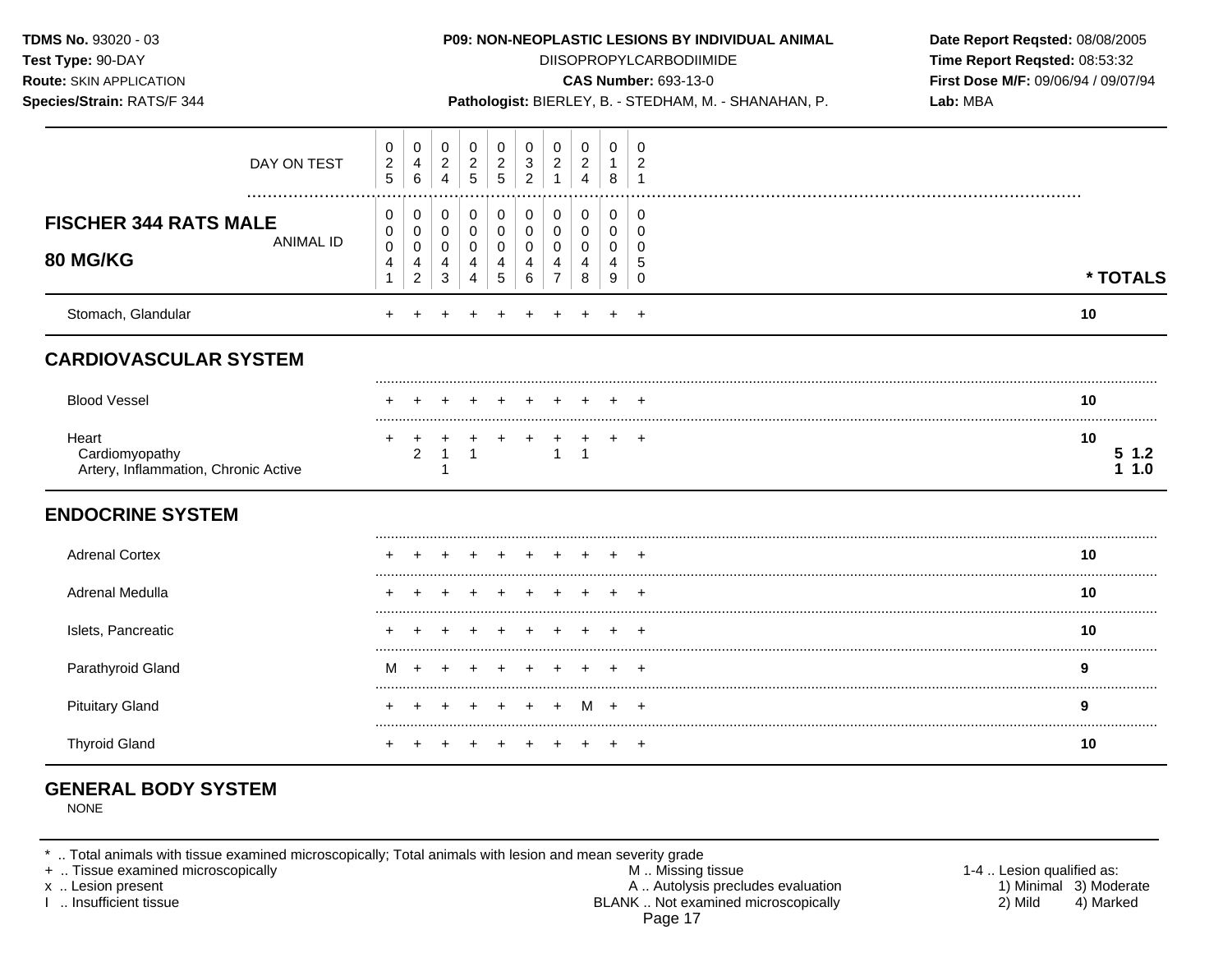Species/Strain: RATS/F 344

## P09: NON-NEOPLASTIC LESIONS BY INDIVIDUAL ANIMAL

**DIISOPROPYLCARBODIIMIDE** 

**CAS Number: 693-13-0** 

Pathologist: BIERLEY, B. - STEDHAM, M. - SHANAHAN, P.

Date Report Reqsted: 08/08/2005 Time Report Reqsted: 08:53:32 First Dose M/F: 09/06/94 / 09/07/94 Lab: MBA

| DAY ON TEST                  | U<br>2<br>ა | 0<br>4<br>6 | ັ<br>$\sim$<br>←<br>4 | v<br>ົ<br>∼<br>$5^{\circ}$ | ◠<br>∼<br>$\mathbf b$ | U<br>3<br><u>_</u> | 0<br>$\sim$ | 0<br>ີ<br>ے<br>4 | 0<br>8 | 0<br>c |          |
|------------------------------|-------------|-------------|-----------------------|----------------------------|-----------------------|--------------------|-------------|------------------|--------|--------|----------|
| <b>FISCHER 344 RATS MALE</b> | υ<br>U      | 0<br>0      | ັ                     | U<br>v                     |                       | 0                  | 0<br>0      | 0<br>u           | 0<br>υ | 0<br>U |          |
| ANIMAL ID<br><b>80 MG/KG</b> | 0           | 0<br>4      |                       | v<br>4                     | 4                     | 0<br>4             | 0           | u                | υ<br>4 | U<br>C |          |
|                              |             | າ<br>∠      | $\sim$<br>J           | 4                          | $\mathbf{p}$          | 6                  | –           | 8                | 9      | 0      | * TOTALS |

## **GENITAL SYSTEM**

| EDI'                                            |  |  |  |  |  | 10        |
|-------------------------------------------------|--|--|--|--|--|-----------|
| Preputial Gland<br>Inflammation, Chronic Active |  |  |  |  |  | 10<br>2.0 |
| Prostate                                        |  |  |  |  |  | 10        |
| Seminal Vesicle                                 |  |  |  |  |  | 10        |
|                                                 |  |  |  |  |  | 1υ        |

## **HEMATOPOIETIC SYSTEM**

| <b>Bone Marrow</b>     |  |   |         |              | $+$ $-$ | $\ddot{}$ |           |
|------------------------|--|---|---------|--------------|---------|-----------|-----------|
| Lymph Node, Mandibular |  |   |         |              | $+$ $-$ | $\div$    |           |
| Lymph Node, Mesenteric |  |   |         |              |         | +         | 10        |
| Spleen                 |  |   |         |              |         | +         | 10        |
| <u>I hymus</u>         |  | ົ | $+$ $-$ | $\leftarrow$ | $+$     |           | 10<br>2.0 |

\* .. Total animals with tissue examined microscopically; Total animals with lesion and mean severity grade<br>+ .. Tissue examined microscopically

x .. Lesion present

I .. Insufficient tissue

M .. Missing tissue A .. Autolysis precludes evaluation BLANK .. Not examined microscopically Page 18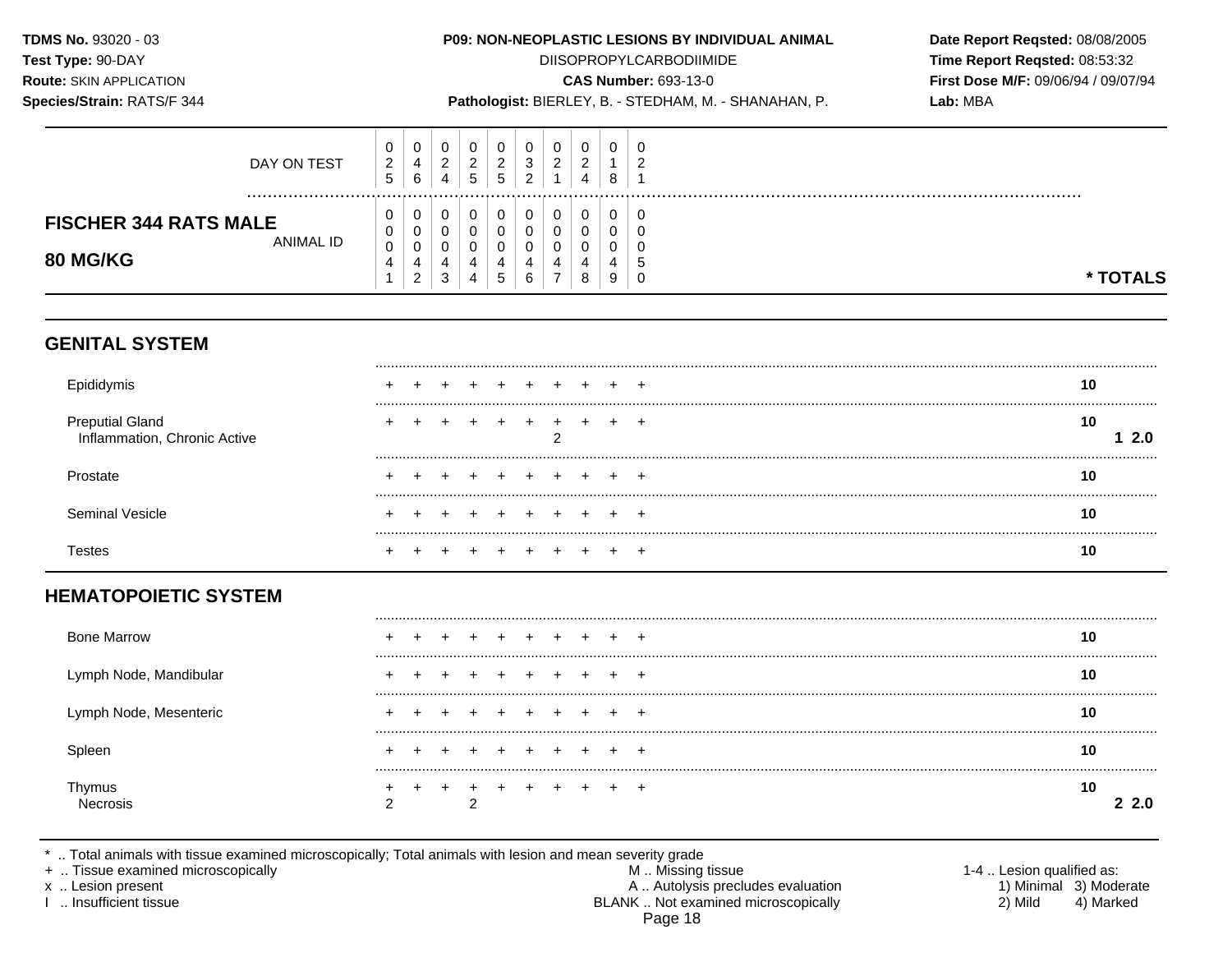**Test Type:** 90-DAY DIISOPROPYLCARBODIIMIDE **Time Report Reqsted:** 08:53:32 **Route:** SKIN APPLICATION **CAS Number:** 693-13-0 **First Dose M/F:** 09/06/94 / 09/07/94

**Species/Strain:** RATS/F 344 **Pathologist:** BIERLEY, B. - STEDHAM, M. - SHANAHAN, P. **Lab:** MBA

| DAY ON TEST                                                    | 0<br>$\frac{2}{5}$                                               | 0<br>$\overline{4}$<br>$6\phantom{a}$                                    | $\mathbf 0$<br>$\frac{2}{4}$                                            | 0<br>$\overline{c}$<br>5                  | 0<br>$\frac{2}{5}$                            | 0<br>$\sqrt{3}$<br>$\overline{2}$                        | 0<br>$\overline{c}$<br>$\mathbf{1}$                    | 0<br>$\boldsymbol{2}$<br>$\overline{4}$         | 0<br>$\mathbf{1}$<br>8                    | 0<br>$\sqrt{2}$<br>$\overline{1}$                |                                                    |
|----------------------------------------------------------------|------------------------------------------------------------------|--------------------------------------------------------------------------|-------------------------------------------------------------------------|-------------------------------------------|-----------------------------------------------|----------------------------------------------------------|--------------------------------------------------------|-------------------------------------------------|-------------------------------------------|--------------------------------------------------|----------------------------------------------------|
| <b>FISCHER 344 RATS MALE</b><br><b>ANIMAL ID</b><br>80 MG/KG   | 0<br>0<br>$\mathbf 0$<br>$\overline{\mathbf{4}}$<br>$\mathbf{1}$ | 0<br>$\pmb{0}$<br>$\pmb{0}$<br>$\overline{\mathbf{r}}$<br>$\overline{c}$ | $\mathbf 0$<br>$\mathbf 0$<br>$\pmb{0}$<br>$\overline{4}$<br>$\sqrt{3}$ | 0<br>$\mathbf 0$<br>$\mathbf 0$<br>4<br>4 | $\pmb{0}$<br>$\pmb{0}$<br>$\pmb{0}$<br>4<br>5 | $\boldsymbol{0}$<br>$\mathbf 0$<br>$\mathbf 0$<br>4<br>6 | 0<br>$\mathbf 0$<br>$\mathbf 0$<br>4<br>$\overline{7}$ | 0<br>$\mathbf 0$<br>$\mathbf 0$<br>4<br>$\,8\,$ | 0<br>$\mathbf 0$<br>$\mathbf 0$<br>4<br>9 | 0<br>$\mathbf 0$<br>$\mathbf 0$<br>5<br>$\Omega$ | * TOTALS                                           |
| Hemorrhage<br>Atrophy                                          |                                                                  |                                                                          |                                                                         | 3                                         |                                               |                                                          | $\overline{c}$                                         |                                                 |                                           | $\overline{c}$<br>3                              | $\begin{array}{cc} 2 & 2.5 \\ 2 & 2.5 \end{array}$ |
| <b>INTEGUMENTARY SYSTEM</b>                                    |                                                                  |                                                                          |                                                                         |                                           |                                               |                                                          |                                                        |                                                 |                                           |                                                  |                                                    |
| Mammary Gland                                                  |                                                                  |                                                                          |                                                                         |                                           |                                               |                                                          |                                                        |                                                 |                                           |                                                  | 10                                                 |
| Skin<br>Epidermis, Skin, Site Of Application,<br>Hyperplasia   | 3                                                                |                                                                          |                                                                         | 2                                         |                                               |                                                          | з                                                      | $\mathcal{P}$                                   | 3                                         | 3                                                | 10<br>10 2.0<br>7.1.7                              |
| Skin, Site Of Application, Inflammation,<br>Chronic Active     | $\overline{2}$                                                   |                                                                          | $\mathbf 1$                                                             | -1                                        |                                               |                                                          | 3                                                      | -1                                              | $\overline{2}$                            | $\overline{2}$                                   |                                                    |
| <b>MUSCULOSKELETAL SYSTEM</b>                                  |                                                                  |                                                                          |                                                                         |                                           |                                               |                                                          |                                                        |                                                 |                                           |                                                  |                                                    |
| Bone                                                           |                                                                  |                                                                          |                                                                         |                                           |                                               |                                                          |                                                        |                                                 |                                           | <b>+</b>                                         | 10                                                 |
| <b>Skeletal Muscle</b>                                         |                                                                  |                                                                          |                                                                         |                                           |                                               |                                                          |                                                        |                                                 |                                           | $\div$                                           | 10                                                 |
| <b>NERVOUS SYSTEM</b>                                          |                                                                  |                                                                          |                                                                         |                                           |                                               |                                                          |                                                        |                                                 |                                           |                                                  |                                                    |
| <b>Brain</b><br>Edema, Focal<br>Neuron, Necrosis<br>Hemorrhage | 3                                                                | 1<br>$\overline{A}$                                                      | 1<br>3                                                                  | 3                                         |                                               | 1<br>$\overline{2}$                                      | 2                                                      |                                                 |                                           | 3                                                | 10<br>51.0<br>2.6<br>1.0                           |
| Peripheral Nerve                                               | +                                                                | $\ddot{}$                                                                | +                                                                       |                                           |                                               |                                                          |                                                        |                                                 | $\pm$                                     | $+$                                              | 10                                                 |

+ .. Tissue examined microscopically examined microscopically with the state of the matter of the matter of the matter of M .. Missing tissue M .. Missing tissue the matter of the matter of the matter of the matter of M .. x .. Lesion present The Control of the Mathematic Control of A .. Autolysis precludes evaluation (and the Minimal 3) Moderate<br>A .. Autolysis precludes evaluation (and the Minimal 3) Moderate<br>BLANK .. Not examined microscop BLANK ... Not examined microscopically Page 19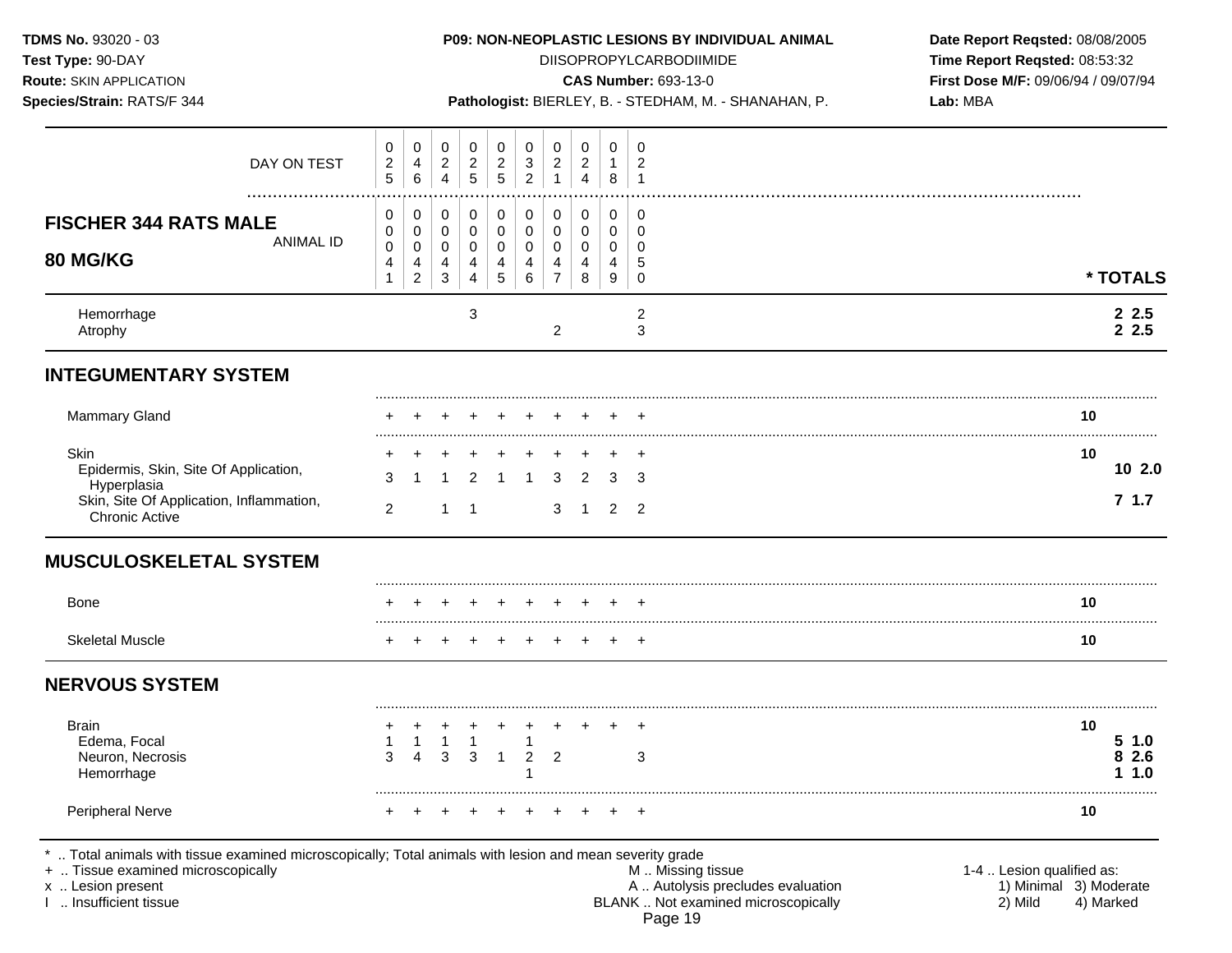| TDMS No. 93020 - 03<br>Test Type: 90-DAY<br>Route: SKIN APPLICATION<br>Species/Strain: RATS/F 344                                                                                       |                                   |                                    |                       |                                              |                                       |                                    |                                     |                                       | <b>P09: NON-NEOPLASTIC LESIONS BY INDIVIDUAL ANIMAL</b><br><b>DIISOPROPYLCARBODIIMIDE</b><br><b>CAS Number: 693-13-0</b><br>Pathologist: BIERLEY, B. - STEDHAM, M. - SHANAHAN, P. | Date Report Reqsted: 08/08/2005<br>Time Report Reqsted: 08:53:32<br>First Dose M/F: 09/06/94 / 09/07/94<br>Lab: MBA |                                                                             |
|-----------------------------------------------------------------------------------------------------------------------------------------------------------------------------------------|-----------------------------------|------------------------------------|-----------------------|----------------------------------------------|---------------------------------------|------------------------------------|-------------------------------------|---------------------------------------|-----------------------------------------------------------------------------------------------------------------------------------------------------------------------------------|---------------------------------------------------------------------------------------------------------------------|-----------------------------------------------------------------------------|
| DAY ON TEST                                                                                                                                                                             | 0<br>$\overline{c}$<br>$\sqrt{5}$ | 0<br>4<br>6                        | 0<br>$\frac{2}{4}$    | 0<br>$\sqrt{2}$<br>$\overline{5}$            | 0<br>$\overline{2}$<br>$\overline{5}$ | 0<br>$\mathbf 3$<br>$\overline{2}$ | 0<br>$\overline{a}$<br>$\mathbf{1}$ | 0<br>$\overline{2}$<br>$\overline{4}$ | 0<br>1<br>8                                                                                                                                                                       | 0<br>$\overline{c}$<br>$\overline{1}$                                                                               |                                                                             |
| <b>FISCHER 344 RATS MALE</b><br><b>ANIMAL ID</b><br><b>80 MG/KG</b>                                                                                                                     | 0<br>0<br>0<br>4<br>$\mathbf{1}$  | 0<br>0<br>0<br>4<br>$\overline{2}$ | 0<br>0<br>0<br>4<br>3 | 0<br>$\mathbf 0$<br>0<br>4<br>$\overline{4}$ | 0<br>$\mathbf 0$<br>0<br>4<br>5       | 0<br>$\pmb{0}$<br>0<br>4<br>6      | 0<br>0<br>0<br>4<br>$\overline{7}$  | 0<br>0<br>0<br>4<br>8                 | 0<br>0<br>0<br>4<br>9                                                                                                                                                             | 0<br>$\mathbf 0$<br>$\Omega$<br>5<br>0                                                                              | * TOTALS                                                                    |
| Spinal Cord                                                                                                                                                                             |                                   |                                    |                       |                                              |                                       |                                    |                                     |                                       |                                                                                                                                                                                   |                                                                                                                     | 10                                                                          |
| <b>RESPIRATORY SYSTEM</b>                                                                                                                                                               |                                   |                                    |                       |                                              |                                       |                                    |                                     |                                       |                                                                                                                                                                                   |                                                                                                                     |                                                                             |
| Lung<br>Congestion<br>Hemorrhage<br>Perivascular, Infiltration Cellular,<br>Lymphocyte<br>Interstitium, Inflammation, Chronic Active<br>Alveolus, Infiltration Cellular, Histiocyte     | 4<br>$\overline{2}$               | $\overline{2}$<br>$\overline{2}$   |                       | 4                                            | $\overline{2}$                        |                                    | $\overline{2}$                      |                                       |                                                                                                                                                                                   | 2                                                                                                                   | 10<br>52.8<br>12.0<br>12.0<br>12.0<br>11.0                                  |
| <b>Nose</b><br>Respiratory Epithelium, Inflammation,<br><b>Chronic Active</b>                                                                                                           |                                   |                                    | 2                     |                                              |                                       |                                    |                                     |                                       |                                                                                                                                                                                   | $+$ $+$                                                                                                             | 10<br>12.0                                                                  |
| Trachea                                                                                                                                                                                 |                                   |                                    |                       |                                              |                                       |                                    |                                     |                                       |                                                                                                                                                                                   |                                                                                                                     | 10                                                                          |
| <b>SPECIAL SENSES SYSTEM</b>                                                                                                                                                            |                                   |                                    |                       |                                              |                                       |                                    |                                     |                                       |                                                                                                                                                                                   |                                                                                                                     |                                                                             |
| Eye<br>Cornea, Bilateral, Degeneration, Focal                                                                                                                                           |                                   |                                    |                       | +<br>$\overline{c}$                          |                                       |                                    |                                     |                                       |                                                                                                                                                                                   |                                                                                                                     | 1<br>12.0                                                                   |
| <b>URINARY SYSTEM</b>                                                                                                                                                                   |                                   |                                    |                       |                                              |                                       |                                    |                                     |                                       |                                                                                                                                                                                   |                                                                                                                     |                                                                             |
| Kidney                                                                                                                                                                                  |                                   |                                    |                       |                                              |                                       | $\pm$                              |                                     | $+$                                   | $+$                                                                                                                                                                               | $^{+}$                                                                                                              | 10                                                                          |
| Total animals with tissue examined microscopically; Total animals with lesion and mean severity grade<br>+  Tissue examined microscopically<br>x  Lesion present<br>Insufficient tissue |                                   |                                    |                       |                                              |                                       |                                    |                                     |                                       |                                                                                                                                                                                   | M  Missing tissue<br>A  Autolysis precludes evaluation<br>BLANK  Not examined microscopically<br>Page 20            | 1-4  Lesion qualified as:<br>1) Minimal 3) Moderate<br>2) Mild<br>4) Marked |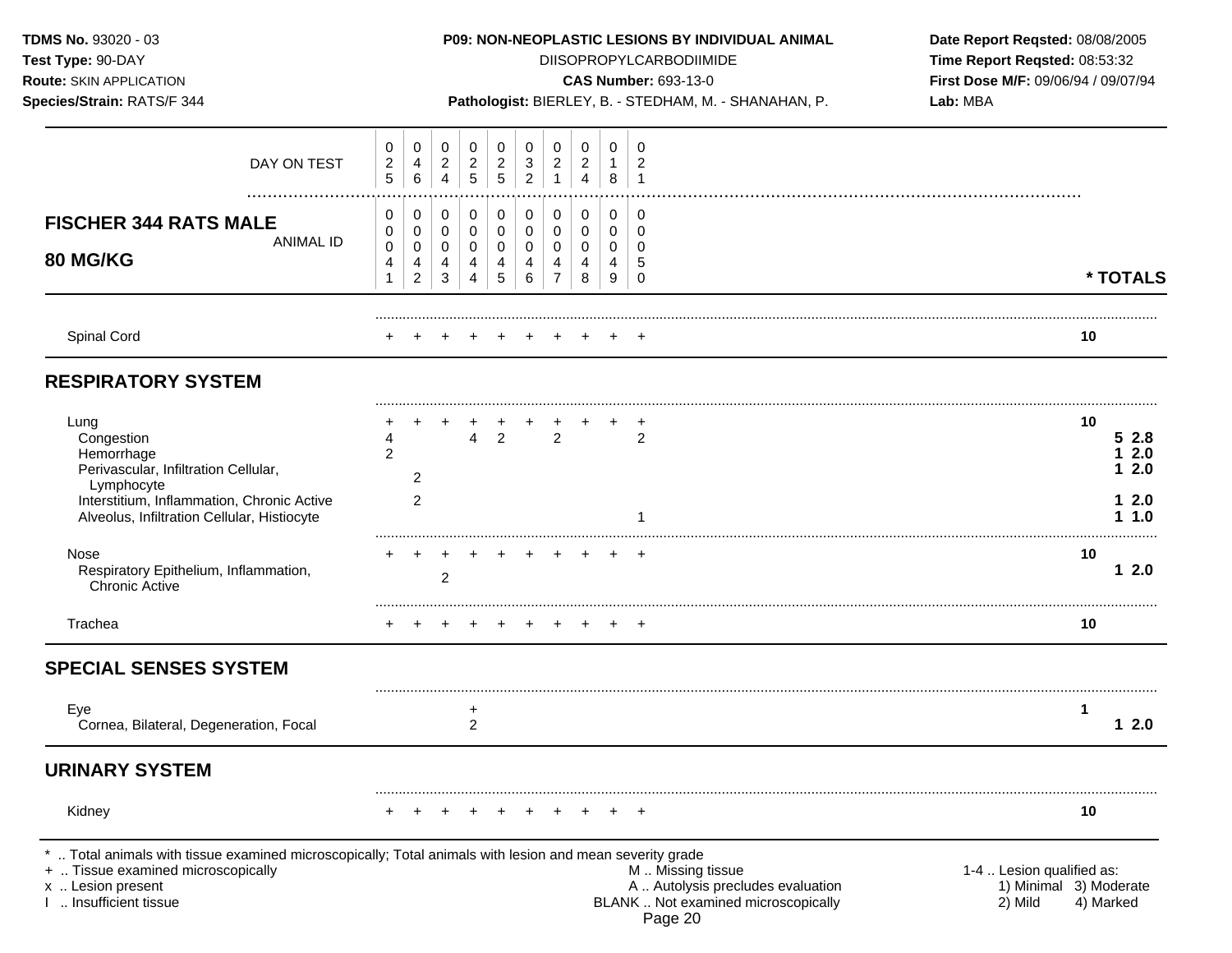| <b>TDMS No. 93020 - 03</b>                            |                          |                  |                     |                          |                          |                                                       |                     |                       |                       | <b>P09: NON-NEOPLASTIC LESIONS BY INDIVIDUAL ANIMAL</b> | Date Report Reqsted: 08/08/2005            |
|-------------------------------------------------------|--------------------------|------------------|---------------------|--------------------------|--------------------------|-------------------------------------------------------|---------------------|-----------------------|-----------------------|---------------------------------------------------------|--------------------------------------------|
| Test Type: 90-DAY                                     |                          |                  |                     |                          |                          |                                                       |                     |                       |                       | <b>DIISOPROPYLCARBODIIMIDE</b>                          | Time Report Reqsted: 08:53:32              |
| <b>Route: SKIN APPLICATION</b>                        |                          |                  |                     |                          |                          |                                                       |                     |                       |                       | <b>CAS Number: 693-13-0</b>                             | <b>First Dose M/F: 09/06/94 / 09/07/94</b> |
| Species/Strain: RATS/F 344                            |                          |                  |                     |                          |                          | Pathologist: BIERLEY, B. - STEDHAM, M. - SHANAHAN, P. | Lab: MBA            |                       |                       |                                                         |                                            |
| DAY ON TEST                                           | 0<br>$\overline{c}$<br>5 | 0<br>4<br>6      | 0<br>$\overline{c}$ | 0<br>$\overline{2}$<br>5 | 0<br>$\overline{2}$<br>5 | 0<br>$\sqrt{3}$<br>2                                  | 0<br>$\overline{2}$ | $\boldsymbol{2}$<br>4 | 0<br>8                | U<br>$\overline{2}$                                     |                                            |
| <b>FISCHER 344 RATS MALE</b><br>ANIMAL ID<br>80 MG/KG | 0<br>0<br>0<br>4         | 0<br>0<br>4<br>2 | 3                   | 0<br>4                   | 0<br>0<br>0<br>4<br>5    | 0<br>0<br>0<br>4<br>6                                 | 0<br>4              | 8                     | 0<br>0<br>0<br>4<br>9 | 0<br>0<br>0<br>5<br>0                                   | * TOTALS                                   |
| <b>Urinary Bladder</b>                                |                          |                  |                     |                          |                          |                                                       |                     |                       |                       |                                                         | 10                                         |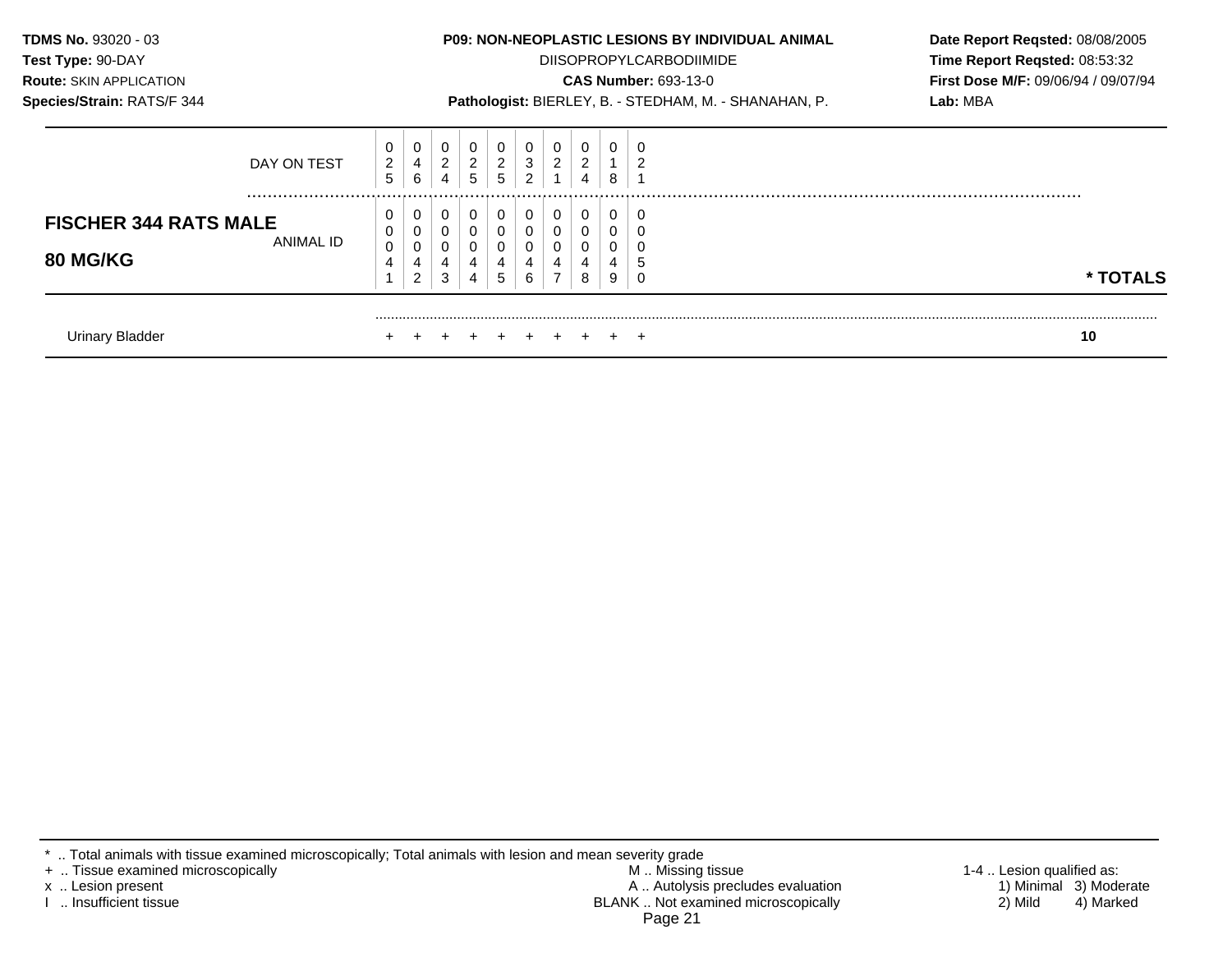Species/Strain: RATS/F 344

## P09: NON-NEOPLASTIC LESIONS BY INDIVIDUAL ANIMAL

**DIISOPROPYLCARBODIIMIDE** 

**CAS Number: 693-13-0** 

Pathologist: BIERLEY, B. - STEDHAM, M. - SHANAHAN, P.

Date Report Reqsted: 08/08/2005 Time Report Reqsted: 08:53:32 First Dose M/F: 09/06/94 / 09/07/94 Lab: MBA

| <b>ALIMENTARY SYSTEM</b><br>Esophagus                         | ÷                |                                  |                  | $\pm$                 | $+$                         | $+$                   | $+$          | $\pm$ |                  |                 | 10       |
|---------------------------------------------------------------|------------------|----------------------------------|------------------|-----------------------|-----------------------------|-----------------------|--------------|-------|------------------|-----------------|----------|
| <b>FISCHER 344 RATS MALE</b><br>ANIMAL ID<br><b>160 MG/KG</b> | U<br>U<br>0<br>đ | 0<br>0<br>0<br><sub>5</sub><br>ົ | υ<br>υ<br>5<br>3 | 0<br>0<br>U<br>5<br>4 | υ<br>U<br>5<br><sub>5</sub> | 0<br>U<br>U<br>5<br>6 | <sub>5</sub> |       | 0<br>0<br>ა<br>9 | J.<br>b<br>0    | * TOTALS |
| DAY ON TEST                                                   | U<br>0<br>4      | 0<br>$\mathbf 0$<br>4            | 0<br>U<br>4      | 0<br>0<br>⇁           | υ<br>υ<br>⇁                 | 0<br>υ<br>4           | U<br>4       |       | 0<br>0<br>4      | - 6<br>- U<br>⇁ |          |

| Esophagus                                                                      |  |  |  |  |  |    |            |
|--------------------------------------------------------------------------------|--|--|--|--|--|----|------------|
| Intestine Large, Cecum                                                         |  |  |  |  |  | 10 |            |
| Intestine Large, Colon                                                         |  |  |  |  |  | 10 |            |
| Intestine Large, Rectum                                                        |  |  |  |  |  | 10 |            |
| Intestine Small, Duodenum                                                      |  |  |  |  |  | 10 |            |
| Intestine Small, Ileum                                                         |  |  |  |  |  | 10 |            |
| Intestine Small, Jejunum                                                       |  |  |  |  |  | 10 |            |
| Liver<br>Centrilobular, Congestion<br>Centrilobular, Vacuolization Cytoplasmic |  |  |  |  |  | 10 | 2.3<br>1.5 |
| Pancreas                                                                       |  |  |  |  |  | 9  |            |
| Salivary Glands                                                                |  |  |  |  |  | 10 |            |
| Stomach, Forestomach                                                           |  |  |  |  |  | 10 |            |
|                                                                                |  |  |  |  |  |    |            |

\* .. Total animals with tissue examined microscopically; Total animals with lesion and mean severity grade<br>+ .. Tissue examined microscopically

x .. Lesion present

I .. Insufficient tissue

M .. Missing tissue A .. Autolysis precludes evaluation BLANK .. Not examined microscopically Page 22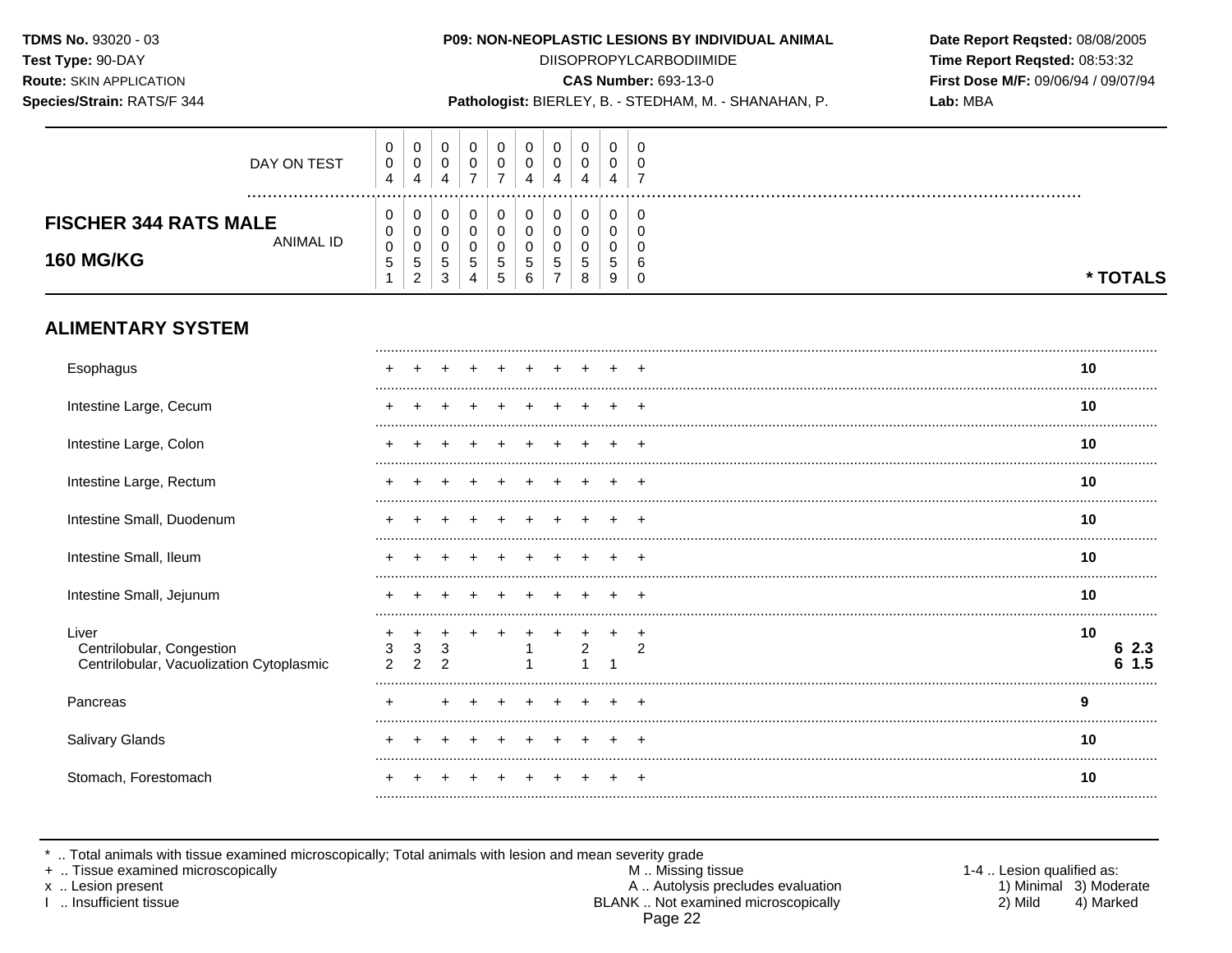| TDMS No. 93020 - 03<br>Test Type: 90-DAY<br>Route: SKIN APPLICATION<br>Species/Strain: RATS/F 344 |                                                    |                                              |                                                   |                                              |                                         |                                                  |                                                                  |                                           |                                    |                                                  | P09: NON-NEOPLASTIC LESIONS BY INDIVIDUAL ANIMAL<br><b>DIISOPROPYLCARBODIIMIDE</b><br><b>CAS Number: 693-13-0</b><br>Pathologist: BIERLEY, B. - STEDHAM, M. - SHANAHAN, P. | Date Report Reqsted: 08/08/2005<br>Time Report Reqsted: 08:53:32<br>First Dose M/F: 09/06/94 / 09/07/94<br>Lab: MBA |
|---------------------------------------------------------------------------------------------------|----------------------------------------------------|----------------------------------------------|---------------------------------------------------|----------------------------------------------|-----------------------------------------|--------------------------------------------------|------------------------------------------------------------------|-------------------------------------------|------------------------------------|--------------------------------------------------|----------------------------------------------------------------------------------------------------------------------------------------------------------------------------|---------------------------------------------------------------------------------------------------------------------|
| DAY ON TEST<br>.                                                                                  | 0<br>$\,0\,$<br>4                                  | $\mathbf 0$<br>0<br>4                        | $\mathbf 0$<br>0<br>4                             | $\mathbf 0$<br>0<br>$\overline{7}$           | 0<br>$\,0\,$<br>$\overline{7}$          | 0<br>$\pmb{0}$<br>$\overline{4}$                 | $\mathbf 0$<br>0<br>$\overline{4}$                               | $\mathbf 0$<br>0<br>4                     | $\mathbf 0$<br>0<br>$\overline{4}$ | $\Omega$<br>$\Omega$<br>$\overline{7}$           |                                                                                                                                                                            |                                                                                                                     |
| <b>FISCHER 344 RATS MALE</b><br><b>ANIMAL ID</b><br><b>160 MG/KG</b>                              | 0<br>0<br>$\pmb{0}$<br>$\mathbf 5$<br>$\mathbf{1}$ | 0<br>$\mathbf 0$<br>0<br>5<br>$\overline{c}$ | 0<br>$\mathbf 0$<br>0<br>$\sqrt{5}$<br>$\sqrt{3}$ | 0<br>$\mathbf 0$<br>0<br>5<br>$\overline{4}$ | 0<br>$\pmb{0}$<br>$\mathbf 0$<br>5<br>5 | 0<br>$\mathbf 0$<br>$\pmb{0}$<br>$\sqrt{5}$<br>6 | $\mathbf 0$<br>$\mathbf 0$<br>$\mathbf 0$<br>5<br>$\overline{7}$ | 0<br>$\mathbf 0$<br>$\mathbf 0$<br>5<br>8 | 0<br>0<br>$\mathbf 0$<br>5<br>9    | 0<br>$\mathbf 0$<br>$\Omega$<br>6<br>$\mathbf 0$ |                                                                                                                                                                            | * TOTALS                                                                                                            |
| Stomach, Glandular                                                                                |                                                    |                                              |                                                   |                                              |                                         |                                                  |                                                                  |                                           |                                    |                                                  |                                                                                                                                                                            | 10                                                                                                                  |
| <b>CARDIOVASCULAR SYSTEM</b>                                                                      |                                                    |                                              |                                                   |                                              |                                         |                                                  |                                                                  |                                           |                                    |                                                  |                                                                                                                                                                            |                                                                                                                     |
| <b>Blood Vessel</b>                                                                               |                                                    |                                              |                                                   |                                              |                                         |                                                  |                                                                  |                                           |                                    |                                                  |                                                                                                                                                                            | 10                                                                                                                  |
| Heart<br>Cardiomyopathy                                                                           |                                                    |                                              |                                                   | 3                                            | 3                                       |                                                  |                                                                  |                                           | $\pm$                              | $\overline{+}$<br>2                              |                                                                                                                                                                            | 10<br>32.7                                                                                                          |
| <b>ENDOCRINE SYSTEM</b>                                                                           |                                                    |                                              |                                                   |                                              |                                         |                                                  |                                                                  |                                           |                                    |                                                  |                                                                                                                                                                            |                                                                                                                     |
| <b>Adrenal Cortex</b>                                                                             |                                                    |                                              |                                                   |                                              |                                         |                                                  |                                                                  |                                           |                                    |                                                  |                                                                                                                                                                            | 10                                                                                                                  |
| Adrenal Medulla                                                                                   |                                                    |                                              |                                                   |                                              |                                         |                                                  |                                                                  |                                           |                                    |                                                  |                                                                                                                                                                            | 10                                                                                                                  |
| Islets, Pancreatic                                                                                |                                                    |                                              |                                                   |                                              |                                         |                                                  |                                                                  |                                           |                                    |                                                  |                                                                                                                                                                            | 10                                                                                                                  |
| Parathyroid Gland                                                                                 |                                                    |                                              |                                                   |                                              |                                         |                                                  |                                                                  |                                           |                                    |                                                  |                                                                                                                                                                            | 10                                                                                                                  |
| <b>Pituitary Gland</b>                                                                            |                                                    |                                              |                                                   |                                              | M +                                     | $\div$                                           |                                                                  |                                           |                                    | $\pm$                                            |                                                                                                                                                                            | 9                                                                                                                   |
| <b>Thyroid Gland</b>                                                                              |                                                    |                                              |                                                   |                                              |                                         |                                                  |                                                                  |                                           |                                    | $^{+}$                                           |                                                                                                                                                                            | 10                                                                                                                  |

# **GENERAL BODY SYSTEM**

NONE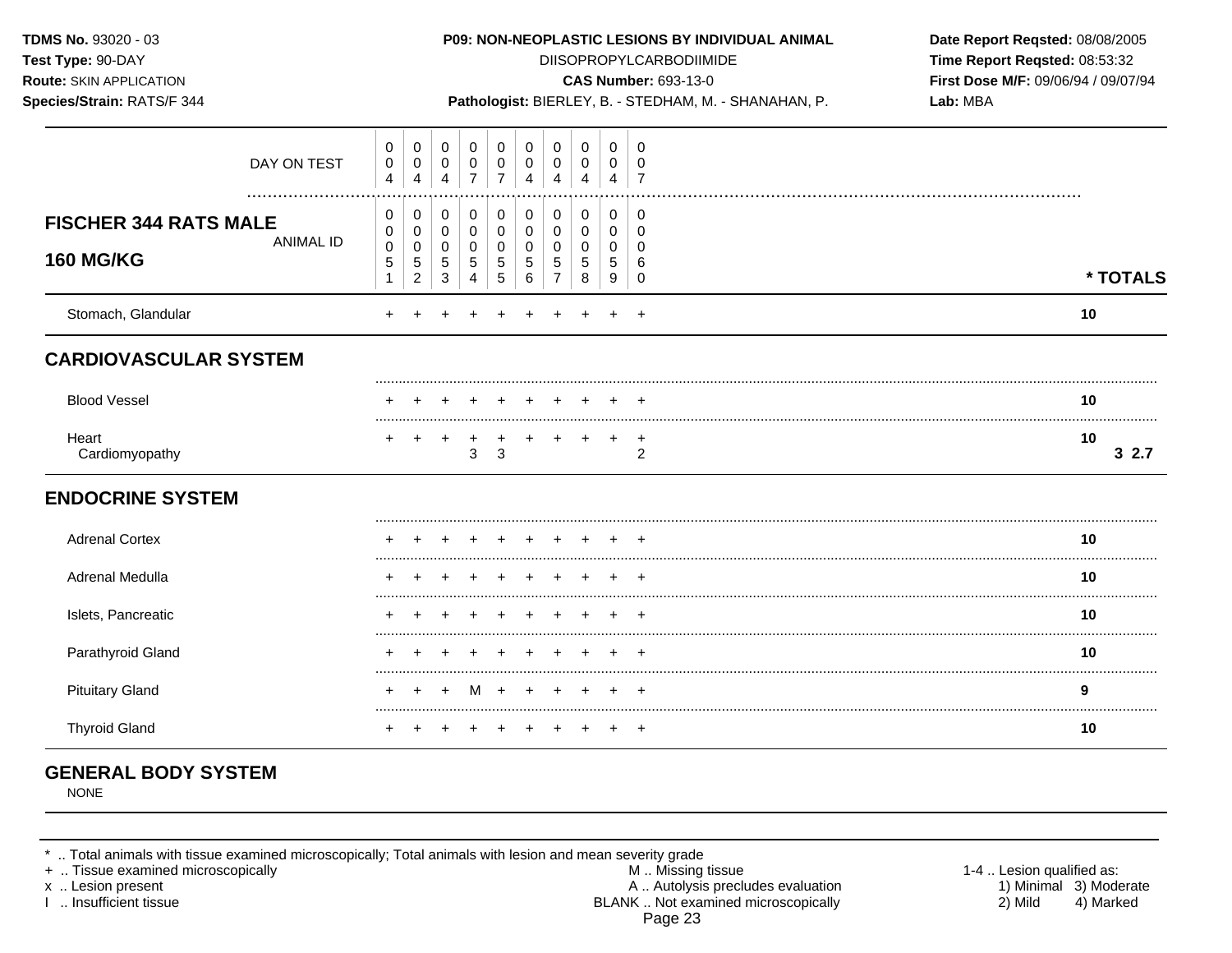#### P09: NON-NEOPLASTIC LESIONS BY INDIVIDUAL ANIMAL

**DIISOPROPYLCARBODIIMIDE** 

**CAS Number: 693-13-0** 

Date Report Reqsted: 08/08/2005 Time Report Reqsted: 08:53:32 First Dose M/F: 09/06/94 / 09/07/94  $I_2h_1MPA$ 

| Species/Strain: RATS/F 344                                               |                                  |                                    |                                 |                          |                          |                       |                                                       |                                          |                       | Pathologist: BIERLEY, B. - STEDHAM, M. - SHANAHAN, P. | Lab: MBA |  |             |
|--------------------------------------------------------------------------|----------------------------------|------------------------------------|---------------------------------|--------------------------|--------------------------|-----------------------|-------------------------------------------------------|------------------------------------------|-----------------------|-------------------------------------------------------|----------|--|-------------|
| DAY ON TEST                                                              | 0<br>$\pmb{0}$<br>$\overline{4}$ | 0<br>$\mathbf 0$<br>$\overline{4}$ | 0<br>0<br>4                     | 0<br>0<br>$\overline{7}$ | 0<br>0<br>$\overline{7}$ | 0<br>0<br>4           | 0<br>0<br>4                                           | $\mathbf 0$<br>0<br>4                    | 0<br>0<br>4           | 0<br>0<br>$\overline{7}$                              |          |  |             |
| <br><b>FISCHER 344 RATS MALE</b><br><b>ANIMAL ID</b><br><b>160 MG/KG</b> | 0<br>0<br>0<br>5                 | 0<br>0<br>0<br>5<br>$\overline{2}$ | 0<br>0<br>0<br>$\mathbf 5$<br>3 | 0<br>0<br>0<br>5<br>4    | 0<br>0<br>0<br>5<br>5    | 0<br>0<br>0<br>5<br>6 | $\mathbf 0$<br>0<br>0<br>$\sqrt{5}$<br>$\overline{7}$ | $\mathbf 0$<br>0<br>0<br>$\sqrt{5}$<br>8 | 0<br>0<br>0<br>5<br>9 | 0<br>0<br>0<br>6<br>0                                 |          |  | * TOTALS    |
| <b>GENITAL SYSTEM</b>                                                    |                                  |                                    |                                 |                          |                          |                       |                                                       |                                          |                       |                                                       |          |  |             |
| Epididymis                                                               |                                  |                                    |                                 |                          |                          |                       |                                                       |                                          |                       |                                                       |          |  | 10          |
| <b>Preputial Gland</b><br>Inflammation, Chronic Active                   |                                  |                                    |                                 |                          |                          | $\overline{2}$        |                                                       |                                          |                       | $\overline{+}$                                        |          |  | 10<br>4 1.3 |
| Prostate                                                                 |                                  |                                    |                                 |                          |                          |                       |                                                       |                                          |                       |                                                       |          |  | <br>10      |
| <b>Seminal Vesicle</b>                                                   |                                  |                                    |                                 |                          |                          |                       |                                                       |                                          |                       |                                                       |          |  | 10          |
| <b>Testes</b>                                                            |                                  |                                    |                                 |                          |                          |                       |                                                       |                                          |                       |                                                       |          |  | 10          |
| <b>HEMATOPOIETIC SYSTEM</b>                                              |                                  |                                    |                                 |                          |                          |                       |                                                       |                                          |                       |                                                       |          |  |             |
| <b>Bone Marrow</b><br>Hemorrhage                                         |                                  |                                    |                                 | $\ddot{}$                | $\mathbf +$<br>3         | +                     |                                                       |                                          | $+$                   | $^{+}$<br>$\overline{2}$                              |          |  | 10<br>2.5   |
| Lymph Node, Mandibular                                                   | +                                |                                    |                                 |                          |                          | $\pm$                 | $+$                                                   | $+$                                      | $+$                   | $^+$                                                  |          |  | 10          |

.. Total animals with tissue examined microscopically; Total animals with lesion and mean severity grade

 $\ddot{}$ 

 $\ddot{}$  $\ddot{}$ 

 $\overline{2}$ 

. . . . . . .

 $+$  $+$  $+$  $+$   $+$   $+$ 

 $+$   $+$ 

 $+$ 

 $+$ 

 $+$ 

 $+$ 

 $+$  $+$  $+$  $+$ 

 $+$ 

 $+$ 

 $+$ 

 $+$ 

 $+$   $+$   $+$ 

+ .. Tissue examined microscopically

Lymphoid Follicle, Depletion Cellular

Lymph Node, Mesenteric

x .. Lesion present

Spleen

Thymus

I .. Insufficient tissue

M .. Missing tissue A .. Autolysis precludes evaluation BLANK .. Not examined microscopically Page 24

 $10<sub>1</sub>$ 

 $10$ 

10

 $12.0$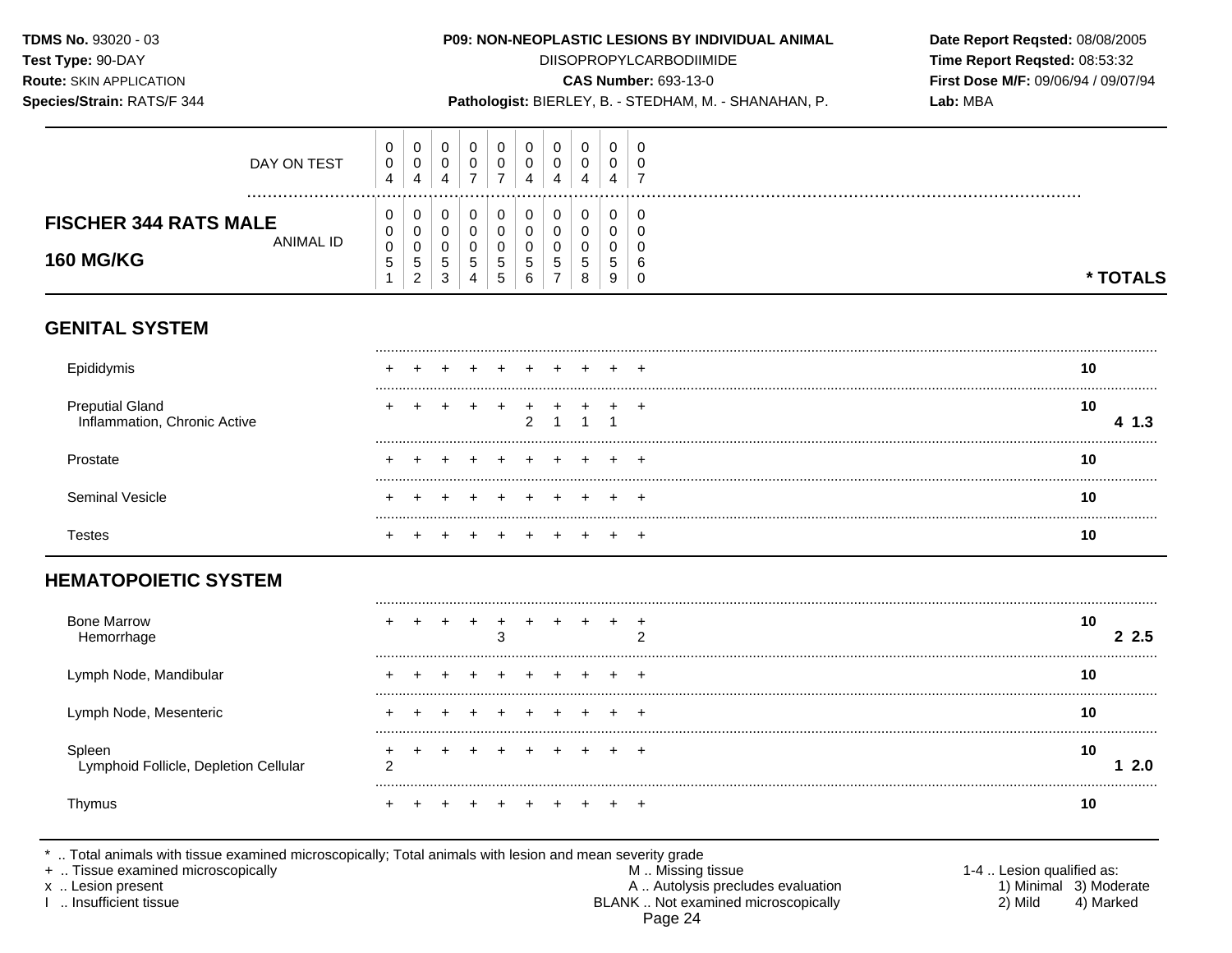| TDMS No. 93020 - 03<br>Test Type: 90-DAY<br><b>Route: SKIN APPLICATION</b><br>Species/Strain: RATS/F 344         |                                         |                                                        |                                                   |                          |                                 |                          |                                              |                       |                       | P09: NON-NEOPLASTIC LESIONS BY INDIVIDUAL ANIMAL<br><b>DIISOPROPYLCARBODIIMIDE</b><br><b>CAS Number: 693-13-0</b><br>Pathologist: BIERLEY, B. - STEDHAM, M. - SHANAHAN, P. | Date Report Reqsted: 08/08/2005<br>Time Report Reqsted: 08:53:32<br>First Dose M/F: 09/06/94 / 09/07/94<br>Lab: MBA |                  |
|------------------------------------------------------------------------------------------------------------------|-----------------------------------------|--------------------------------------------------------|---------------------------------------------------|--------------------------|---------------------------------|--------------------------|----------------------------------------------|-----------------------|-----------------------|----------------------------------------------------------------------------------------------------------------------------------------------------------------------------|---------------------------------------------------------------------------------------------------------------------|------------------|
| DAY ON TEST                                                                                                      | 0<br>$\mathbf 0$<br>$\overline{4}$      | 0<br>$\pmb{0}$<br>$\overline{\mathbf{4}}$              | 0<br>0<br>$\overline{\mathbf{4}}$                 | 0<br>0<br>$\overline{7}$ | 0<br>0<br>$\overline{7}$        | 0<br>0<br>$\overline{4}$ | 0<br>0<br>$\overline{4}$                     | 0<br>0<br>4           | 0<br>0<br>4           | 0<br>0<br>$\overline{7}$                                                                                                                                                   |                                                                                                                     |                  |
| <b>FISCHER 344 RATS MALE</b><br><b>ANIMAL ID</b><br><b>160 MG/KG</b>                                             | 0<br>0<br>$\pmb{0}$<br>$\mathbf 5$<br>1 | 0<br>0<br>$\pmb{0}$<br>$\,$ 5 $\,$<br>$\boldsymbol{2}$ | 0<br>0<br>$\pmb{0}$<br>$\sqrt{5}$<br>$\mathbf{3}$ | 0<br>0<br>0<br>5<br>4    | 0<br>0<br>$\mathbf 0$<br>5<br>5 | 0<br>0<br>0<br>5<br>6    | 0<br>0<br>$\mathbf 0$<br>5<br>$\overline{7}$ | 0<br>0<br>0<br>5<br>8 | 0<br>0<br>0<br>5<br>9 | 0<br>0<br>0<br>6<br>0                                                                                                                                                      |                                                                                                                     | * TOTALS         |
| Atrophy                                                                                                          |                                         |                                                        | $\overline{2}$                                    | $\overline{2}$           |                                 |                          |                                              |                       | 3                     |                                                                                                                                                                            | 32.3                                                                                                                |                  |
| <b>INTEGUMENTARY SYSTEM</b>                                                                                      |                                         |                                                        |                                                   |                          |                                 |                          |                                              |                       |                       |                                                                                                                                                                            |                                                                                                                     |                  |
| <b>Mammary Gland</b>                                                                                             |                                         | M                                                      | M                                                 |                          | M + +                           |                          | $+$                                          |                       | M M +                 |                                                                                                                                                                            |                                                                                                                     | 5                |
| Skin<br>Skin, Site Of Application, Inflammation,<br><b>Chronic Active</b>                                        | 2                                       | 3                                                      | 3                                                 | 3                        | 3                               | 3                        | $\overline{2}$                               | 2                     | $\overline{4}$        | $\ddot{}$<br>3                                                                                                                                                             |                                                                                                                     | 10<br>102.8      |
| Epidermis, Skin, Site Of Application,<br>Necrosis, Focal<br>Epidermis, Skin, Site Of Application,<br>Hyperplasia | 3                                       | 4                                                      | $\boldsymbol{\Lambda}$                            | 2                        | $\overline{2}$                  | 3                        | $\overline{4}$                               | $\mathbf{3}$          | 1<br>$\overline{2}$   | $\overline{2}$<br>3                                                                                                                                                        |                                                                                                                     | 92.9<br>32.3     |
| <b>MUSCULOSKELETAL SYSTEM</b>                                                                                    |                                         |                                                        |                                                   |                          |                                 |                          |                                              |                       |                       |                                                                                                                                                                            |                                                                                                                     |                  |
| <b>Bone</b>                                                                                                      |                                         |                                                        |                                                   |                          |                                 |                          |                                              |                       |                       |                                                                                                                                                                            |                                                                                                                     | 10               |
| <b>Skeletal Muscle</b>                                                                                           |                                         |                                                        |                                                   |                          |                                 |                          |                                              |                       |                       |                                                                                                                                                                            |                                                                                                                     | 10               |
| <b>NERVOUS SYSTEM</b>                                                                                            |                                         |                                                        |                                                   |                          |                                 |                          |                                              |                       |                       |                                                                                                                                                                            |                                                                                                                     |                  |
| <b>Brain</b><br>Hemorrhage<br>Arteriole, Necrosis, Fibrinoid                                                     |                                         |                                                        |                                                   | 3                        | 3                               | $\overline{2}$           |                                              |                       |                       |                                                                                                                                                                            |                                                                                                                     | 10<br>2.3<br>1.0 |
| Congestion<br>Edema, Focal                                                                                       |                                         |                                                        |                                                   |                          |                                 |                          | 3                                            |                       | 1                     |                                                                                                                                                                            |                                                                                                                     | 3.0<br>1.0<br>1  |

+ .. Tissue examined microscopically M.. Missing tissue M.. Missing tissue M.. Missing tissue 1-4 .. Lesion qualified as:<br>
M .. Missing tissue A.. Autolysis precludes evaluation 1. Minimal 3) Moderate<br>
1. Insufficient tis x .. Lesion present 1) Minimal 3) Moderate A .. Autor A .. Autor A .. Autor A .. Autor A .. Autor A .. Autor A .. Autor A .. Autor A .. Autor A .. Autor A .. Autor A .. Autor A .. Autor A .. Autor A .. Autor A .. Autor A . I .. Insufficient tissue BLANK .. Not examined microscopically 2) Mild 4) Marked Page 25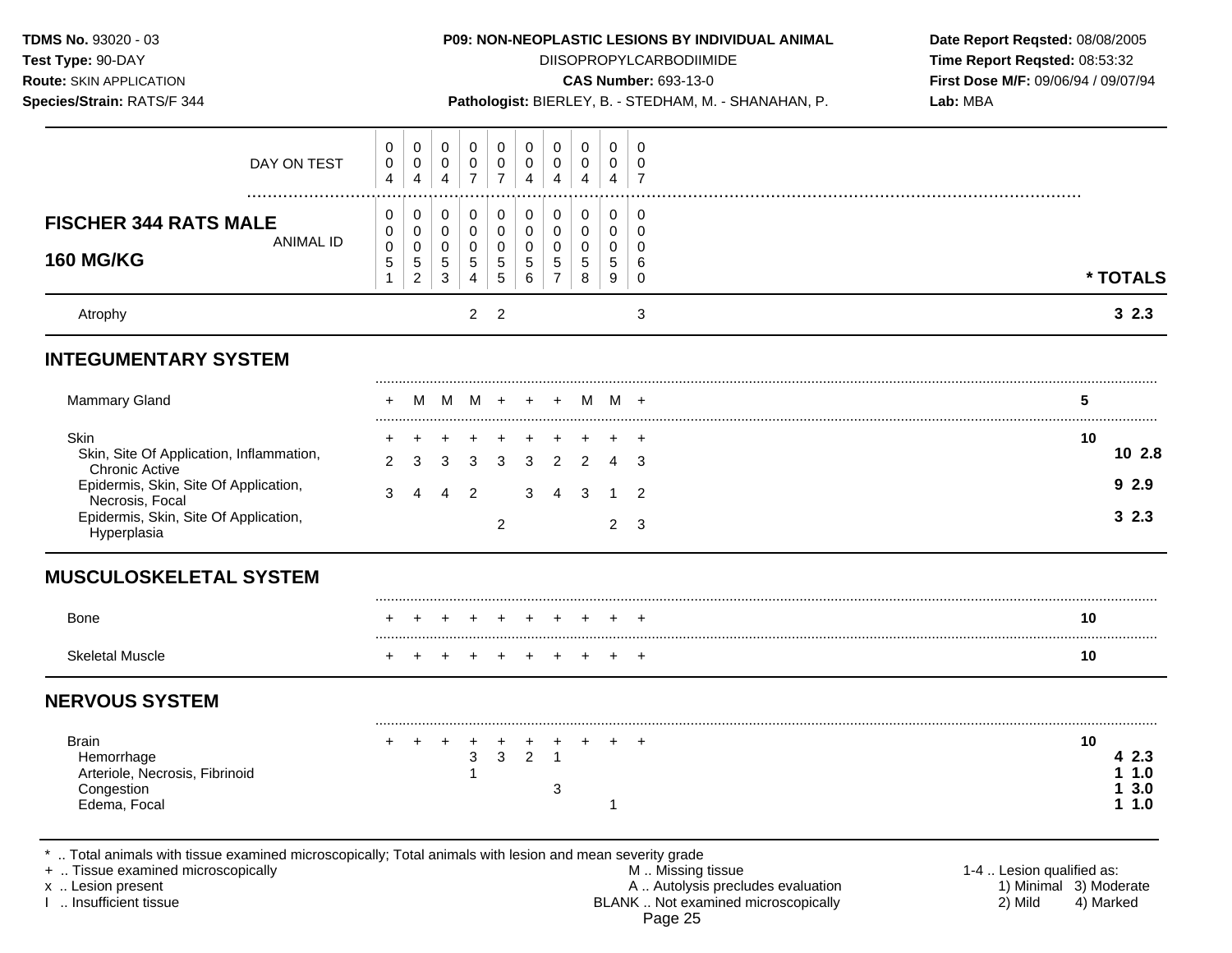| TDMS No. 93020 - 03<br>Test Type: 90-DAY<br><b>Route: SKIN APPLICATION</b><br>Species/Strain: RATS/F 344                                                                                 |                                                               |                                                                 |                                 |                                                        |                                                    |                                           |                                                                 |                                                        |                                                         |                                                   | P09: NON-NEOPLASTIC LESIONS BY INDIVIDUAL ANIMAL<br><b>DIISOPROPYLCARBODIIMIDE</b><br><b>CAS Number: 693-13-0</b><br>Pathologist: BIERLEY, B. - STEDHAM, M. - SHANAHAN, P. | Date Report Reqsted: 08/08/2005<br>Time Report Reqsted: 08:53:32<br>First Dose M/F: 09/06/94 / 09/07/94<br>Lab: MBA |
|------------------------------------------------------------------------------------------------------------------------------------------------------------------------------------------|---------------------------------------------------------------|-----------------------------------------------------------------|---------------------------------|--------------------------------------------------------|----------------------------------------------------|-------------------------------------------|-----------------------------------------------------------------|--------------------------------------------------------|---------------------------------------------------------|---------------------------------------------------|----------------------------------------------------------------------------------------------------------------------------------------------------------------------------|---------------------------------------------------------------------------------------------------------------------|
| DAY ON TEST                                                                                                                                                                              | 0<br>$\pmb{0}$<br>$\overline{4}$                              | $\mathbf 0$<br>$\pmb{0}$<br>$\overline{4}$                      | 0<br>0<br>$\overline{4}$        | $\mathbf 0$<br>0<br>$\overline{7}$                     | $\mathbf 0$<br>$\pmb{0}$<br>$\overline{7}$         | 0<br>0<br>$\overline{4}$                  | 0<br>$\pmb{0}$<br>$\overline{4}$                                | $\mathbf 0$<br>0<br>$\overline{4}$                     | $\mathbf 0$<br>0<br>$\overline{4}$                      | $\mathbf 0$<br>$\mathbf 0$<br>$\overline{7}$      |                                                                                                                                                                            |                                                                                                                     |
| <b>FISCHER 344 RATS MALE</b><br><b>ANIMAL ID</b><br><b>160 MG/KG</b>                                                                                                                     | 0<br>$\mathbf 0$<br>$\mathbf 0$<br>$\sqrt{5}$<br>$\mathbf{1}$ | 0<br>$\mathbf 0$<br>$\mathbf 0$<br>$\sqrt{5}$<br>$\overline{2}$ | 0<br>0<br>$\mathbf 0$<br>5<br>3 | 0<br>$\mathbf 0$<br>$\mathbf 0$<br>5<br>$\overline{4}$ | 0<br>$\mathbf 0$<br>$\mathbf 0$<br>$\sqrt{5}$<br>5 | 0<br>$\mathbf 0$<br>$\mathbf 0$<br>5<br>6 | 0<br>$\mathbf 0$<br>$\mathbf 0$<br>$\sqrt{5}$<br>$\overline{7}$ | 0<br>$\mathbf 0$<br>$\mathbf 0$<br>$\overline{5}$<br>8 | 0<br>$\overline{0}$<br>$\Omega$<br>$5\phantom{.0}$<br>9 | 0<br>$\Omega$<br>$\Omega$<br>$\,6$<br>$\mathbf 0$ |                                                                                                                                                                            | * TOTALS                                                                                                            |
| Peripheral Nerve                                                                                                                                                                         |                                                               |                                                                 |                                 |                                                        |                                                    |                                           |                                                                 |                                                        |                                                         |                                                   |                                                                                                                                                                            | 10                                                                                                                  |
| Spinal Cord                                                                                                                                                                              |                                                               |                                                                 |                                 |                                                        |                                                    |                                           |                                                                 |                                                        |                                                         |                                                   |                                                                                                                                                                            | 10                                                                                                                  |
| <b>RESPIRATORY SYSTEM</b><br>Lung<br>Congestion                                                                                                                                          | 3                                                             |                                                                 |                                 | $\overline{2}$                                         | 2                                                  | $\overline{3}$                            | 3                                                               | 3                                                      | $\mathcal{S}$                                           | 3                                                 |                                                                                                                                                                            | 10<br>8 2.8                                                                                                         |
| Nose<br>Respiratory Epithelium, Inflammation,<br><b>Chronic Active</b><br>Respiratory Epithelium, Metaplasia,<br>Squamous<br>Squamous Epithelium, Inflammation,<br><b>Chronic Active</b> | 2<br>3                                                        | $\overline{1}$                                                  | $\mathbf{1}$<br>2               | $\mathbf{1}$<br>$\overline{1}$                         |                                                    | $\overline{2}$                            |                                                                 |                                                        | 1                                                       | $\ddot{}$                                         |                                                                                                                                                                            | 10<br>51.4<br>$3 \t1.7$<br>12.0                                                                                     |
| Pleura                                                                                                                                                                                   | $\ddot{}$                                                     |                                                                 |                                 |                                                        |                                                    |                                           |                                                                 |                                                        |                                                         |                                                   |                                                                                                                                                                            | $\blacktriangleleft$                                                                                                |
| Trachea                                                                                                                                                                                  | $+$                                                           |                                                                 | $+$                             | $+$                                                    | $^{+}$                                             | $+$                                       | $+$                                                             | $^{+}$                                                 | $+$                                                     | $\ddot{}$                                         |                                                                                                                                                                            | 10                                                                                                                  |
| <b>SPECIAL SENSES SYSTEM</b>                                                                                                                                                             |                                                               |                                                                 |                                 |                                                        |                                                    |                                           |                                                                 |                                                        |                                                         |                                                   |                                                                                                                                                                            |                                                                                                                     |
| Harderian Gland                                                                                                                                                                          |                                                               |                                                                 |                                 |                                                        |                                                    |                                           |                                                                 |                                                        |                                                         | $\ddot{}$                                         |                                                                                                                                                                            | $\mathbf{1}$                                                                                                        |

\* .. Total animals with tissue examined microscopically; Total animals with lesion and mean severity grade

+ .. Tissue examined microscopically with the state of the state of the M .. Missing tissue the state of the state of the state of the state of the state of the state of the state of the state of the state of the state of x .. Lesion present **A .. Autolysis precludes evaluation** A .. Autolysis precludes evaluation 1) Minimal 3) Moderate I .. Insufficient tissue BLANK .. Not examined microscopically 2) Mild 4) Marked Page 26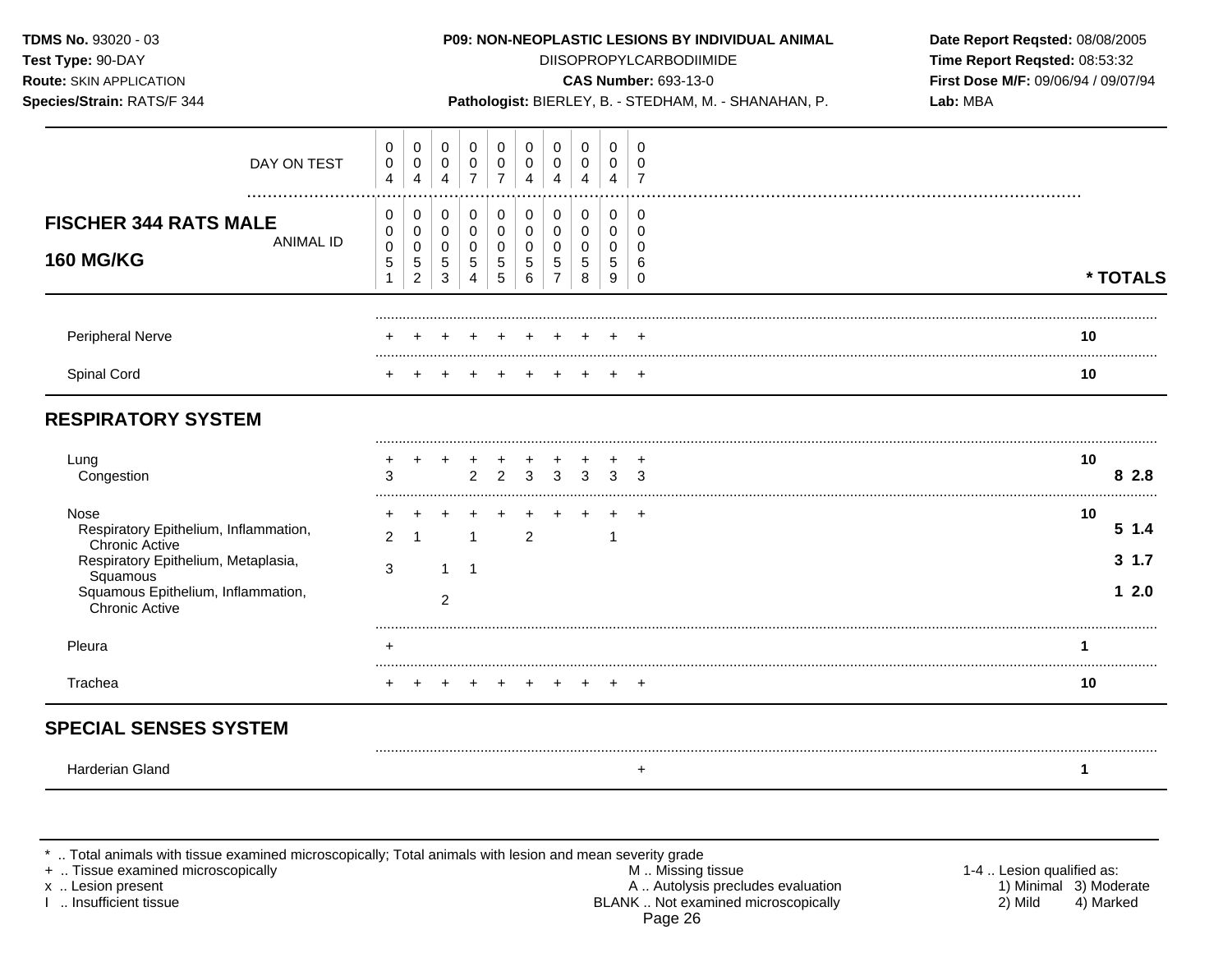| TDMS No. 93020 - 03<br>Test Type: 90-DAY<br><b>Route: SKIN APPLICATION</b><br>Species/Strain: RATS/F 344 |                      |                       | <b>P09: NON-NEOPLASTIC LESIONS BY INDIVIDUAL ANIMAL</b><br><b>DIISOPROPYLCARBODIIMIDE</b><br><b>CAS Number: 693-13-0</b><br>Pathologist: BIERLEY, B. - STEDHAM, M. - SHANAHAN, P. |        |                |             |             |        |             |        |             |  |  | Date Report Reqsted: 08/08/2005<br>Time Report Reqsted: 08:53:32<br>First Dose M/F: 09/06/94 / 09/07/94<br>Lab: MBA |
|----------------------------------------------------------------------------------------------------------|----------------------|-----------------------|-----------------------------------------------------------------------------------------------------------------------------------------------------------------------------------|--------|----------------|-------------|-------------|--------|-------------|--------|-------------|--|--|---------------------------------------------------------------------------------------------------------------------|
|                                                                                                          | DAY ON TEST          | 0<br>$\mathbf 0$<br>4 | 0                                                                                                                                                                                 | 0      | $\overline{ }$ | 0<br>⇁      | 0<br>4      | 0<br>4 | 4           |        |             |  |  |                                                                                                                     |
| <b>FISCHER 344 RATS MALE</b><br><b>160 MG/KG</b>                                                         | <br><b>ANIMAL ID</b> | 0<br>0<br>0<br>5      | 0<br>5                                                                                                                                                                            | 5<br>3 |                | 0<br>5<br>5 | 0<br>5<br>6 | 0<br>5 | 0<br>5<br>8 | 5<br>9 | C<br>6<br>C |  |  | * TOTALS                                                                                                            |
| <b>URINARY SYSTEM</b>                                                                                    |                      |                       |                                                                                                                                                                                   |        |                |             |             |        |             |        |             |  |  |                                                                                                                     |
| Kidney                                                                                                   |                      |                       |                                                                                                                                                                                   |        |                |             |             |        |             |        |             |  |  | 10                                                                                                                  |
| Urinary Bladder                                                                                          |                      |                       |                                                                                                                                                                                   |        |                |             |             |        |             |        | $\mathbf +$ |  |  | 10                                                                                                                  |

\*\*\* END OF MALE DATA \*\*\*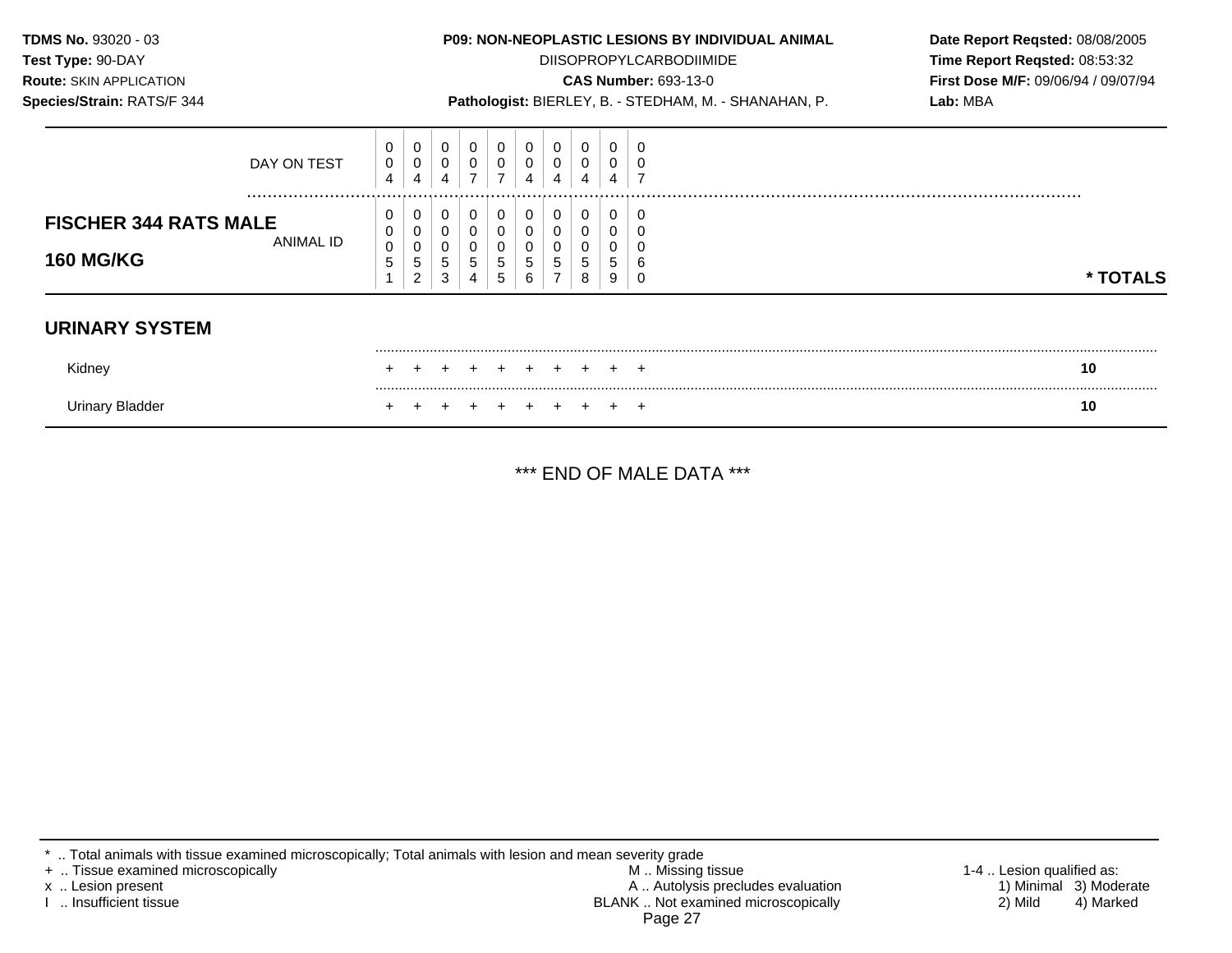Species/Strain: RATS/F 344

### P09: NON-NEOPLASTIC LESIONS BY INDIVIDUAL ANIMAL

**DIISOPROPYLCARBODIIMIDE CAS Number: 693-13-0** 

Pathologist: BIERLEY, B. - STEDHAM, M. - SHANAHAN, P.

Time Report Reqsted: 08:53:32 First Dose M/F: 09/06/94 / 09/07/94 Lab: MBA

Date Report Reqsted: 08/08/2005

| DAY ON TEST<br><b>FISCHER 344 RATS FEMALE</b> | 9<br>っ<br>0<br>0 | 9<br>ົ<br>$\epsilon$<br>0<br>0 | 9<br>ົ<br><u>_</u><br>U | ŗ<br>◠ | 9<br>ົ      | 9<br>◠           | У<br>ົ      | У<br>ົ      | 9<br>ົ | 9<br>ົ<br>$\sim$<br>0 |          |
|-----------------------------------------------|------------------|--------------------------------|-------------------------|--------|-------------|------------------|-------------|-------------|--------|-----------------------|----------|
| ANIMAL ID<br>0 MG/KG                          | 0<br>6           | 0<br>6<br>C.<br>$\epsilon$     | ັ<br>6<br>3             |        | 6<br>∽<br>N | υ<br>υ<br>6<br>6 | u<br>u<br>⌒ | u<br>6<br>8 | 6<br>9 | u<br><b>U</b><br>0    | * TOTALS |

## **ALIMENTARY SYSTEM**

| Esophagus                                         |  |  |  |  |   | 10        |  |
|---------------------------------------------------|--|--|--|--|---|-----------|--|
| Intestine Large, Cecum                            |  |  |  |  |   | 10        |  |
| Intestine Large, Colon                            |  |  |  |  |   | 10        |  |
| Intestine Large, Rectum                           |  |  |  |  |   | 10        |  |
| Intestine Small, Duodenum                         |  |  |  |  |   | 10        |  |
| Intestine Small, Ileum                            |  |  |  |  |   | 10        |  |
| Intestine Small, Jejunum                          |  |  |  |  |   | 10        |  |
| Liver                                             |  |  |  |  |   | 10        |  |
| Pancreas<br>Acinus, Cytoplasmic Alteration, Focal |  |  |  |  | 2 | 10<br>2.0 |  |
| Salivary Glands                                   |  |  |  |  |   | 10        |  |
| Stomach, Forestomach                              |  |  |  |  |   | 10        |  |
| Stomach, Glandular                                |  |  |  |  |   | 10        |  |

\* .. Total animals with tissue examined microscopically; Total animals with lesion and mean severity grade<br>+ .. Tissue examined microscopically

x .. Lesion present

I .. Insufficient tissue

M .. Missing tissue A .. Autolysis precludes evaluation BLANK .. Not examined microscopically Page 28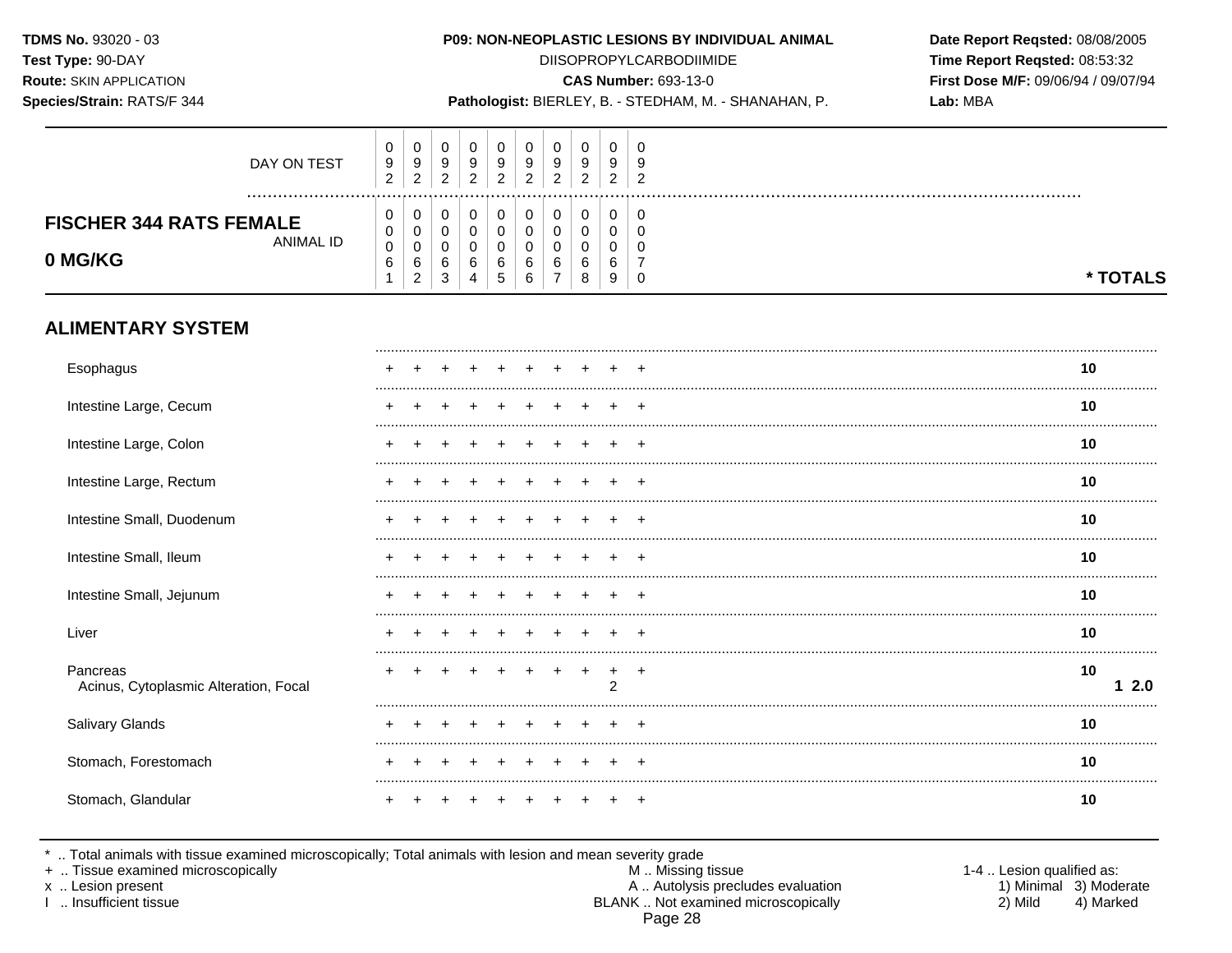| TDMS No. 93020 - 03<br>Test Type: 90-DAY<br>Route: SKIN APPLICATION<br>Species/Strain: RATS/F 344                                                |  |                          |                          |                          |                                           |                                           |                                         |                                                        |                            |                          |                                                  | P09: NON-NEOPLASTIC LESIONS BY INDIVIDUAL ANIMAL<br><b>DIISOPROPYLCARBODIIMIDE</b><br>CAS Number: 693-13-0<br>Pathologist: BIERLEY, B. - STEDHAM, M. - SHANAHAN, P. | Date Report Reqsted: 08/08/2005<br>Time Report Reqsted: 08:53:32<br>First Dose M/F: 09/06/94 / 09/07/94<br>Lab: MBA |
|--------------------------------------------------------------------------------------------------------------------------------------------------|--|--------------------------|--------------------------|--------------------------|-------------------------------------------|-------------------------------------------|-----------------------------------------|--------------------------------------------------------|----------------------------|--------------------------|--------------------------------------------------|---------------------------------------------------------------------------------------------------------------------------------------------------------------------|---------------------------------------------------------------------------------------------------------------------|
| DAY ON TEST                                                                                                                                      |  | 0<br>9<br>$\overline{2}$ | 0<br>9<br>$\overline{2}$ | 0<br>9<br>$\overline{2}$ | 0<br>9<br>$\overline{2}$                  | 0<br>$\boldsymbol{9}$<br>$\overline{c}$   | 0<br>9<br>$\overline{2}$                | 0<br>9<br>$\overline{2}$                               | 0<br>9<br>$\overline{2}$   | 0<br>9<br>$\overline{2}$ | $\Omega$<br>9<br>$\overline{2}$                  |                                                                                                                                                                     |                                                                                                                     |
| 0<br>0<br><b>FISCHER 344 RATS FEMALE</b><br>0<br>0<br><b>ANIMAL ID</b><br>$\mathbf 0$<br>$\mathbf 0$<br>0 MG/KG<br>6<br>6<br>$\overline{2}$<br>1 |  |                          |                          |                          | 0<br>$\mathbf 0$<br>$\mathbf 0$<br>6<br>4 | 0<br>$\mathbf 0$<br>$\mathbf 0$<br>6<br>5 | 0<br>$\pmb{0}$<br>$\mathbf 0$<br>6<br>6 | 0<br>$\mathbf 0$<br>$\mathbf 0$<br>6<br>$\overline{7}$ | 0<br>0<br>0<br>6<br>8      | 0<br>0<br>0<br>6<br>9    | $\mathbf 0$<br>$\mathbf 0$<br>$\Omega$<br>7<br>0 |                                                                                                                                                                     | * TOTALS                                                                                                            |
| <b>CARDIOVASCULAR SYSTEM</b>                                                                                                                     |  |                          |                          |                          |                                           |                                           |                                         |                                                        |                            |                          |                                                  |                                                                                                                                                                     |                                                                                                                     |
| <b>Blood Vessel</b>                                                                                                                              |  |                          |                          |                          |                                           |                                           |                                         |                                                        |                            |                          |                                                  |                                                                                                                                                                     | 10                                                                                                                  |
| Heart                                                                                                                                            |  |                          |                          |                          |                                           |                                           |                                         |                                                        |                            |                          | $\overline{+}$                                   |                                                                                                                                                                     | 10                                                                                                                  |
| <b>ENDOCRINE SYSTEM</b>                                                                                                                          |  |                          |                          |                          |                                           |                                           |                                         |                                                        |                            |                          |                                                  |                                                                                                                                                                     |                                                                                                                     |
| <b>Adrenal Cortex</b><br>Hypertrophy, Focal                                                                                                      |  |                          |                          |                          |                                           |                                           |                                         |                                                        | $\ddot{}$<br>$\mathcal{P}$ | $+$                      |                                                  |                                                                                                                                                                     | 10<br>12.0                                                                                                          |
| Adrenal Medulla                                                                                                                                  |  |                          |                          |                          |                                           |                                           |                                         |                                                        |                            |                          |                                                  |                                                                                                                                                                     | 9                                                                                                                   |
| Islets, Pancreatic                                                                                                                               |  |                          |                          |                          |                                           |                                           |                                         |                                                        |                            |                          |                                                  |                                                                                                                                                                     | 10                                                                                                                  |
| Parathyroid Gland                                                                                                                                |  |                          |                          |                          |                                           |                                           |                                         |                                                        | м                          |                          |                                                  |                                                                                                                                                                     | 9                                                                                                                   |
| <b>Pituitary Gland</b>                                                                                                                           |  |                          |                          |                          |                                           |                                           |                                         |                                                        |                            |                          |                                                  |                                                                                                                                                                     | 10                                                                                                                  |
| <b>Thyroid Gland</b>                                                                                                                             |  |                          |                          |                          |                                           |                                           |                                         |                                                        |                            |                          |                                                  |                                                                                                                                                                     | 10                                                                                                                  |

# **GENERAL BODY SYSTEM**

NONE

\* .. Total animals with tissue examined microscopically; Total animals with lesion and mean severity grade

+ .. Tissue examined microscopically M .. Missing tissue 1-4 .. Lesion qualified as: x .. Lesion present 1) Minimal 3) Moderate A .. Autor A .. Autor A .. Autor A .. Autor A .. Autor A .. Autor A .. Autor A .. Autor A .. Autor A .. Autor A .. Autor A .. Autor A .. Autor A .. Autor A .. Autor A .. Autor A . I .. Insufficient tissue BLANK .. Not examined microscopically 2) Mild 4) Marked Page 29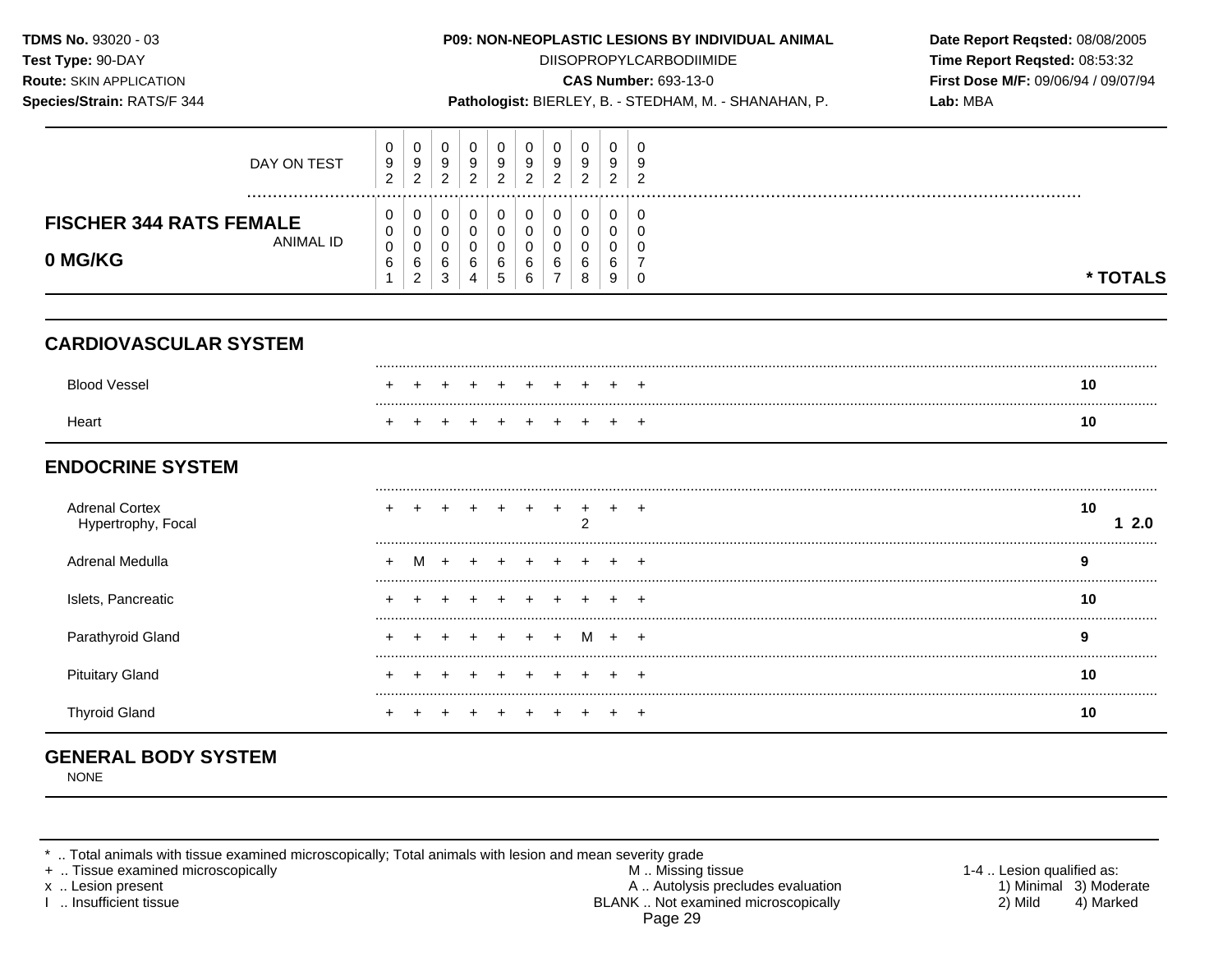TDMS No. 93020 - 03 P09: NON-NEOPLASTIC LESIONS BY INDIVIDUAL ANIMAL Date Report Reqsted: 08/08/2005 Test Type: 90-DAY **DIISOPROPYLCARBODIIMIDE** Time Report Regsted: 08:53:32 **Route: SKIN APPLICATION CAS Number: 693-13-0** First Dose M/F: 09/06/94 / 09/07/94 Species/Strain: RATS/F 344 Pathologist: BIERLEY, B. - STEDHAM, M. - SHANAHAN, P. Lab: MBA  $\mathbf 0$  $\mathbf 0$  $\mathbf 0$  $\mathbf 0$  $\mathbf 0$  $\Omega$  $\mathbf 0$  $\mathbf 0$  $\Omega$  $\mathbf 0$  $\frac{9}{2}$  $\begin{array}{c} 9 \\ 2 \end{array}$  $\frac{9}{2}$  $\frac{9}{2}$  $\boldsymbol{9}$  $\boldsymbol{9}$  $\mathsf g$  $9\,$ 9 9 DAY ON TEST  $\overline{2}$  $\overline{2}$  $\overline{2}$  $\overline{2}$  $\overline{2}$  $\overline{2}$  $\pmb{0}$  $\mathbf 0$  $\pmb{0}$  $\mathbf 0$  $\mathbf 0$  $\mathbf 0$  $\mathbf 0$ 0 0 0 **FISCHER 344 RATS FEMALE**  $\mathbf 0$  $\mathsf 0$  $\mathbf 0$  $\mathbf 0$  $\mathbf 0$  $\mathbf 0$  $\mathbf 0$  $\mathbf 0$  $\mathbf{0}$  $\mathbf 0$ **ANIMAI ID**  $\mathbf 0$  $\mathbf 0$  $\mathbf 0$  $\mathbf 0$  $\mathbf 0$  $\mathbf 0$  $\mathbf 0$  $\mathbf 0$  $\mathbf 0$  $\mathbf 0$ 0 MG/KG  $\,6$  $\,6\,$  $6\phantom{1}6$  $\,6$  $\,6$  $6\phantom{1}$  $\,6\,$  $\,6\,$ 6  $\overline{7}$  $\mathbf{1}$  $\overline{2}$  $\mathsf 3$ 5  $\,6\,$  $\overline{7}$  $\, 8$ \* TOTALS  $\overline{4}$ 9  $\mathbf 0$ **GENITAL SYSTEM Clitoral Gland**  $M +$ 8  $\ddot{+}$  $+$ M  $\div$ Ovary 10 Uterus 10  $+$  $+$  $\div$  $+$ **HEMATOPOIETIC SYSTEM Bone Marrow** 10 Lymph Node, Mandibular 10 +  $\ddot{}$  $\ddot{}$  $\overline{ }$  $+$ Lymph Node, Mesenteric 10 ÷  $\ddot{}$  $\ddot{}$  $+$  $+$  $\ddot{}$  $\ddot{}$  $\overline{+}$ Hyperplasia, Histiocytic  $\overline{2}$  $12.0$ Spleen 10 Thymus 10  $+$  $+$  $\overline{ }$  $\div$ **INTEGUMENTARY SYSTEM** Mammary Gland 10 .. Total animals with tissue examined microscopically; Total animals with lesion and mean severity grade + .. Tissue examined microscopically 1-4 .. Lesion qualified as: M .. Missing tissue

x .. Lesion present

L. Insufficient tissue

A .. Autolysis precludes evaluation BLANK .. Not examined microscopically Page 30

1) Minimal 3) Moderate 2) Mild 4) Marked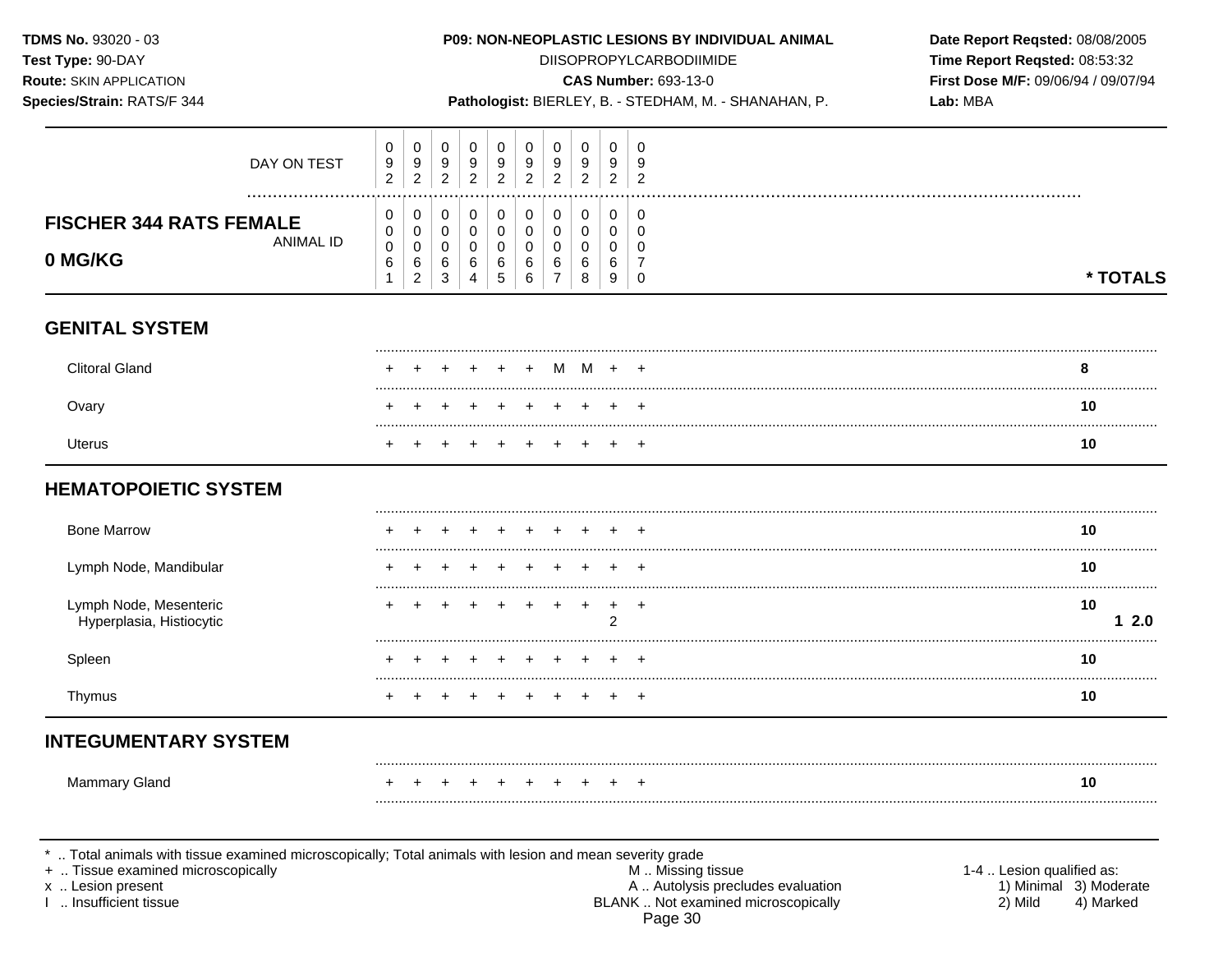| <b>TDMS No. 93020 - 03</b><br>Test Type: 90-DAY<br><b>Route: SKIN APPLICATION</b><br>Species/Strain: RATS/F 344                                                                            |                          |                                    |                          |                          |                          |                          |                                    |                          |                          | <b>P09: NON-NEOPLASTIC LESIONS BY INDIVIDUAL ANIMAL</b><br><b>DIISOPROPYLCARBODIIMIDE</b><br><b>CAS Number: 693-13-0</b><br>Pathologist: BIERLEY, B. - STEDHAM, M. - SHANAHAN, P. | Date Report Reqsted: 08/08/2005<br>Time Report Reqsted: 08:53:32<br>First Dose M/F: 09/06/94 / 09/07/94<br>Lab: MBA |               |
|--------------------------------------------------------------------------------------------------------------------------------------------------------------------------------------------|--------------------------|------------------------------------|--------------------------|--------------------------|--------------------------|--------------------------|------------------------------------|--------------------------|--------------------------|-----------------------------------------------------------------------------------------------------------------------------------------------------------------------------------|---------------------------------------------------------------------------------------------------------------------|---------------|
| DAY ON TEST                                                                                                                                                                                | 0<br>9<br>$\overline{2}$ | 0<br>9<br>$\overline{2}$           | 0<br>9<br>$\overline{2}$ | 0<br>9<br>$\overline{2}$ | 0<br>9<br>$\overline{2}$ | 0<br>9<br>$\overline{2}$ | 0<br>9<br>$\overline{2}$           | 0<br>9<br>$\overline{2}$ | 0<br>9<br>$\overline{2}$ | 0<br>-9<br>$\overline{2}$                                                                                                                                                         |                                                                                                                     |               |
| <b>FISCHER 344 RATS FEMALE</b><br><b>ANIMAL ID</b><br>0 MG/KG                                                                                                                              | 0<br>0<br>0<br>6         | 0<br>0<br>0<br>6<br>$\overline{c}$ | 0<br>0<br>0<br>6<br>3    | 0<br>0<br>0<br>6<br>4    | 0<br>0<br>0<br>6<br>5    | 0<br>0<br>0<br>6<br>6    | 0<br>0<br>0<br>6<br>$\overline{7}$ | 0<br>0<br>0<br>6<br>8    | 0<br>0<br>0<br>6<br>9    | 0<br>0<br>0<br>-7<br>0                                                                                                                                                            | * TOTALS                                                                                                            |               |
| <b>Skin</b><br>Epidermis, Skin, Site Of Application,<br>Hyperplasia                                                                                                                        |                          |                                    |                          |                          |                          |                          |                                    |                          |                          |                                                                                                                                                                                   | 10                                                                                                                  | 11.0          |
| <b>MUSCULOSKELETAL SYSTEM</b>                                                                                                                                                              |                          |                                    |                          |                          |                          |                          |                                    |                          |                          |                                                                                                                                                                                   |                                                                                                                     |               |
| <b>Bone</b>                                                                                                                                                                                |                          |                                    |                          |                          |                          |                          |                                    |                          |                          |                                                                                                                                                                                   | 10                                                                                                                  |               |
| <b>Skeletal Muscle</b>                                                                                                                                                                     |                          |                                    |                          |                          |                          |                          |                                    |                          |                          |                                                                                                                                                                                   | 10                                                                                                                  |               |
| <b>NERVOUS SYSTEM</b>                                                                                                                                                                      |                          |                                    |                          |                          |                          |                          |                                    |                          |                          |                                                                                                                                                                                   |                                                                                                                     |               |
| <b>Brain</b>                                                                                                                                                                               |                          |                                    |                          |                          |                          |                          |                                    |                          |                          |                                                                                                                                                                                   | 10                                                                                                                  |               |
| Peripheral Nerve                                                                                                                                                                           |                          |                                    |                          |                          |                          |                          |                                    |                          |                          |                                                                                                                                                                                   | 10                                                                                                                  |               |
| Spinal Cord                                                                                                                                                                                |                          |                                    |                          |                          |                          |                          |                                    |                          |                          |                                                                                                                                                                                   | 10                                                                                                                  |               |
| <b>RESPIRATORY SYSTEM</b>                                                                                                                                                                  |                          |                                    |                          |                          |                          |                          |                                    |                          |                          |                                                                                                                                                                                   |                                                                                                                     |               |
| Lung<br>Perivascular, Infiltration Cellular,<br>Lymphocyte<br>Interstitium, Inflammation, Chronic Active                                                                                   | +<br>$\mathbf{1}$        | $\overline{\phantom{1}}$           |                          |                          |                          | 1                        | $+$<br>2<br>$\overline{2}$         | $+$                      | $+$                      | $+$                                                                                                                                                                               | 10                                                                                                                  | 4 1.3<br>12.0 |
| Nose                                                                                                                                                                                       |                          |                                    |                          |                          |                          |                          |                                    |                          |                          |                                                                                                                                                                                   | 10                                                                                                                  |               |
| Total animals with tissue examined microscopically; Total animals with lesion and mean severity grade<br>+  Tissue examined microscopically<br>x  Lesion present<br>I  Insufficient tissue |                          |                                    |                          |                          |                          |                          |                                    |                          |                          | M  Missing tissue<br>A  Autolysis precludes evaluation<br>BLANK  Not examined microscopically                                                                                     | 1-4  Lesion qualified as:<br>1) Minimal 3) Moderate<br>2) Mild<br>4) Marked                                         |               |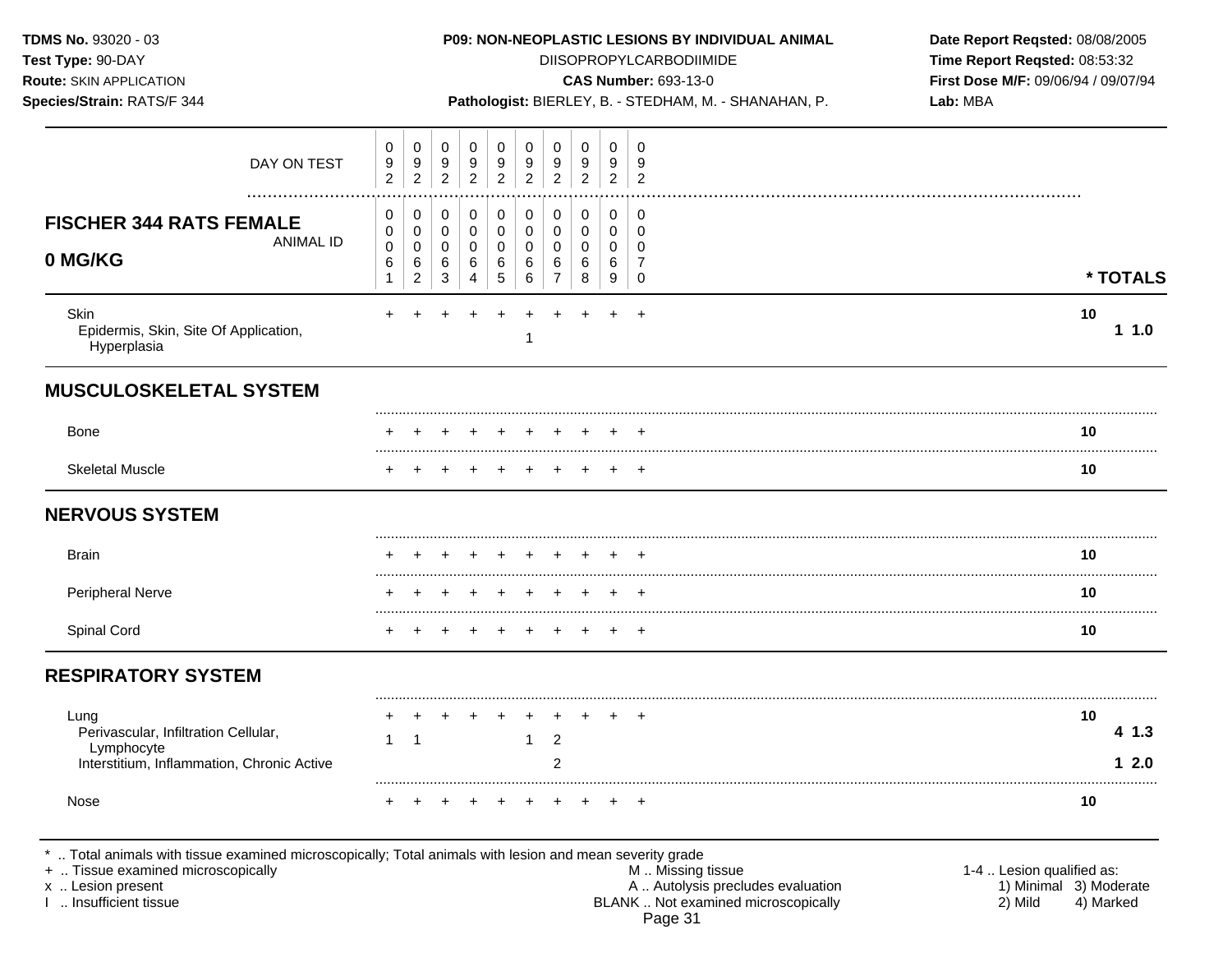**Test Type:** 90-DAY DIISOPROPYLCARBODIIMIDE **Time Report Reqsted:** 08:53:32 **Route:** SKIN APPLICATION **CAS Number:** 693-13-0 **First Dose M/F:** 09/06/94 / 09/07/94

| <b>UATIUN</b>               |  |
|-----------------------------|--|
| $\Lambda$ TO $\Gamma$ 0.4.4 |  |

**Species/Strain:** RATS/F 344 **Pathologist:** BIERLEY, B. - STEDHAM, M. - SHANAHAN, P. **Lab:** MBA

| Trachea                                                                                         |                          |                          |                                    |                          |             |             | $\pm$                        |                                  | $\pm$                    | $\div$ | 10         |
|-------------------------------------------------------------------------------------------------|--------------------------|--------------------------|------------------------------------|--------------------------|-------------|-------------|------------------------------|----------------------------------|--------------------------|--------|------------|
| Respiratory Epithelium, Inflammation,<br><b>Chronic Active</b><br>Olfactory Epithelium, Atrophy |                          |                          |                                    |                          |             |             |                              |                                  |                          |        | 1.0<br>1.0 |
| <b>FISCHER 344 RATS FEMALE</b><br>ANIMAL ID<br>0 MG/KG                                          | 0<br>0<br>0<br>6         | 0<br>0<br>0<br>6<br>2    | 0<br>0<br>0<br>6<br>3              | 0<br>υ<br>6<br>4         | 0<br>6<br>5 | 0<br>6<br>6 | 0<br>◠<br>O                  | 0<br>0<br>0<br>6<br>8            | 0<br>0<br>0<br>6<br>9    |        | * TOTALS   |
| DAY ON TEST<br>                                                                                 | 0<br>9<br>$\overline{c}$ | 0<br>9<br>$\overline{c}$ | $\mathbf 0$<br>9<br>$\overline{2}$ | 0<br>9<br>$\overline{c}$ | 0<br>9<br>2 | 0<br>9<br>2 | 0<br>$9\,$<br>$\overline{2}$ | $_{9}^{\rm 0}$<br>$\overline{2}$ | 0<br>9<br>$\overline{2}$ | ാ      |            |

## **URINARY SYSTEM**

| Kidney<br>, Mineralization<br>Medulla, | + + + + + + + + + + |  | 1 1 1 1 1 |  |  | 10<br>$-1.0$ |
|----------------------------------------|---------------------|--|-----------|--|--|--------------|
| Urinary Bladder                        | + + + + + + + + + + |  |           |  |  | 10           |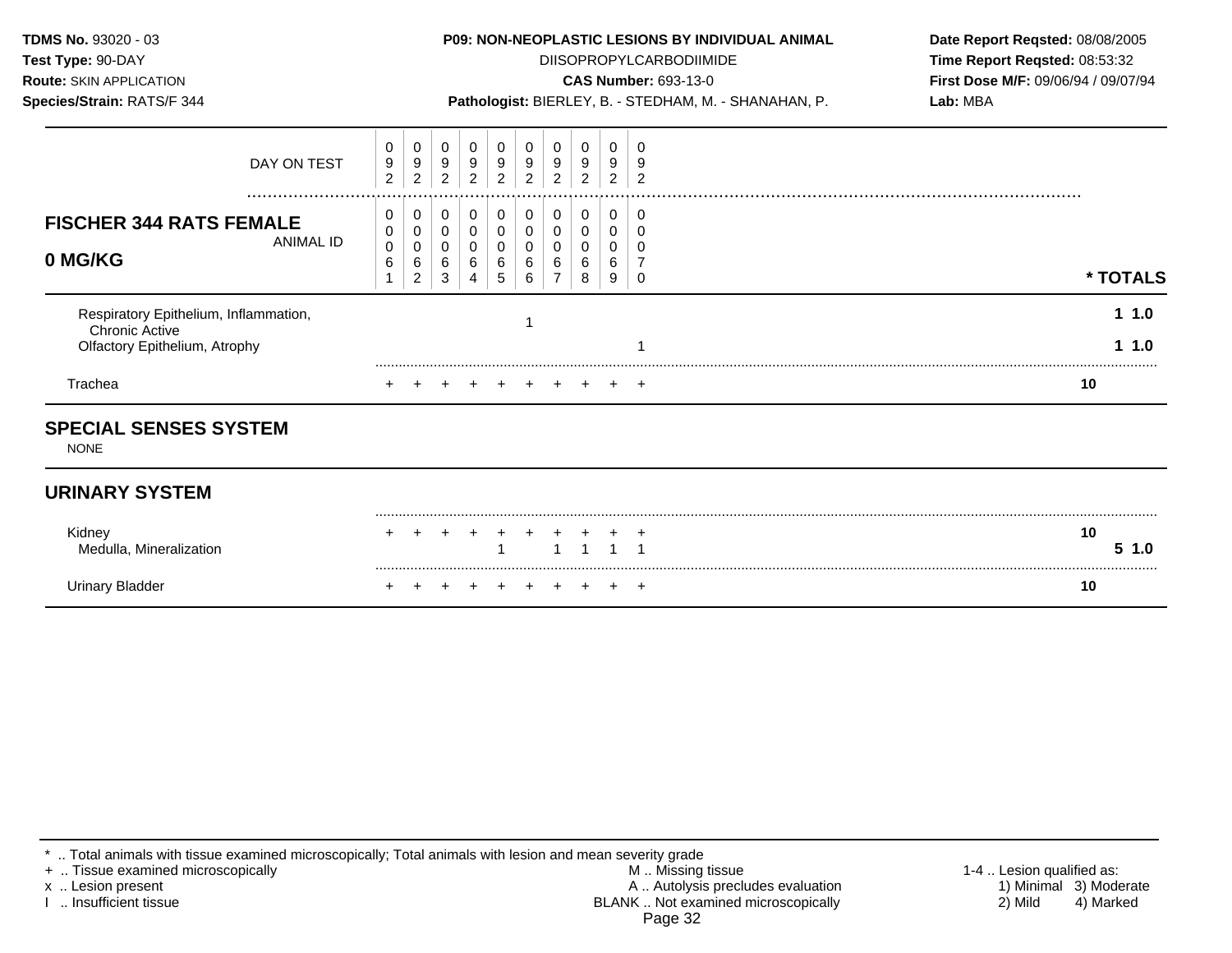**Test Type:** 90-DAY DIISOPROPYLCARBODIIMIDE **Time Report Reqsted:** 08:53:32 **Route:** SKIN APPLICATION **CAS Number:** 693-13-0 **First Dose M/F:** 09/06/94 / 09/07/94 **Species/Strain:** RATS/F 344 **Pathologist:** BIERLEY, B. - STEDHAM, M. - SHANAHAN, P. **Lab:** MBA

| DAY ON TEST                                                        | 0<br>9<br>$\overline{2}$                     | 0<br>$\boldsymbol{9}$<br>$\overline{2}$                 | 0<br>$9\,$<br>$\boldsymbol{2}$                | 0<br>9<br>$\overline{c}$                     | 0<br>9<br>$\overline{2}$                     | 0<br>9<br>$\overline{c}$                  | 0<br>9<br>$\overline{2}$             | 0<br>9<br>$\overline{2}$ | 0<br>9<br>$\overline{c}$        | 0<br>9<br>$\overline{2}$     |          |
|--------------------------------------------------------------------|----------------------------------------------|---------------------------------------------------------|-----------------------------------------------|----------------------------------------------|----------------------------------------------|-------------------------------------------|--------------------------------------|--------------------------|---------------------------------|------------------------------|----------|
| <br><b>FISCHER 344 RATS FEMALE</b><br><b>ANIMAL ID</b><br>10 MG/KG | 0<br>0<br>$\mathbf 0$<br>$\overline{7}$<br>1 | 0<br>0<br>$\pmb{0}$<br>$\overline{7}$<br>$\overline{2}$ | 0<br>0<br>0<br>$\overline{7}$<br>$\mathbf{3}$ | 0<br>0<br>$\mathbf 0$<br>$\overline{7}$<br>4 | 0<br>$\mathbf 0$<br>0<br>$\overline{7}$<br>5 | 0<br>$\Omega$<br>0<br>$\overline{7}$<br>6 | 0<br>$\Omega$<br>0<br>$\overline{7}$ | 0<br>0<br>0<br>7<br>8    | 0<br>0<br>$\mathbf 0$<br>7<br>9 | 0<br>0<br>0<br>8<br>$\Omega$ | * TOTALS |
| <b>ALIMENTARY SYSTEM</b><br><b>NONE</b>                            |                                              |                                                         |                                               |                                              |                                              |                                           |                                      |                          |                                 |                              |          |
| <b>CARDIOVASCULAR SYSTEM</b>                                       |                                              |                                                         |                                               |                                              |                                              |                                           |                                      |                          |                                 |                              |          |
| Heart                                                              |                                              |                                                         |                                               |                                              |                                              |                                           |                                      |                          |                                 | $\overline{ }$               | 10       |
| <b>ENDOCRINE SYSTEM</b><br><b>NONE</b>                             |                                              |                                                         |                                               |                                              |                                              |                                           |                                      |                          |                                 |                              |          |
| <b>GENERAL BODY SYSTEM</b><br><b>NONE</b>                          |                                              |                                                         |                                               |                                              |                                              |                                           |                                      |                          |                                 |                              |          |
| <b>GENITAL SYSTEM</b>                                              |                                              |                                                         |                                               |                                              |                                              |                                           |                                      |                          |                                 |                              |          |
| Uterus                                                             |                                              |                                                         |                                               |                                              |                                              | $\ddot{}$                                 |                                      |                          |                                 |                              | 1        |
| <b>HEMATOPOIETIC SYSTEM</b>                                        |                                              |                                                         |                                               |                                              |                                              |                                           |                                      |                          |                                 |                              |          |
| Spleen                                                             |                                              |                                                         |                                               |                                              |                                              |                                           |                                      | $\pm$                    | $\ddot{}$                       | $\overline{+}$               | 10       |
| Thymus                                                             |                                              |                                                         |                                               |                                              |                                              |                                           |                                      |                          |                                 | $\ddot{}$                    | 10       |

\* .. Total animals with tissue examined microscopically; Total animals with lesion and mean severity grade

+ .. Tissue examined microscopically with the state of the state of the M .. Missing tissue the state of the state of the state of the state of the state of the state of the state of the state of the state of the state of x .. Lesion present **A** .. Autolysis precludes evaluation A .. Autolysis precludes evaluation 1) Minimal 3) Moderate<br>2) Mild 4) Marked 1 .. Insufficient tissue 4) Marked BLANK .. Not examined microscopically Page 33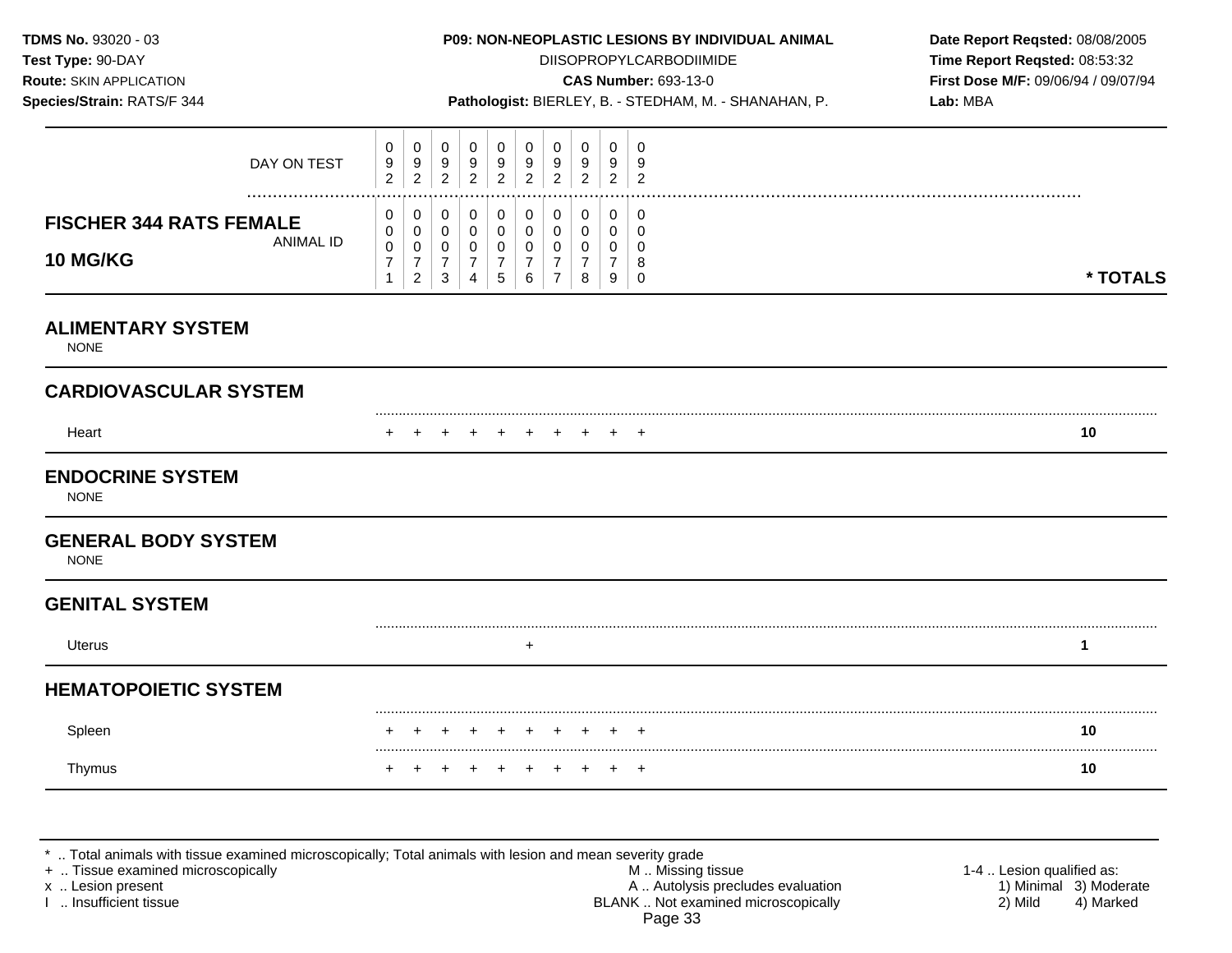**TDMS No.** 93020 - 03 **P09: NON-NEOPLASTIC LESIONS BY INDIVIDUAL ANIMAL Date Report Reqsted:** 08/08/2005 **Test Type:**  $90-DAY$  **DIISOPROPYLCARBODIIMIDE <b>Time Report Reqsted:** 08:53:32 **Route:** SKIN APPLICATION **CAS Number:** 693-13-0 **First Dose M/F:** 09/06/94 / 09/07/94 **Species/Strain:** RATS/F 344 **Pathologist:** BIERLEY, B. - STEDHAM, M. - SHANAHAN, P. **Lab:** MBA 0 0 0 0 0 0 0 0 0 0 DAY ON TEST 9 9 9 9 9 9 9 9 9 9 2 2 2 2 2 2 2 2 2 2 ................................................................................................................................................................. **FISCHER 344 RATS FEMALE**  $\begin{bmatrix} 0 \\ 0 \end{bmatrix}$ ANIMAL ID  $\begin{bmatrix} 0 \\ 0 \\ 7 \end{bmatrix}$ **10 MG/KG** 7 1 0 0 0 7 2 0 0 0 7 3 0 0 0 7 4 0 0 0 7 5 0 0 0 7 6 0 0 0 7 7 0 0 0 7 8 0  $\Omega$ 0 7 9 0 0 0 8 0 **\* TOTALS INTEGUMENTARY SYSTEM** ......................................................................................................................................................................................................... Skin + + + + + + + + + + **10**  Epidermis, Skin, Site Of Application, **2 1.0** 1 1 Hyperplasia **MUSCULOSKELETAL SYSTEM NONE NERVOUS SYSTEM** 

Brain

## **RESPIRATORY SYSTEM**

**NONE** 

## **SPECIAL SENSES SYSTEM**

**NONE** 

# **URINARY SYSTEM**

NONE

\* .. Total animals with tissue examined microscopically; Total animals with lesion and mean severity grade

.........................................................................................................................................................................................................

+ + + + + + + + + + **10**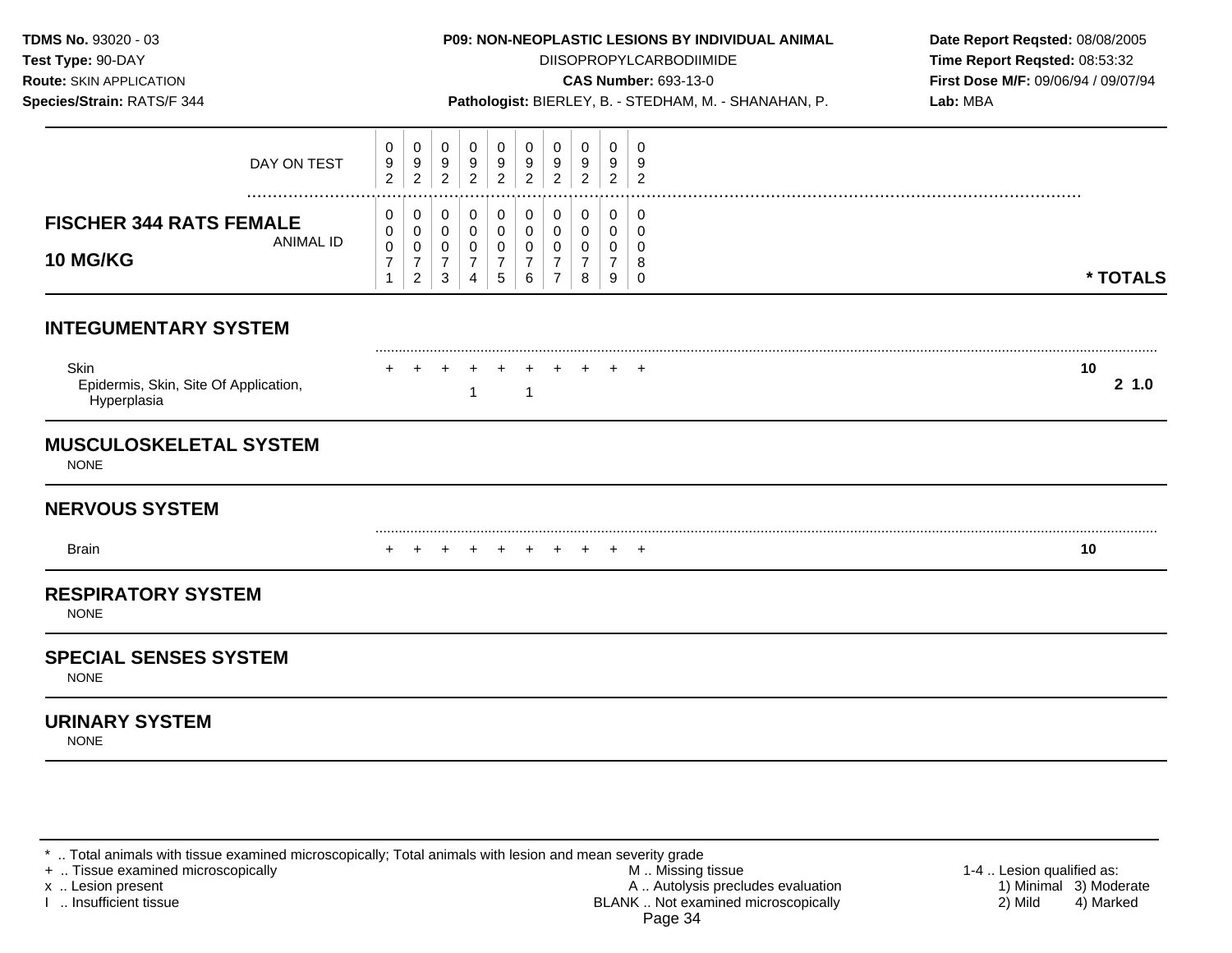**Test Type:**  $90-DAY$  **DIISOPROPYLCARBODIIMIDE <b>Time Report Reqsted:** 08:53:32 **Route:** SKIN APPLICATION **CAS Number:** 693-13-0 **First Dose M/F:** 09/06/94 / 09/07/94

0 **\* TOTALS** 

| $119415.$ ORITHER LEDRITON<br>Species/Strain: RATS/F 344 |             |                                     |                       |             |             |        |             |        |   |   | $9.0$ $1.00$ $1.00$ $1.00$<br>Pathologist: BIERLEY, B. - STEDHAM, M. - SHANAHAN, P. | Lab: MBA |
|----------------------------------------------------------|-------------|-------------------------------------|-----------------------|-------------|-------------|--------|-------------|--------|---|---|-------------------------------------------------------------------------------------|----------|
|                                                          | DAY ON TEST | $\mathbf{0}$<br>9<br>$\overline{2}$ | U<br>9<br>2           | U<br>9<br>2 | 0<br>9<br>2 | 9<br>2 | 0<br>9<br>2 | 9<br>2 | ົ | ົ |                                                                                     |          |
| <b>FISCHER 344 RATS FEMALE</b><br>20 MG/KG               | ANIMAL ID   | $\mathbf{0}$<br>0<br>0<br>8         | 0<br>U<br>v<br>8<br>ົ | v<br>8<br>3 | 8           | 8      | 8<br>6      |        | 8 |   |                                                                                     |          |

## **ALIMENTARY SYSTEM**

NONE

# **CARDIOVASCULAR SYSTEM**

| Heart          |  |  |  |  | + + + + + + + + + + | 10 |
|----------------|--|--|--|--|---------------------|----|
| Cardiomyopathy |  |  |  |  |                     |    |

## **ENDOCRINE SYSTEM**

NONE

## **GENERAL BODY SYSTEM**

NONE

## **GENITAL SYSTEM**

| <b>Iterus</b><br>$\ddotsc$ |  |  |
|----------------------------|--|--|
|                            |  |  |

# **HEMATOPOIETIC SYSTEM**

| spleer |  |  |  |  | + + + + + + + + + + | 10 |
|--------|--|--|--|--|---------------------|----|
| Thymus |  |  |  |  | + + + + + + + + + + | 10 |

\* .. Total animals with tissue examined microscopically; Total animals with lesion and mean severity grade

+ .. Tissue examined microscopically examined microscopically and the state of the state of the M .. Missing tissue the M .. Missing tissue the matrice of the M .. Missing tissue the M .. Lesion qualified as: x .. Lesion present 1) Minimal 3) Moderate<br>A .. Autolysis precludes evaluation 1 and 1) Minimal 3) Moderate<br>A .. Autolysis precludes evaluation 1 and 1) Minimal 3) Moderate 1 and 19 Marked BLANK .. Not examined microscopically 2) Mild 4) Marked Page 35

.........................................................................................................................................................................................................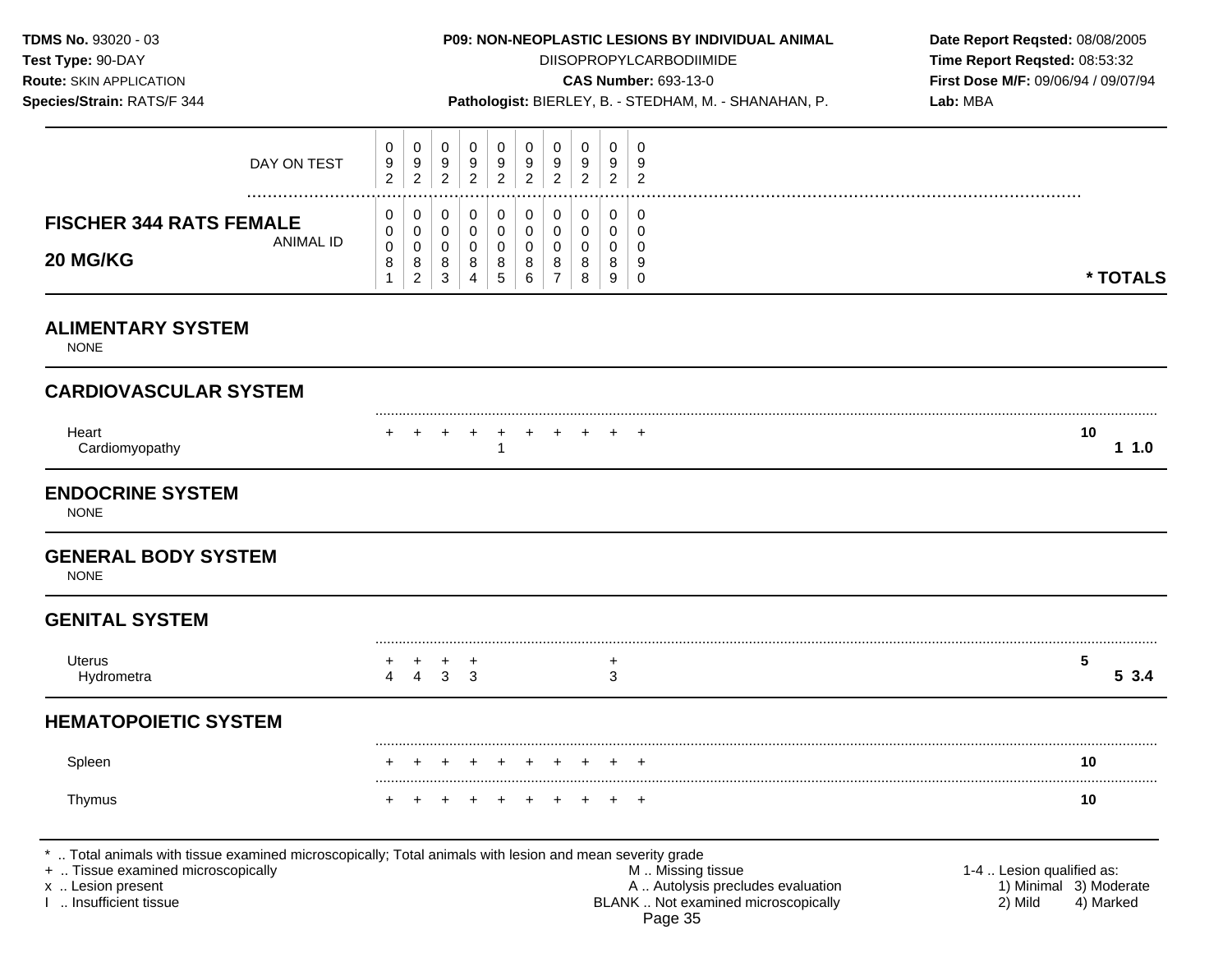| TDMS No. 93020 - 03<br>Test Type: 90-DAY<br>Route: SKIN APPLICATION<br>Species/Strain: RATS/F 344 |                                          |                                            |                                           |                                                                  | P09: NON-NEOPLASTIC LESIONS BY INDIVIDUAL ANIMAL<br>Pathologist: BIERLEY, B. - STEDHAM, M. - SHANAHAN, P. |                                                     |                                                                | <b>DIISOPROPYLCARBODIIMIDE</b><br><b>CAS Number: 693-13-0</b> | Date Report Reqsted: 08/08/2005<br>Time Report Reqsted: 08:53:32<br>First Dose M/F: 09/06/94 / 09/07/94<br>Lab: MBA |                                                               |                 |
|---------------------------------------------------------------------------------------------------|------------------------------------------|--------------------------------------------|-------------------------------------------|------------------------------------------------------------------|-----------------------------------------------------------------------------------------------------------|-----------------------------------------------------|----------------------------------------------------------------|---------------------------------------------------------------|---------------------------------------------------------------------------------------------------------------------|---------------------------------------------------------------|-----------------|
| DAY ON TEST                                                                                       | $\mathbf 0$<br>9<br>$\overline{2}$       | $\pmb{0}$<br>9<br>$\sqrt{2}$               | 0<br>9<br>$\overline{2}$                  | $\mathbf 0$<br>9<br>$\overline{2}$                               | $\mathbf 0$<br>9<br>$\sqrt{2}$                                                                            | $\mathbf 0$<br>9<br>$\overline{2}$                  | $\pmb{0}$<br>9<br>$\overline{2}$                               | $\mathbf 0$<br>9<br>$\sqrt{2}$                                | $\mathbf 0$<br>9<br>$\overline{2}$                                                                                  | $\mathbf 0$<br>9<br>$\overline{2}$                            |                 |
| <b>FISCHER 344 RATS FEMALE</b><br><b>ANIMAL ID</b><br>20 MG/KG                                    | 0<br>0<br>$\pmb{0}$<br>8<br>$\mathbf{1}$ | 0<br>0<br>$\pmb{0}$<br>8<br>$\overline{a}$ | $\mathbf 0$<br>0<br>$\mathbf 0$<br>8<br>3 | $\mathbf 0$<br>$\mathbf 0$<br>$\mathbf 0$<br>8<br>$\overline{4}$ | $\mathbf 0$<br>$\mathbf 0$<br>$\mathbf 0$<br>8<br>$\sqrt{5}$                                              | $\mathbf 0$<br>$\mathbf 0$<br>$\mathbf 0$<br>8<br>6 | $\pmb{0}$<br>$\mathbf 0$<br>$\mathbf 0$<br>8<br>$\overline{7}$ | 0<br>$\mathbf{0}$<br>$\mathbf 0$<br>8<br>8                    | 0<br>0<br>0<br>8<br>9                                                                                               | $\mathbf 0$<br>$\mathbf 0$<br>$\mathbf 0$<br>9<br>$\mathbf 0$ | * TOTALS        |
| <b>INTEGUMENTARY SYSTEM</b>                                                                       |                                          |                                            |                                           |                                                                  |                                                                                                           |                                                     |                                                                |                                                               |                                                                                                                     |                                                               |                 |
| Skin<br>Epidermis, Skin, Site Of Application,<br>Hyperplasia                                      | $\mathbf{1}$                             | $\mathbf{1}$                               | ÷<br>$\overline{1}$                       | $+$                                                              | $+$                                                                                                       | $+$                                                 | $\div$                                                         | $\div$                                                        | $+$                                                                                                                 | <b>+</b>                                                      | 10<br>$3 \t1.0$ |
| <b>MUSCULOSKELETAL SYSTEM</b><br><b>NONE</b>                                                      |                                          |                                            |                                           |                                                                  |                                                                                                           |                                                     |                                                                |                                                               |                                                                                                                     |                                                               |                 |
| <b>NERVOUS SYSTEM</b>                                                                             |                                          |                                            |                                           |                                                                  |                                                                                                           |                                                     |                                                                |                                                               |                                                                                                                     |                                                               |                 |
| <b>Brain</b>                                                                                      |                                          |                                            |                                           |                                                                  | $\pm$                                                                                                     | $+$                                                 | $+$                                                            | $\ddot{}$                                                     | $+$                                                                                                                 | $^{+}$                                                        | 10              |
| <b>RESPIRATORY SYSTEM</b><br><b>NONE</b>                                                          |                                          |                                            |                                           |                                                                  |                                                                                                           |                                                     |                                                                |                                                               |                                                                                                                     |                                                               |                 |
| <b>SPECIAL SENSES SYSTEM</b><br><b>NONE</b>                                                       |                                          |                                            |                                           |                                                                  |                                                                                                           |                                                     |                                                                |                                                               |                                                                                                                     |                                                               |                 |
| <b>URINARY SYSTEM</b><br><b>NONE</b>                                                              |                                          |                                            |                                           |                                                                  |                                                                                                           |                                                     |                                                                |                                                               |                                                                                                                     |                                                               |                 |
|                                                                                                   |                                          |                                            |                                           |                                                                  |                                                                                                           |                                                     |                                                                |                                                               |                                                                                                                     |                                                               |                 |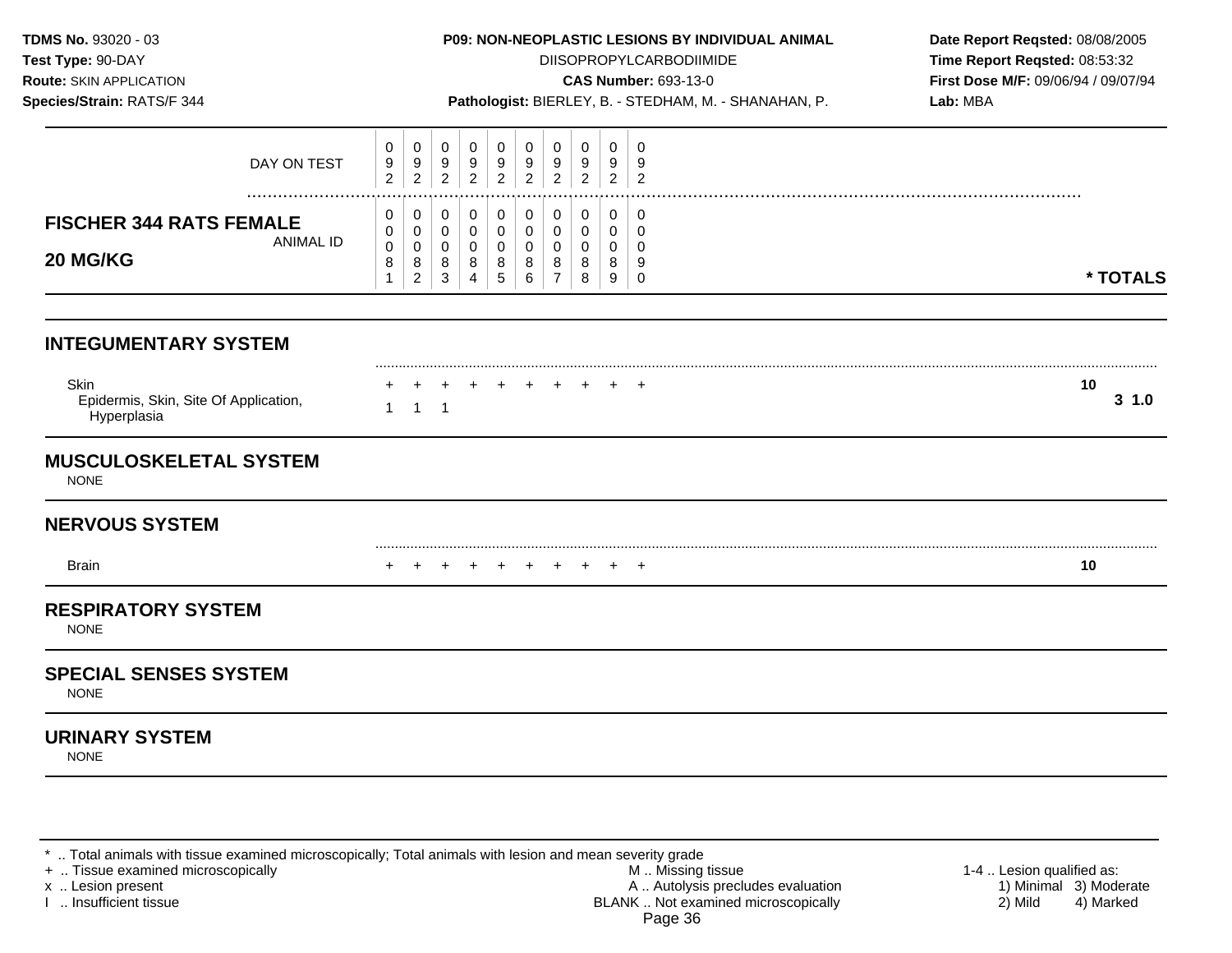#### P09: NON-NEOPLASTIC LESIONS BY INDIVIDUAL ANIMAL

**DIISOPROPYLCARBODIIMIDE** 

Date Report Reqsted: 08/08/2005 Time Report Reqsted: 08:53:32 First Dose M/F: 09/06/94 / 09/07/94 Lab: MBA

## Species/Strain: RATS/F 344

**CAS Number: 693-13-0** 

Pathologist: BIERLEY, B. - STEDHAM, M. - SHANAHAN, P.

| DAY ON TEST                                                    | v<br>9<br>◠<br>$\epsilon$ | U<br>y<br><u>_</u> | U<br>c<br>r      | 0<br>9<br>ົ | U<br>9<br>ົ       | U<br>9 | 0<br>9<br>n | U<br>u<br>v<br>ົ | U             |  |
|----------------------------------------------------------------|---------------------------|--------------------|------------------|-------------|-------------------|--------|-------------|------------------|---------------|--|
| <b>FISCHER 344 RATS FEMALE</b><br>ANIMAL ID<br><b>40 MG/KG</b> | v<br>v                    | J<br>ັ             | υ<br>ັບ<br>v     | 0.<br>u     |                   |        |             | u                | U<br><b>u</b> |  |
|                                                                | 9                         | 9<br><u>_</u>      | У<br>$\sim$<br>చ | 9<br>4      | 9<br>$\mathbf{p}$ | 9      | 9<br>8      | У<br>9           | <b>U</b><br>0 |  |

## **ALIMENTARY SYSTEM**

| Esophagus                  |  |   |  |  |  |  | 10  |
|----------------------------|--|---|--|--|--|--|-----|
| Intestine Large, Cecum     |  |   |  |  |  |  | 10  |
| Intestine Large, Colon     |  |   |  |  |  |  | 10  |
| Intestine Large, Rectum    |  |   |  |  |  |  | 10  |
| Intestine Small, Duodenum  |  |   |  |  |  |  | 10  |
| Intestine Small, Ileum     |  |   |  |  |  |  | 10  |
| Intestine Small, Jejunum   |  |   |  |  |  |  | 10  |
| Liver                      |  |   |  |  |  |  | 10  |
| Mesentery<br>Fat, Necrosis |  | 3 |  |  |  |  | 3.0 |
| Pancreas                   |  |   |  |  |  |  | 10  |
| Salivary Glands            |  |   |  |  |  |  | 10  |
| Stomach, Forestomach       |  |   |  |  |  |  | 10  |

\* .. Total animals with tissue examined microscopically; Total animals with lesion and mean severity grade<br>+ .. Tissue examined microscopically

x .. Lesion present

I .. Insufficient tissue

M .. Missing tissue A .. Autolysis precludes evaluation BLANK .. Not examined microscopically Page 37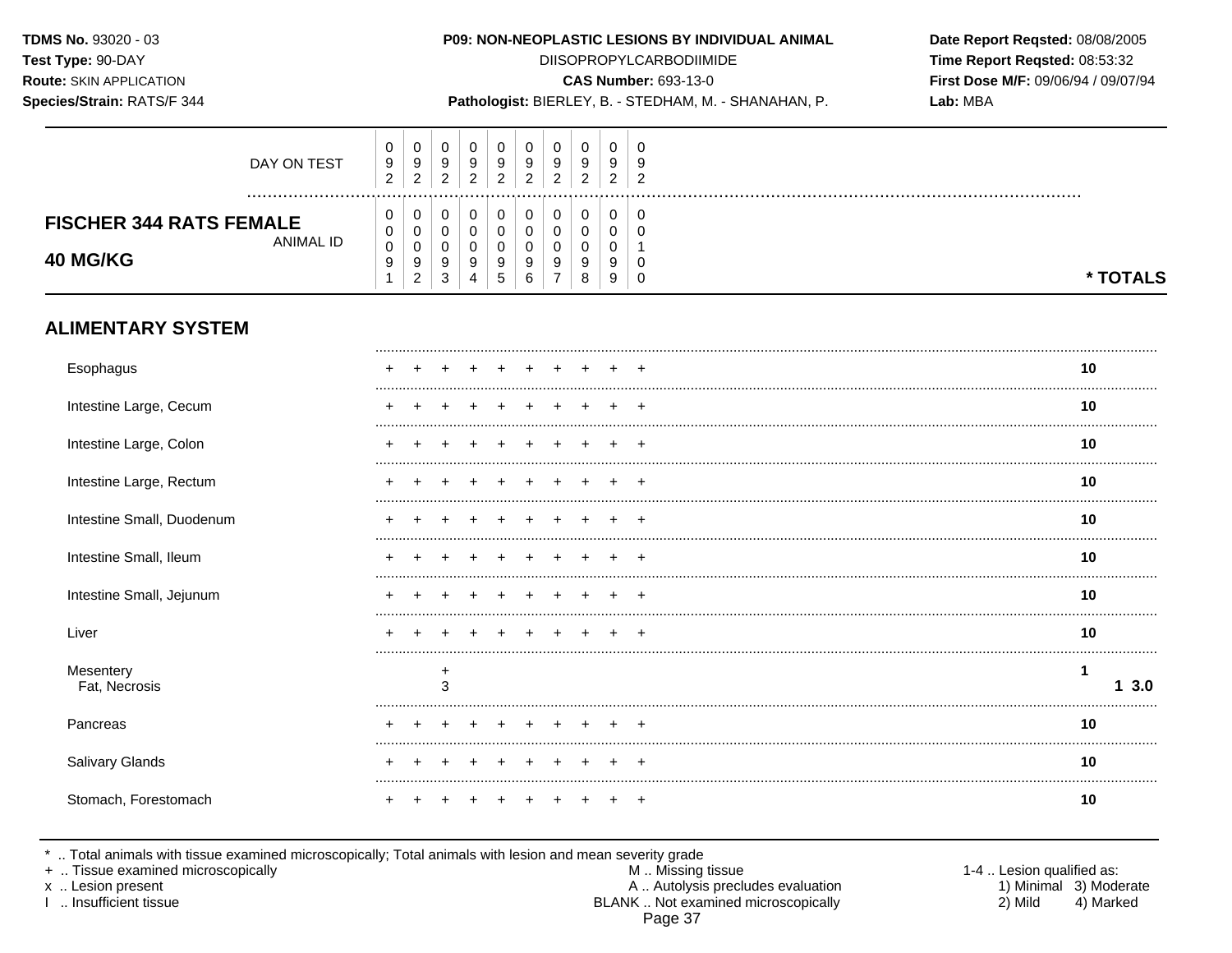| TDMS No. 93020 - 03<br>Test Type: 90-DAY<br><b>Route: SKIN APPLICATION</b><br>Species/Strain: RATS/F 344 |                  |                                                                   |                                              |                                          |                                 |                                    |                                                   |                                                                  |                          |                                    |                                         | P09: NON-NEOPLASTIC LESIONS BY INDIVIDUAL ANIMAL<br><b>DIISOPROPYLCARBODIIMIDE</b><br><b>CAS Number: 693-13-0</b><br>Pathologist: BIERLEY, B. - STEDHAM, M. - SHANAHAN, P. | Date Report Reqsted: 08/08/2005<br>Time Report Reqsted: 08:53:32<br>First Dose M/F: 09/06/94 / 09/07/94<br>Lab: MBA |  |  |  |  |
|----------------------------------------------------------------------------------------------------------|------------------|-------------------------------------------------------------------|----------------------------------------------|------------------------------------------|---------------------------------|------------------------------------|---------------------------------------------------|------------------------------------------------------------------|--------------------------|------------------------------------|-----------------------------------------|----------------------------------------------------------------------------------------------------------------------------------------------------------------------------|---------------------------------------------------------------------------------------------------------------------|--|--|--|--|
|                                                                                                          | DAY ON TEST      | 0<br>$\boldsymbol{9}$<br>$\overline{2}$                           | 0<br>$\frac{9}{2}$                           | 0<br>9<br>$\overline{2}$                 | 0<br>9<br>$\overline{2}$        | $\mathbf 0$<br>9<br>$\overline{2}$ | $\mathbf 0$<br>$\boldsymbol{9}$<br>$\overline{2}$ | 0<br>$\boldsymbol{9}$<br>$\overline{2}$                          | 0<br>9<br>$\overline{2}$ | $\mathbf 0$<br>9<br>$\overline{2}$ | $\mathbf 0$<br>9<br>$\overline{2}$      |                                                                                                                                                                            |                                                                                                                     |  |  |  |  |
| <b>FISCHER 344 RATS FEMALE</b><br>40 MG/KG                                                               | <b>ANIMAL ID</b> | 0<br>$\mathbf 0$<br>$\pmb{0}$<br>$\boldsymbol{9}$<br>$\mathbf{1}$ | 0<br>$\mathbf 0$<br>0<br>9<br>$\overline{2}$ | 0<br>$\mathbf 0$<br>0<br>9<br>$\sqrt{3}$ | 0<br>$\mathbf 0$<br>0<br>9<br>4 | 0<br>$\mathbf 0$<br>0<br>9<br>5    | $\mathbf 0$<br>$\Omega$<br>$\mathbf 0$<br>9<br>6  | $\mathbf 0$<br>$\mathbf 0$<br>$\mathbf 0$<br>9<br>$\overline{7}$ | 0<br>0<br>0<br>9<br>8    | 0<br>$\mathbf 0$<br>0<br>9<br>9    | 0<br>$\Omega$<br>-1<br>0<br>$\mathbf 0$ |                                                                                                                                                                            | * TOTALS                                                                                                            |  |  |  |  |
| Stomach, Glandular                                                                                       |                  |                                                                   |                                              |                                          |                                 |                                    |                                                   |                                                                  |                          |                                    |                                         |                                                                                                                                                                            | 10                                                                                                                  |  |  |  |  |
| <b>CARDIOVASCULAR SYSTEM</b>                                                                             |                  |                                                                   |                                              |                                          |                                 |                                    |                                                   |                                                                  |                          |                                    |                                         |                                                                                                                                                                            |                                                                                                                     |  |  |  |  |
| <b>Blood Vessel</b>                                                                                      |                  |                                                                   |                                              |                                          |                                 |                                    |                                                   |                                                                  |                          |                                    |                                         |                                                                                                                                                                            | 10                                                                                                                  |  |  |  |  |
| Heart<br>Cardiomyopathy                                                                                  |                  |                                                                   |                                              |                                          |                                 |                                    |                                                   | $+$                                                              | $\ddot{}$<br>1           | $\ddot{}$                          | $\overline{+}$<br>$\mathbf{1}$          |                                                                                                                                                                            | 10<br>21.0                                                                                                          |  |  |  |  |
| <b>ENDOCRINE SYSTEM</b>                                                                                  |                  |                                                                   |                                              |                                          |                                 |                                    |                                                   |                                                                  |                          |                                    |                                         |                                                                                                                                                                            |                                                                                                                     |  |  |  |  |
| <b>Adrenal Cortex</b>                                                                                    |                  |                                                                   |                                              |                                          |                                 |                                    |                                                   |                                                                  |                          |                                    |                                         |                                                                                                                                                                            | 10                                                                                                                  |  |  |  |  |
| <b>Adrenal Medulla</b>                                                                                   |                  |                                                                   |                                              |                                          |                                 |                                    |                                                   |                                                                  |                          |                                    |                                         |                                                                                                                                                                            | 10                                                                                                                  |  |  |  |  |
| Islets, Pancreatic                                                                                       |                  |                                                                   |                                              |                                          |                                 |                                    |                                                   |                                                                  |                          |                                    |                                         |                                                                                                                                                                            | 10                                                                                                                  |  |  |  |  |
| Parathyroid Gland                                                                                        |                  |                                                                   |                                              |                                          |                                 |                                    | M +                                               |                                                                  |                          |                                    | м                                       |                                                                                                                                                                            | 8                                                                                                                   |  |  |  |  |
| <b>Pituitary Gland</b>                                                                                   |                  |                                                                   |                                              |                                          |                                 | M                                  |                                                   |                                                                  |                          |                                    |                                         |                                                                                                                                                                            | 9                                                                                                                   |  |  |  |  |
| <b>Thyroid Gland</b>                                                                                     |                  |                                                                   |                                              |                                          |                                 |                                    |                                                   |                                                                  |                          | $+$                                | M                                       |                                                                                                                                                                            | 9                                                                                                                   |  |  |  |  |

# **GENERAL BODY SYSTEM**

\* .. Total animals with tissue examined microscopically; Total animals with lesion and mean severity grade<br>
+ .. Tissue examined microscopically<br>
x .. Lesion present<br>
1 .. Insufficient tissue<br>
1 .. Insufficient tissue Page 38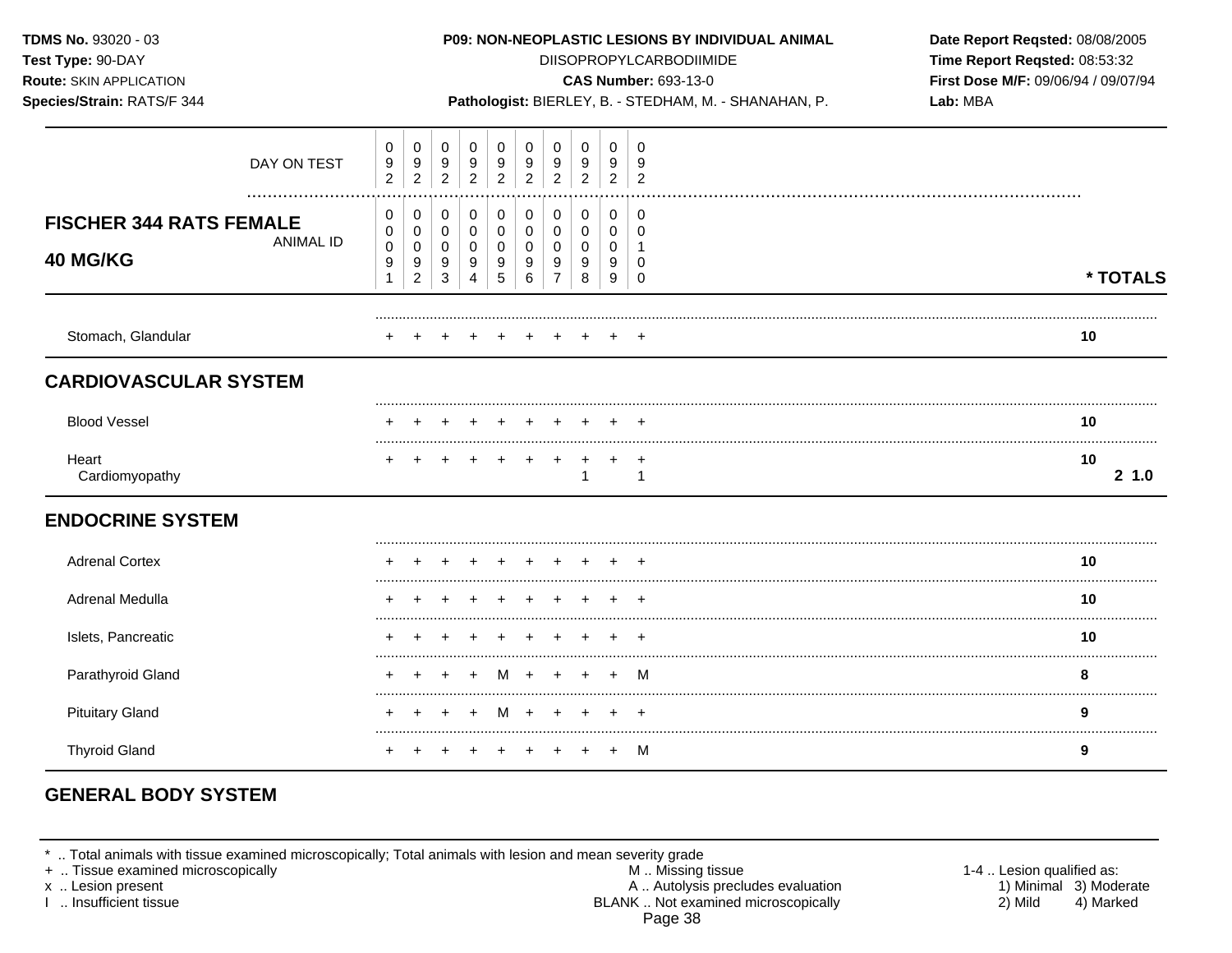**TDMS No.** 93020 - 03 **P09: NON-NEOPLASTIC LESIONS BY INDIVIDUAL ANIMAL Date Report Reqsted:** 08/08/2005 **Test Type:**  $90-DAY$  **DIISOPROPYLCARBODIIMIDE <b>Time Report Reqsted:** 08:53:32 **Route:** SKIN APPLICATION **CAS Number:** 693-13-0 **First Dose M/F:** 09/06/94 / 09/07/94 **Species/Strain:** RATS/F 344 **Pathologist:** BIERLEY, B. - STEDHAM, M. - SHANAHAN, P. **Lab:** MBA 0 0 0 0 0 0 0 0 0 0 DAY ON TEST 9 9 9 9 9 9 9 9 9 9 2 2 2 2 2 2 2 2 2 2 ................................................................................................................................................................. **FISCHER 344 RATS FEMALE**  $\begin{bmatrix} 0 \\ 0 \end{bmatrix}$ ANIMAL ID  $\begin{bmatrix} 0 \\ 0 \\ 9 \end{bmatrix}$ **40 MG/KG** 9 1 NONE 0 0 0 9 2 0 0 0 9 3 0 0 0 9 4 0 0 0 9 5 0 0 0 9 6 0 0 0 9 7 0 0 0 9 8 0 0 0 9 9 0 0 1 0 0 **\* TOTALS GENITAL SYSTEM** ......................................................................................................................................................................................................... Clitoral Gland + M + M M + + M + + **6**  Inflammation, Chronic Active 1 **1 1.0**  ......................................................................................................................................................................................................... Ovary + + + + + + + + + + **10**  Cyst 2 **1 2.0**  ......................................................................................................................................................................................................... Uterus + + + + + + + + + + **10**  Hydrometra 2 3 3 3 **4 2.8 HEMATOPOIETIC SYSTEM** ......................................................................................................................................................................................................... Bone Marrow + + + + + + + + + + **10**  Hyperplasia, Focal, Lymphoid 1 **1 1.0**  Hyperplasia, Focal, Histiocytic 1 2 **2 1.5**  Lymph Node, Mandibular M + + + + + + + + + **9**  ......................................................................................................................................................................................................... Lymph Node, Mesenteric + + + + + + + + + + **10**  Hyperplasia, Lymphoid 3 **1 3.0**  Hyperplasia, Histiocytic **2** 2 ......................................................................................................................................................................................................... Spleen + + + + + + + + + + **10**  .........................................................................................................................................................................................................

.. Total animals with tissue examined microscopically; Total animals with lesion and mean severity grade

+ .. Tissue examined microscopically examined microscopically and the state of the state of the M .. Missing tissue the M .. Missing tissue the matrice of the M .. Missing tissue the M .. Lesion qualified as: x .. Lesion present 1) Minimal 3) Moderate<br>A .. Autolysis precludes evaluation 1 and 1) Minimal 3) Moderate<br>BLANK .. Not examined microscopically 19 and 1) Mild 1 4) Marked BLANK .. Not examined microscopically 2) Mild 4) Marked Page 39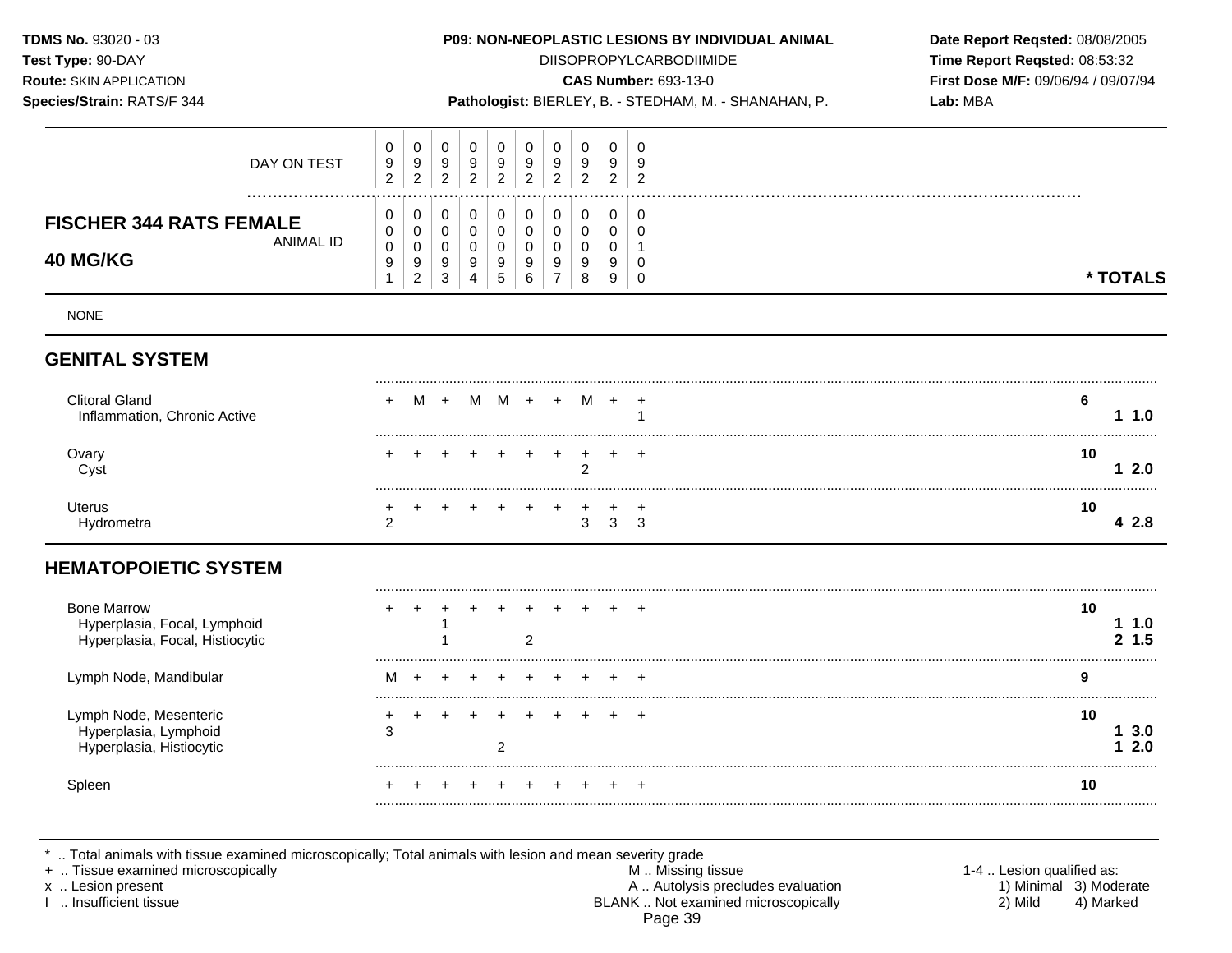| TDMS No. 93020 - 03<br>Test Type: 90-DAY<br>Route: SKIN APPLICATION<br>Species/Strain: RATS/F 344 |                                          |                                            |                          |                                              |                               |                       |                                              |                                    |                          | P09: NON-NEOPLASTIC LESIONS BY INDIVIDUAL ANIMAL<br><b>DIISOPROPYLCARBODIIMIDE</b><br><b>CAS Number: 693-13-0</b><br>Pathologist: BIERLEY, B. - STEDHAM, M. - SHANAHAN, P. | Date Report Reqsted: 08/08/2005<br>Time Report Reqsted: 08:53:32<br>First Dose M/F: 09/06/94 / 09/07/94<br>Lab: MBA |            |  |
|---------------------------------------------------------------------------------------------------|------------------------------------------|--------------------------------------------|--------------------------|----------------------------------------------|-------------------------------|-----------------------|----------------------------------------------|------------------------------------|--------------------------|----------------------------------------------------------------------------------------------------------------------------------------------------------------------------|---------------------------------------------------------------------------------------------------------------------|------------|--|
| DAY ON TEST                                                                                       | 0<br>9<br>$\overline{2}$                 | $\mathbf 0$<br>9<br>$\overline{c}$         | 0<br>9<br>$\overline{2}$ | 0<br>9<br>$\sqrt{2}$                         | 0<br>9<br>$\overline{2}$      | 0<br>9<br>$\sqrt{2}$  | $\mathbf 0$<br>9<br>$\overline{2}$           | $\mathbf 0$<br>9<br>$\overline{c}$ | 0<br>9<br>$\overline{2}$ | $\mathbf 0$<br>9<br>$\overline{c}$                                                                                                                                         |                                                                                                                     |            |  |
| <b>FISCHER 344 RATS FEMALE</b><br><b>ANIMAL ID</b><br>40 MG/KG                                    | 0<br>0<br>$\pmb{0}$<br>9<br>$\mathbf{1}$ | 0<br>0<br>$\pmb{0}$<br>9<br>$\overline{2}$ | 0<br>0<br>0<br>9<br>3    | 0<br>0<br>$\mathbf 0$<br>9<br>$\overline{4}$ | 0<br>0<br>$\pmb{0}$<br>9<br>5 | 0<br>0<br>0<br>9<br>6 | 0<br>0<br>$\mathbf 0$<br>9<br>$\overline{7}$ | 0<br>0<br>0<br>9<br>8              | 0<br>0<br>0<br>9<br>9    | 0<br>0<br>$\overline{1}$<br>$\Omega$<br>$\mathbf 0$                                                                                                                        |                                                                                                                     | * TOTALS   |  |
| Thymus                                                                                            |                                          |                                            |                          |                                              |                               |                       |                                              |                                    |                          |                                                                                                                                                                            |                                                                                                                     | 10         |  |
| <b>INTEGUMENTARY SYSTEM</b>                                                                       |                                          |                                            |                          |                                              |                               |                       |                                              |                                    |                          |                                                                                                                                                                            |                                                                                                                     |            |  |
| <b>Mammary Gland</b>                                                                              |                                          |                                            |                          |                                              |                               |                       |                                              |                                    |                          |                                                                                                                                                                            |                                                                                                                     | 10         |  |
| Skin<br>Epidermis, Skin, Site Of Application,<br>Hyperplasia                                      |                                          |                                            | $\mathbf{1}$             |                                              | $\mathbf{1}$                  |                       |                                              | $1 \quad$                          | ÷.<br>$1 \quad 1$        | $\overline{ }$                                                                                                                                                             |                                                                                                                     | 10<br>51.0 |  |
| <b>MUSCULOSKELETAL SYSTEM</b>                                                                     |                                          |                                            |                          |                                              |                               |                       |                                              |                                    |                          |                                                                                                                                                                            |                                                                                                                     |            |  |
| <b>Bone</b>                                                                                       |                                          |                                            |                          |                                              |                               |                       |                                              |                                    |                          | $\overline{ }$                                                                                                                                                             |                                                                                                                     | 10         |  |
| <b>Skeletal Muscle</b>                                                                            |                                          |                                            |                          |                                              |                               |                       |                                              |                                    |                          | $\overline{+}$                                                                                                                                                             |                                                                                                                     | 10         |  |
| <b>NERVOUS SYSTEM</b>                                                                             |                                          |                                            |                          |                                              |                               |                       |                                              |                                    |                          |                                                                                                                                                                            |                                                                                                                     |            |  |
| <b>Brain</b>                                                                                      |                                          |                                            |                          |                                              |                               |                       |                                              |                                    |                          |                                                                                                                                                                            |                                                                                                                     | 10         |  |
| Peripheral Nerve                                                                                  |                                          |                                            |                          |                                              |                               |                       |                                              |                                    |                          |                                                                                                                                                                            |                                                                                                                     | 10         |  |
| Spinal Cord                                                                                       |                                          |                                            |                          |                                              |                               |                       |                                              |                                    |                          | $\,^+$                                                                                                                                                                     |                                                                                                                     | 10         |  |

# **RESPIRATORY SYSTEM**

\* .. Total animals with tissue examined microscopically; Total animals with lesion and mean severity grade

+ .. Tissue examined microscopically M .. Missing tissue 1-4 .. Lesion qualified as: x .. Lesion present 1) Minimal 3) Moderate A .. Autor A .. Autor A .. Autor A .. Autor A .. Autor A .. Autor A .. Autor A .. Autor A .. Autor A .. Autor A .. Autor A .. Autor A .. Autor A .. Autor A .. Autor A .. Autor A . I .. Insufficient tissue BLANK .. Not examined microscopically 2) Mild 4) Marked Page 40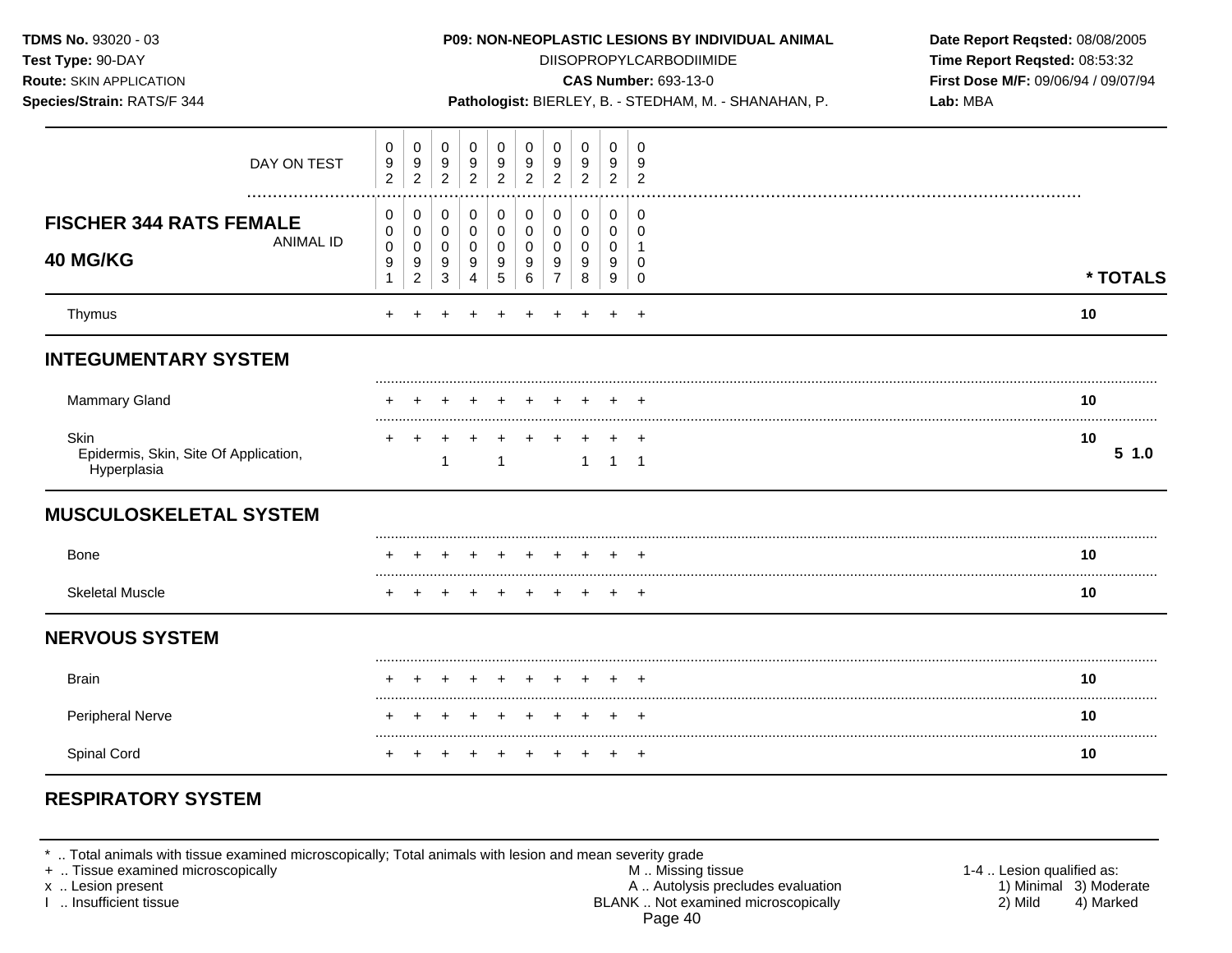**Test Type:** 90-DAY DIISOPROPYLCARBODIIMIDE **Time Report Reqsted:** 08:53:32 **Route:** SKIN APPLICATION **CAS Number:** 693-13-0 **First Dose M/F:** 09/06/94 / 09/07/94

**Species/Strain:** RATS/F 344 **Pathologist:** BIERLEY, B. - STEDHAM, M. - SHANAHAN, P. **Lab:** MBA

| DAY ON TEST                                                                                              | 0<br>$\boldsymbol{9}$<br>$\overline{c}$ | 0<br>9<br>$\overline{2}$           | 0<br>9<br>$\overline{c}$ | 0<br>$9\,$<br>$\overline{2}$ | 0<br>9<br>2 | 0<br>9<br>2 | 0<br>9<br>$\overline{2}$ | 0<br>9<br>$\overline{c}$ | 0<br>9<br>$\overline{2}$ | 9<br>n |                        |
|----------------------------------------------------------------------------------------------------------|-----------------------------------------|------------------------------------|--------------------------|------------------------------|-------------|-------------|--------------------------|--------------------------|--------------------------|--------|------------------------|
| <br><b>FISCHER 344 RATS FEMALE</b><br><b>ANIMAL ID</b><br>40 MG/KG                                       | 0<br>0<br>0<br>9                        | 0<br>0<br>0<br>9<br>$\overline{2}$ | 0<br>9<br>3              | 0<br>0<br>0<br>9             | 0<br>9<br>5 | 0<br>9<br>6 | 0<br>9                   | 0<br>9<br>8              | 0<br>0<br>0<br>9<br>9    | -0     | * TOTALS               |
| Lung<br>Perivascular, Infiltration Cellular,<br>Lymphocyte<br>Interstitium, Inflammation, Chronic Active | $\overline{2}$                          |                                    |                          |                              |             | 4<br>2      |                          |                          | 2                        |        | 10<br>52.4<br>3<br>1.7 |
| Nose<br>Olfactory Epithelium, Inflammation,<br><b>Chronic Active</b>                                     |                                         |                                    |                          |                              |             |             |                          |                          |                          |        | 10<br>- 1.0            |
| Trachea                                                                                                  |                                         |                                    |                          |                              |             |             |                          |                          |                          |        | 10                     |

## **URINARY SYSTEM**

| Kidney<br>Medulla, Mineralization         |  |         |               | + + + + + +<br>1 1 1 |  |  | 10<br>1.0 |
|-------------------------------------------|--|---------|---------------|----------------------|--|--|-----------|
| Urinary Bladder<br>Serosa, Mineralization |  | $+$ $-$ | + + + + + + + |                      |  |  | 10        |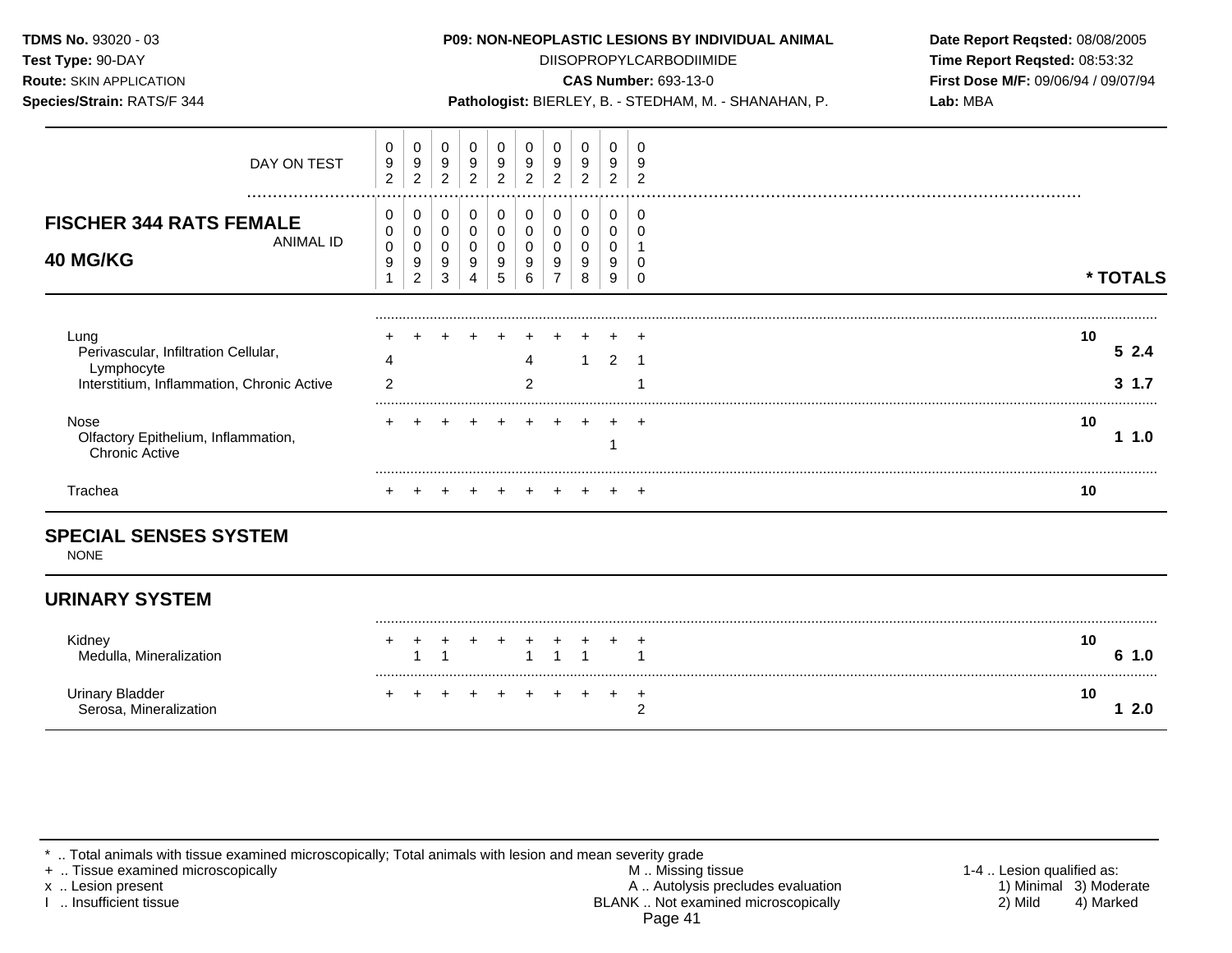## Species/Strain: RATS/F 344

#### P09: NON-NEOPLASTIC LESIONS BY INDIVIDUAL ANIMAL

**DIISOPROPYLCARBODIIMIDE** 

**CAS Number: 693-13-0** 

Pathologist: BIERLEY, B. - STEDHAM, M. - SHANAHAN, P.

Date Report Reqsted: 08/08/2005 Time Report Reqsted: 08:53:32 First Dose M/F: 09/06/94 / 09/07/94 Lab: MBA

| DAY ON TEST                                                           | $\pmb{0}$<br>$\ensuremath{\mathsf{3}}$<br>8 | 0<br>$\mathbf{3}$<br>$\overline{1}$                             | 0<br>$\sqrt{3}$<br>$\mathbf{1}$                               | 0<br>$\ensuremath{\mathsf{3}}$<br>$\mathbf 0$    | 0<br>$\mathbf{3}$<br>8        | 0<br>$\mathbf 3$<br>9                   | 0<br>$\sqrt{5}$<br>9                                 | 0<br>$\ensuremath{\mathsf{3}}$<br>$\mathbf 0$ | 0<br>$\overline{2}$<br>$\overline{7}$ | 0<br>3<br>9               |  |         |          |
|-----------------------------------------------------------------------|---------------------------------------------|-----------------------------------------------------------------|---------------------------------------------------------------|--------------------------------------------------|-------------------------------|-----------------------------------------|------------------------------------------------------|-----------------------------------------------|---------------------------------------|---------------------------|--|---------|----------|
| <b>FISCHER 344 RATS FEMALE</b><br><b>ANIMAL ID</b><br><b>80 MG/KG</b> | 0<br>0<br>1<br>$\pmb{0}$<br>$\mathbf{1}$    | 0<br>$\mathbf 0$<br>$\overline{1}$<br>$\mathbf 0$<br>$\sqrt{2}$ | 0<br>$\pmb{0}$<br>$\mathbf{1}$<br>$\mathbf 0$<br>$\mathbf{3}$ | $\pmb{0}$<br>$\pmb{0}$<br>$\mathbf{1}$<br>0<br>4 | 0<br>$\pmb{0}$<br>1<br>0<br>5 | $\pmb{0}$<br>0<br>$\mathbf 1$<br>0<br>6 | $\pmb{0}$<br>$\mathbf 0$<br>1<br>0<br>$\overline{7}$ | $\pmb{0}$<br>0<br>1<br>0<br>8                 | $\mathbf 0$<br>0<br>$\mathbf 0$<br>9  | 0<br>$\Omega$<br>$\Omega$ |  |         | * TOTALS |
| <b>ALIMENTARY SYSTEM</b>                                              |                                             |                                                                 |                                                               |                                                  |                               |                                         |                                                      |                                               |                                       |                           |  |         |          |
| Esophagus                                                             |                                             |                                                                 |                                                               |                                                  | M                             |                                         |                                                      |                                               |                                       |                           |  | 9       |          |
| Intestine Large, Cecum                                                |                                             |                                                                 |                                                               |                                                  |                               |                                         |                                                      |                                               |                                       |                           |  | 10      |          |
| Intestine Large, Colon                                                |                                             |                                                                 |                                                               |                                                  |                               |                                         |                                                      |                                               |                                       |                           |  | 10      |          |
| Intestine Large, Rectum                                               |                                             |                                                                 |                                                               |                                                  |                               |                                         |                                                      |                                               |                                       |                           |  | 10      |          |
| Intestine Small, Duodenum                                             |                                             |                                                                 |                                                               |                                                  |                               |                                         |                                                      |                                               |                                       |                           |  | 10      |          |
| Intestine Small, Ileum                                                |                                             |                                                                 |                                                               |                                                  |                               |                                         |                                                      |                                               |                                       |                           |  | 10      |          |
| Intestine Small, Jejunum                                              |                                             |                                                                 |                                                               |                                                  |                               |                                         |                                                      |                                               |                                       |                           |  | 10      |          |
| Liver<br>Congestion                                                   | $\ddot{}$                                   | +                                                               | $\ddot{}$                                                     |                                                  |                               |                                         |                                                      |                                               | $\div$                                | $^{+}$                    |  | 10<br>1 | 1.0      |
| Pancreas                                                              |                                             |                                                                 |                                                               |                                                  |                               |                                         |                                                      |                                               |                                       |                           |  | 10      |          |
| Salivary Glands                                                       |                                             |                                                                 |                                                               |                                                  |                               |                                         |                                                      |                                               |                                       |                           |  | 10      |          |
| Stomach, Forestomach                                                  |                                             |                                                                 |                                                               |                                                  |                               |                                         |                                                      |                                               |                                       |                           |  | 10      |          |
| Stomach, Glandular                                                    |                                             |                                                                 |                                                               |                                                  |                               |                                         |                                                      |                                               |                                       | $\overline{ }$            |  | 10      |          |

\* .. Total animals with tissue examined microscopically; Total animals with lesion and mean severity grade + .. Tissue examined microscopically

x .. Lesion present

I .. Insufficient tissue

M .. Missing tissue A .. Autolysis precludes evaluation BLANK .. Not examined microscopically Page 42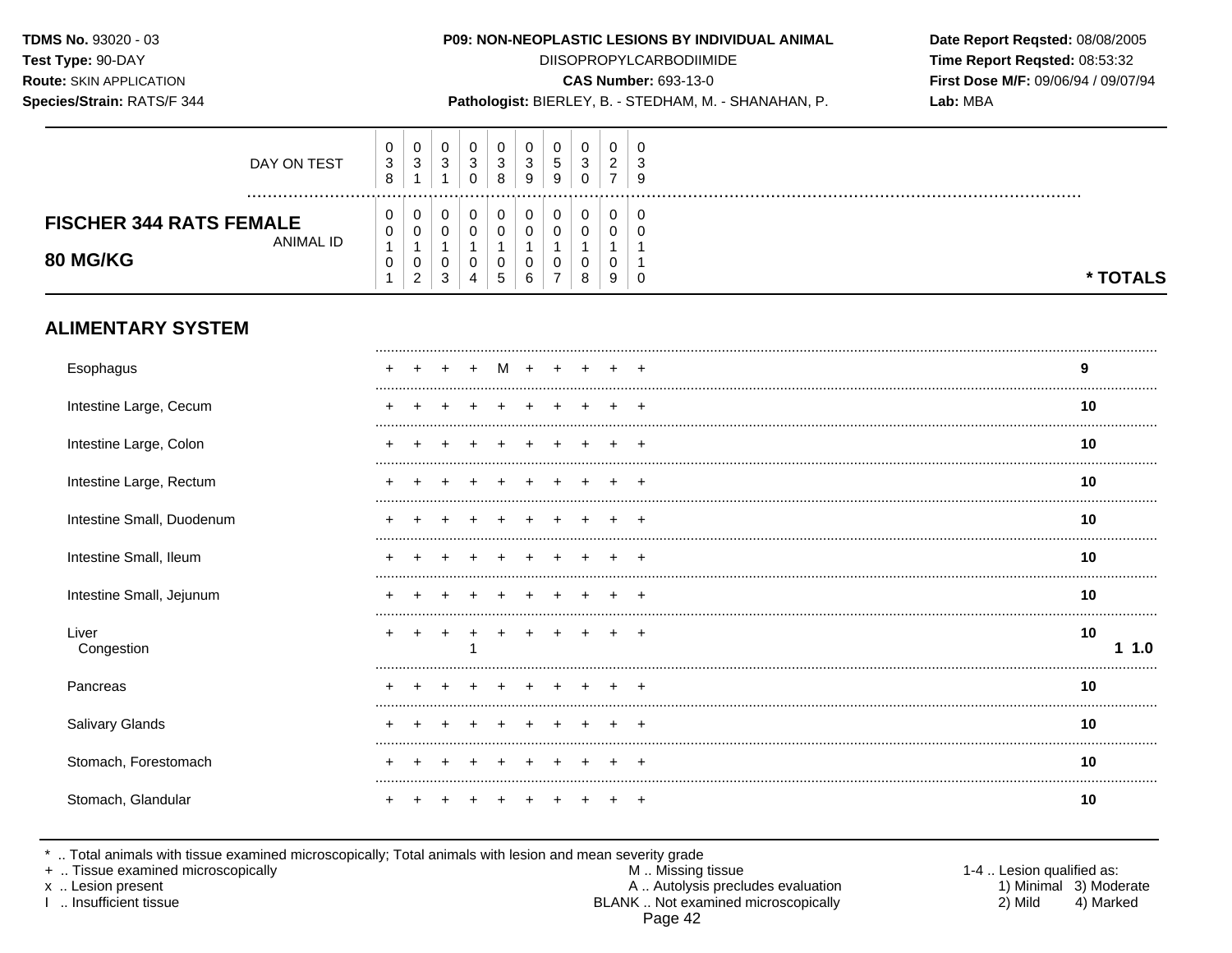**TDMS No.** 93020 - 03 **P09: NON-NEOPLASTIC LESIONS BY INDIVIDUAL ANIMAL Date Report Reqsted:** 08/08/2005 **Test Type:**  $90-DAY$  **DIISOPROPYLCARBODIIMIDE <b>Time Report Reqsted:** 08:53:32 **Route:** SKIN APPLICATION **CAS Number:** 693-13-0 **First Dose M/F:** 09/06/94 / 09/07/94 **Species/Strain:** RATS/F 344 **Pathologist:** BIERLEY, B. - STEDHAM, M. - SHANAHAN, P. **Lab:** MBA 0 0 0 0 0 0 0 0 0 0 DAY ON TEST 3 3 3 3 3 3 5 3 2 3 8 1 1 0 8 9 9 0 7 9 ................................................................................................................................................................. **FISCHER 344 RATS FEMALE**  $\begin{bmatrix} 0 \\ 0 \end{bmatrix}$ ANIMAL ID  $\begin{bmatrix} 5 \\ 1 \end{bmatrix}$ **80 MG/KG** 0 1 0 0 1 0 2 0 0 1 0 3 0 0 1 0 4 0 0 1 0 5 0 0 1 0 6 0 0 1 0 7 0 0 1 0 8 0 0 1 0 9 0 0 1 1 0 **\* TOTALS CARDIOVASCULAR SYSTEM** ......................................................................................................................................................................................................... Blood Vessel + + + + + + + + + + **10**  ......................................................................................................................................................................................................... Heart + + + + + + + + + + **10**  Cardiomyopathy 1 1 **2 1.0 ENDOCRINE SYSTEM** ......................................................................................................................................................................................................... Adrenal Cortex + + + + + + + + + + **10**  ......................................................................................................................................................................................................... Adrenal Medulla + + + + + + + + + + **10**  Islets, Pancreatic + + + + + + + + + + **10**  Parathyroid Gland + + + + + + + M + + **9**  ......................................................................................................................................................................................................... Pituitary Gland + + + + + + + + + + **10**  .........................................................................................................................................................................................................

Thyroid Gland + + + + + + + + + + **10** 

# **GENERAL BODY SYSTEM**

NONE

.. Total animals with tissue examined microscopically; Total animals with lesion and mean severity grade

+ .. Tissue examined microscopically examined microscopically and the state of the state of the M .. Missing tissue the M .. Missing tissue the matrix of the M .. Missing tissue the matrix of the M .. Lesion qualified as: x .. Lesion present 1) Minimal 3) Moderate<br>A .. Autolysis precludes evaluation 1 and 1) Minimal 3) Moderate<br>BLANK .. Not examined microscopically 1990 and 1) Minimal 3) Marked BLANK .. Not examined microscopically 2) Mild 4) Marked Page 43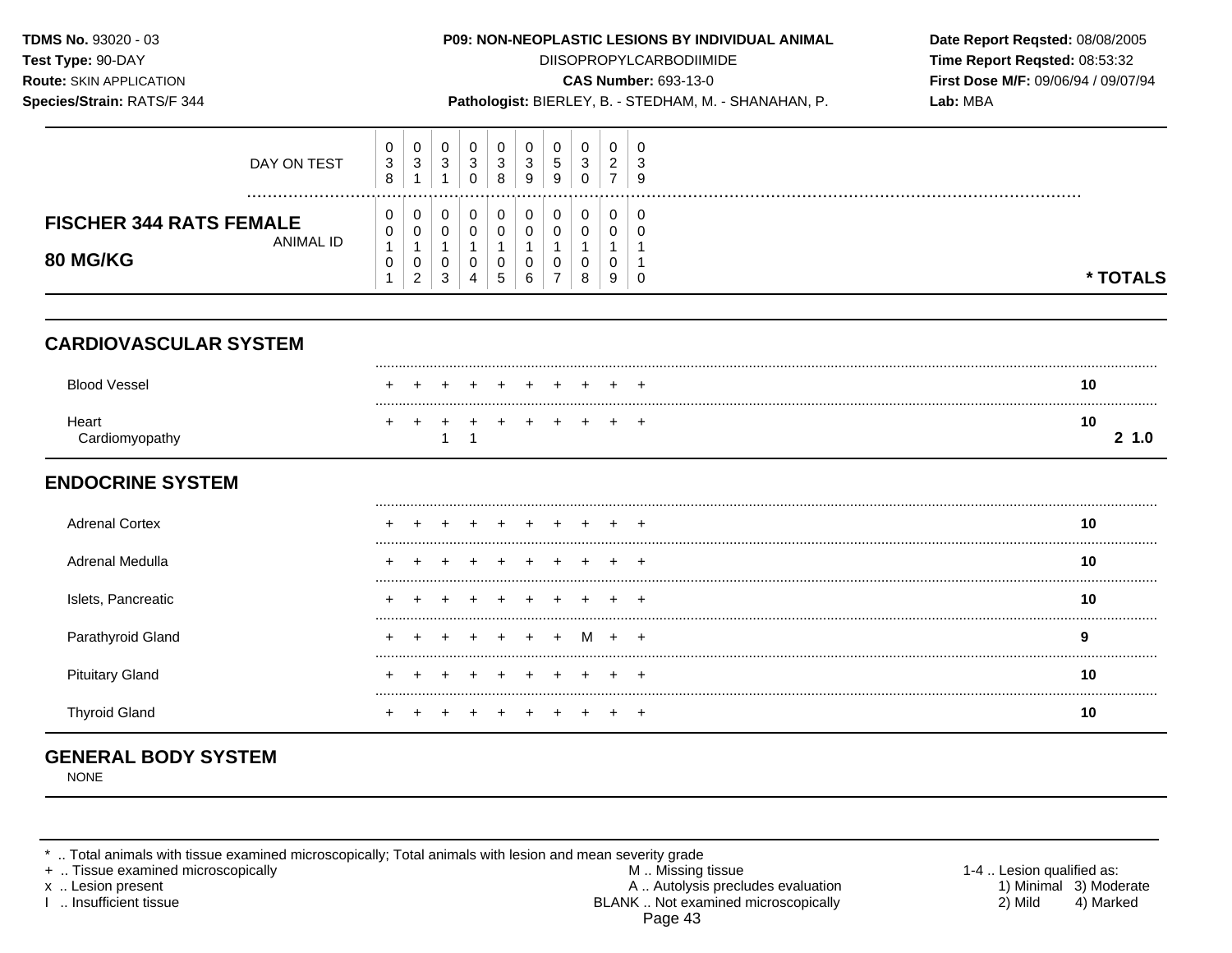**Test Type:** 90-DAY DIISOPROPYLCARBODIIMIDE **Time Report Reqsted:** 08:53:32 **Route:** SKIN APPLICATION **CAS Number:** 693-13-0 **First Dose M/F:** 09/06/94 / 09/07/94

|  | <b>Species/Strain: RATS/F 344</b> |  |
|--|-----------------------------------|--|

**Species/Strain:** RATS/F 344 **Pathologist:** BIERLEY, B. - STEDHAM, M. - SHANAHAN, P. **Lab:** MBA

| DAY ON TEST                                                    | 0<br>$\ensuremath{\mathsf{3}}$<br>$\,8\,$ | 0<br>$\mathsf 3$                               | 0<br>$\ensuremath{\mathsf{3}}$<br>$\mathbf{1}$ | $\mathbf 0$<br>$\sqrt{3}$<br>$\mathbf 0$                   | 0<br>3<br>8                                        | 0<br>3<br>9                        | 0<br>$\sqrt{5}$<br>9                         | 0<br>$\mathbf{3}$<br>$\pmb{0}$         | 0<br>$\sqrt{2}$<br>$\overline{7}$                      | $\Omega$<br>3<br>9              |                  |
|----------------------------------------------------------------|-------------------------------------------|------------------------------------------------|------------------------------------------------|------------------------------------------------------------|----------------------------------------------------|------------------------------------|----------------------------------------------|----------------------------------------|--------------------------------------------------------|---------------------------------|------------------|
| <b>FISCHER 344 RATS FEMALE</b><br><b>ANIMAL ID</b><br>80 MG/KG | 0<br>0<br>1<br>0<br>1                     | 0<br>0<br>1<br>$\mathbf 0$<br>$\boldsymbol{2}$ | 0<br>$\mathbf 0$<br>$\mathbf{1}$<br>0<br>3     | $\pmb{0}$<br>$\pmb{0}$<br>$\mathbf{1}$<br>$\mathbf 0$<br>4 | 0<br>$\pmb{0}$<br>$\mathbf{1}$<br>$\mathbf 0$<br>5 | $\pmb{0}$<br>0<br>$\mathbf 0$<br>6 | 0<br>0<br>1<br>$\mathbf 0$<br>$\overline{7}$ | 0<br>0<br>$\mathbf{1}$<br>0<br>$\,8\,$ | $\pmb{0}$<br>$\mathbf 0$<br>-1<br>$\mathbf 0$<br>$9\,$ | 0<br>$\Omega$<br>-1<br>$\Omega$ | * TOTALS         |
| <b>GENITAL SYSTEM</b>                                          |                                           |                                                |                                                |                                                            |                                                    |                                    |                                              |                                        |                                                        |                                 |                  |
| <b>Clitoral Gland</b><br>Inflammation, Chronic Active          |                                           |                                                |                                                |                                                            |                                                    |                                    |                                              |                                        |                                                        |                                 | 10<br>2, 1.0     |
| Ovary                                                          |                                           |                                                |                                                |                                                            |                                                    |                                    |                                              |                                        |                                                        |                                 | 10               |
| <b>Uterus</b>                                                  |                                           |                                                |                                                |                                                            |                                                    |                                    |                                              |                                        |                                                        |                                 | 10               |
| <b>HEMATOPOIETIC SYSTEM</b>                                    |                                           |                                                |                                                |                                                            |                                                    |                                    |                                              |                                        |                                                        |                                 |                  |
| <b>Bone Marrow</b><br>Hemorrhage<br>Atrophy                    |                                           |                                                |                                                |                                                            |                                                    |                                    |                                              |                                        |                                                        |                                 | 10<br>1.0<br>1.0 |
| Lymph Node, Mandibular<br>Hemorrhage<br>Hyperplasia, Lymphoid  | 2                                         |                                                |                                                |                                                            |                                                    | 2                                  |                                              |                                        | м                                                      | $+$                             | 9<br>12.0<br>2.0 |
| Lymph Node, Mesenteric                                         |                                           |                                                |                                                |                                                            |                                                    |                                    |                                              |                                        |                                                        |                                 | 10               |
| Spleen                                                         |                                           |                                                |                                                |                                                            |                                                    |                                    |                                              |                                        |                                                        |                                 | 10               |
| Thymus<br>Atrophy                                              | ٠<br>3                                    |                                                |                                                |                                                            | $\overline{2}$                                     |                                    |                                              | $\ddot{}$<br>$\overline{2}$            | $\ddot{}$<br>$\overline{2}$                            | $\ddot{}$                       | 10<br>4 2.3      |

\* .. Total animals with tissue examined microscopically; Total animals with lesion and mean severity grade

+ .. Tissue examined microscopically M .. Missing tissue 1-4 .. Lesion qualified as: x .. Lesion present **A** .. Autolysis precludes evaluation A .. Autolysis precludes evaluation 1) Minimal 3) Moderate<br>2) Mild 4) Marked 1 .. Insufficient tissue BLANK .. Not examined microscopically Page 44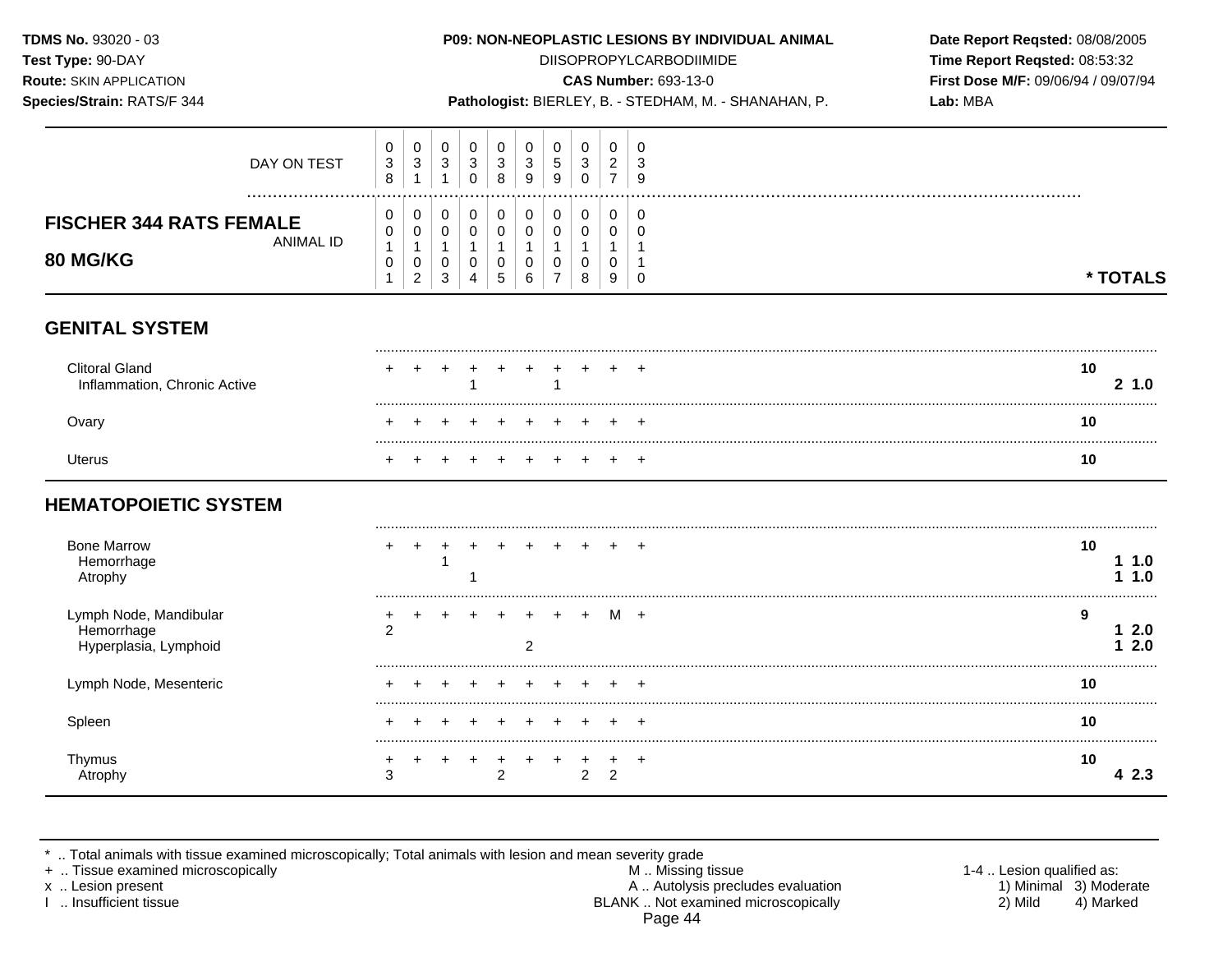**Test Type:** 90-DAY DIISOPROPYLCARBODIIMIDE **Time Report Reqsted:** 08:53:32 **Route:** SKIN APPLICATION **CAS Number:** 693-13-0 **First Dose M/F:** 09/06/94 / 09/07/94

|  | Species/Strain: RATS/F 344 |  |
|--|----------------------------|--|

Pathologist: BIERLEY, B. - STEDHAM, M. - SHANAHAN, P. **Lab: MBA** 

| DAY ON TEST                                                                                                                       | 0<br>3<br>8           | $\mathbf 0$<br>$\sqrt{3}$<br>1               | $\mathbf 0$<br>$\mathbf{3}$<br>1           | $\mathbf 0$<br>$\mathbf{3}$<br>$\mathbf 0$ | 0<br>$\sqrt{3}$<br>8                             | 0<br>3<br>9                      | 0<br>5<br>9                    | 0<br>$\sqrt{3}$<br>$\mathbf 0$               | 0<br>$\overline{c}$<br>$\overline{7}$     | 0<br>3<br>9               |                                 |
|-----------------------------------------------------------------------------------------------------------------------------------|-----------------------|----------------------------------------------|--------------------------------------------|--------------------------------------------|--------------------------------------------------|----------------------------------|--------------------------------|----------------------------------------------|-------------------------------------------|---------------------------|---------------------------------|
| <b>FISCHER 344 RATS FEMALE</b><br><b>ANIMAL ID</b><br><b>80 MG/KG</b>                                                             | 0<br>0<br>1<br>0<br>1 | 0<br>0<br>$\mathbf 1$<br>0<br>$\overline{2}$ | 0<br>$\mathbf 0$<br>$\mathbf{1}$<br>0<br>3 | 0<br>0<br>$\mathbf{1}$<br>0<br>4           | 0<br>$\pmb{0}$<br>$\mathbf{1}$<br>$\pmb{0}$<br>5 | 0<br>0<br>$\mathbf{1}$<br>0<br>6 | 0<br>0<br>0<br>$\overline{7}$  | 0<br>0<br>$\mathbf{1}$<br>0<br>8             | 0<br>$\mathbf 0$<br>1<br>$\mathbf 0$<br>9 | 0<br>$\Omega$<br>$\Omega$ | * TOTALS                        |
| <b>INTEGUMENTARY SYSTEM</b>                                                                                                       |                       |                                              |                                            |                                            |                                                  |                                  |                                |                                              |                                           |                           |                                 |
| <b>Mammary Gland</b>                                                                                                              |                       |                                              |                                            |                                            |                                                  |                                  | M                              |                                              |                                           |                           | 9                               |
| Skin<br>Epidermis, Skin, Site Of Application,<br>Hyperplasia<br>Skin, Site Of Application, Inflammation,<br><b>Chronic Active</b> |                       | $\mathbf{1}$                                 | $1 \quad 1$                                | 2                                          |                                                  |                                  | $\mathcal{P}$                  | $\mathcal{P}$<br>$1 \quad 1 \quad 1 \quad 1$ | $\mathcal{P}$                             |                           | 10<br>10 1.4<br>7, 1.0          |
| <b>MUSCULOSKELETAL SYSTEM</b>                                                                                                     |                       |                                              |                                            |                                            |                                                  |                                  |                                |                                              |                                           |                           |                                 |
| <b>Bone</b>                                                                                                                       |                       |                                              |                                            |                                            |                                                  |                                  |                                |                                              |                                           |                           | 10                              |
| <b>Skeletal Muscle</b>                                                                                                            |                       |                                              |                                            |                                            |                                                  |                                  |                                |                                              |                                           |                           | 10                              |
| <b>NERVOUS SYSTEM</b>                                                                                                             |                       |                                              |                                            |                                            |                                                  |                                  |                                |                                              |                                           |                           |                                 |
| <b>Brain</b><br>Edema, Focal<br>Hemorrhage<br>Neuron, Necrosis<br>Arteriole, Necrosis, Fibrinoid                                  | 3<br>2                | -1                                           | 2                                          | $\overline{2}$                             | 3<br>$\mathfrak{p}$                              | $\mathbf{1}$<br>$\frac{2}{1}$    | $\mathbf{1}$<br>$\overline{3}$ | $\overline{1}$<br>$\overline{c}$             | 3                                         | $\boldsymbol{\Lambda}$    | 10<br>5 1.0<br>2.2<br>2.4<br>.0 |

Peripheral Nerve + + + + + + + + + + **10** 

\* .. Total animals with tissue examined microscopically; Total animals with lesion and mean severity grade

+ .. Tissue examined microscopically M .. Missing tissue 1-4 .. Lesion qualified as: x .. Lesion present 1) Minimal 3) Moderate<br>A .. Autolysis precludes evaluation 1 and 1) Minimal 3) Moderate<br>A .. Autolysis precludes evaluation 1 and 1) Minimal 3) Moderate<br>A .. Autolysis precludes evaluation 1 and 1) Mini BLANK .. Not examined microscopically Page 45

.........................................................................................................................................................................................................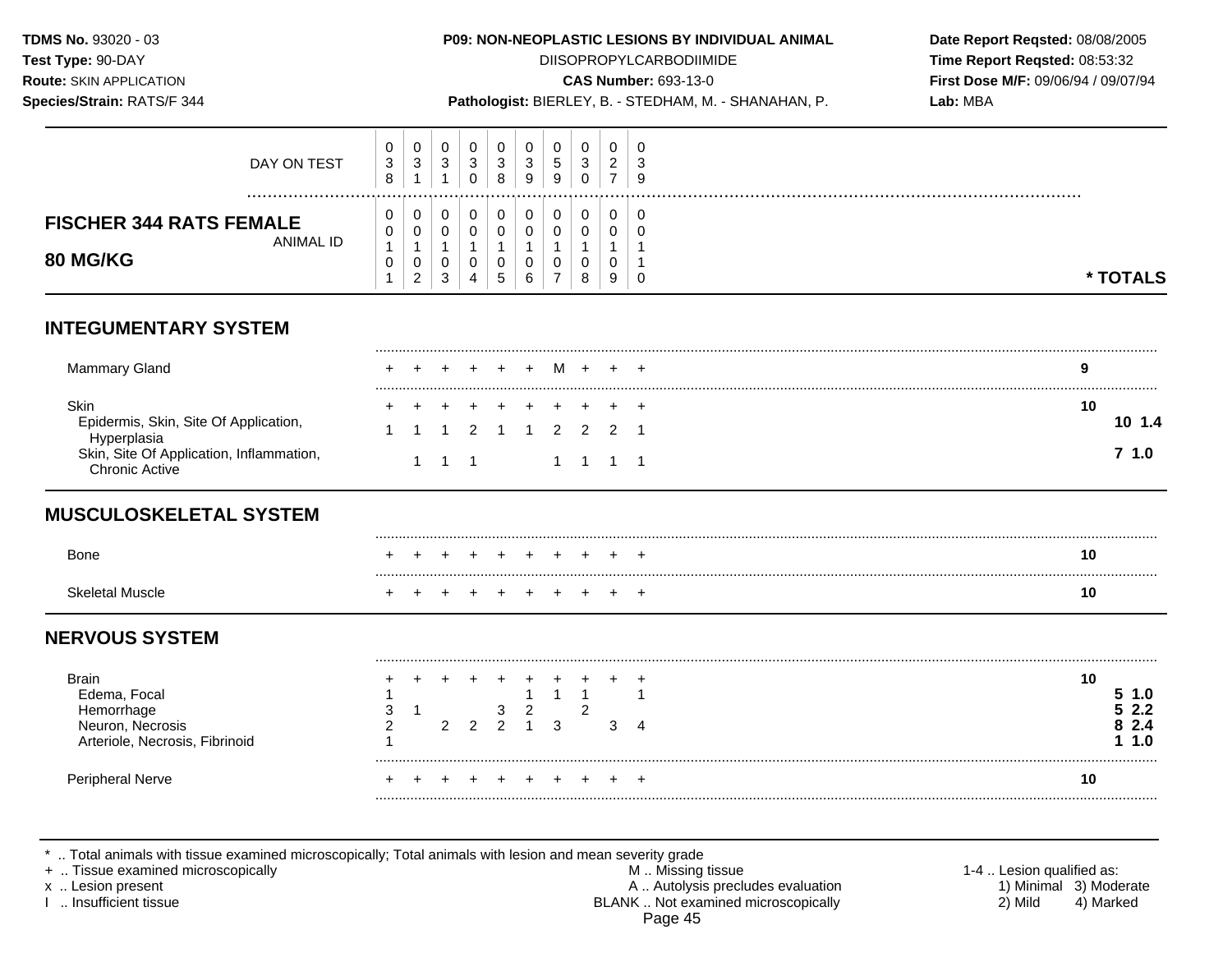**TDMS No.** 93020 - 03 **P09: NON-NEOPLASTIC LESIONS BY INDIVIDUAL ANIMAL Date Report Reqsted:** 08/08/2005 **Test Type:**  $90-DAY$  **DIISOPROPYLCARBODIIMIDE <b>Time Report Reqsted:** 08:53:32 **Route:** SKIN APPLICATION **CAS Number:** 693-13-0 **First Dose M/F:** 09/06/94 / 09/07/94 **Species/Strain:** RATS/F 344 **Pathologist:** BIERLEY, B. - STEDHAM, M. - SHANAHAN, P. **Lab:** MBA 0 0 0 0 0 0 0 0 0 0 DAY ON TEST 3 3 3 3 3 3 5 3 2 3 8 1 1 0 8 9 9 0 7 9 ................................................................................................................................................................. **FISCHER 344 RATS FEMALE**  $\begin{bmatrix} 0 \\ 0 \end{bmatrix}$ ANIMAL ID  $\begin{bmatrix} 5 \\ 1 \end{bmatrix}$ **80 MG/KG** 0 1 0 0 1 0 2 0 0 1 0 3 0 0 1 0 4 0 0 1 0 5 0 0 1 0 6 0 0 1 0 7 0 0 1 0 8 0 0 1 0 9 0 0 1 1 0 **\* TOTALS**  Spinal Cord + + + + + + + + + + **10 RESPIRATORY SYSTEM** ......................................................................................................................................................................................................... Lung + + + + + + + + + + **10**  Congestion 1 2 2 2 2 **5 1.8**  Perivascular, Infiltration Cellular, **4 2.3** 1 3 2 3 Lymphocyte Hemorrhage 2 **1 2.0**  ......................................................................................................................................................................................................... Nose + + + + + + + + + + **10**  Squamous Epithelium, Inflammation, 1<br> Chronic Active 1 Respiratory Epithelium, Atrophy 1 **1 1.0**  ......................................................................................................................................................................................................... Trachea + + + + + + + + + + **10 SPECIAL SENSES SYSTEM**  NONE **URINARY SYSTEM** ......................................................................................................................................................................................................... Kidney + + + + + + + + + + **10**  Medulla, Mineralization 1 1 1 1 1 1 1 1 1 1 **10 1.0**  Congestion 2 **1 2.0**  ......................................................................................................................................................................................................... Urinary Bladder + + + + + + + + + + **10**  .. Total animals with tissue examined microscopically; Total animals with lesion and mean severity grade + .. Tissue examined microscopically examined microscopically and the state of the state of the M .. Missing tissue the M .. Missing tissue the matrix of the M .. Missing tissue the matrix of the M .. Lesion qualified as:

x .. Lesion present 1) Minimal 3) Moderate<br>A .. Autolysis precludes evaluation 1 and 1) Minimal 3) Moderate<br>BLANK .. Not examined microscopically 1 and 1) Mild 4) Marked BLANK .. Not examined microscopically 2) Mild 4) Marked Page 46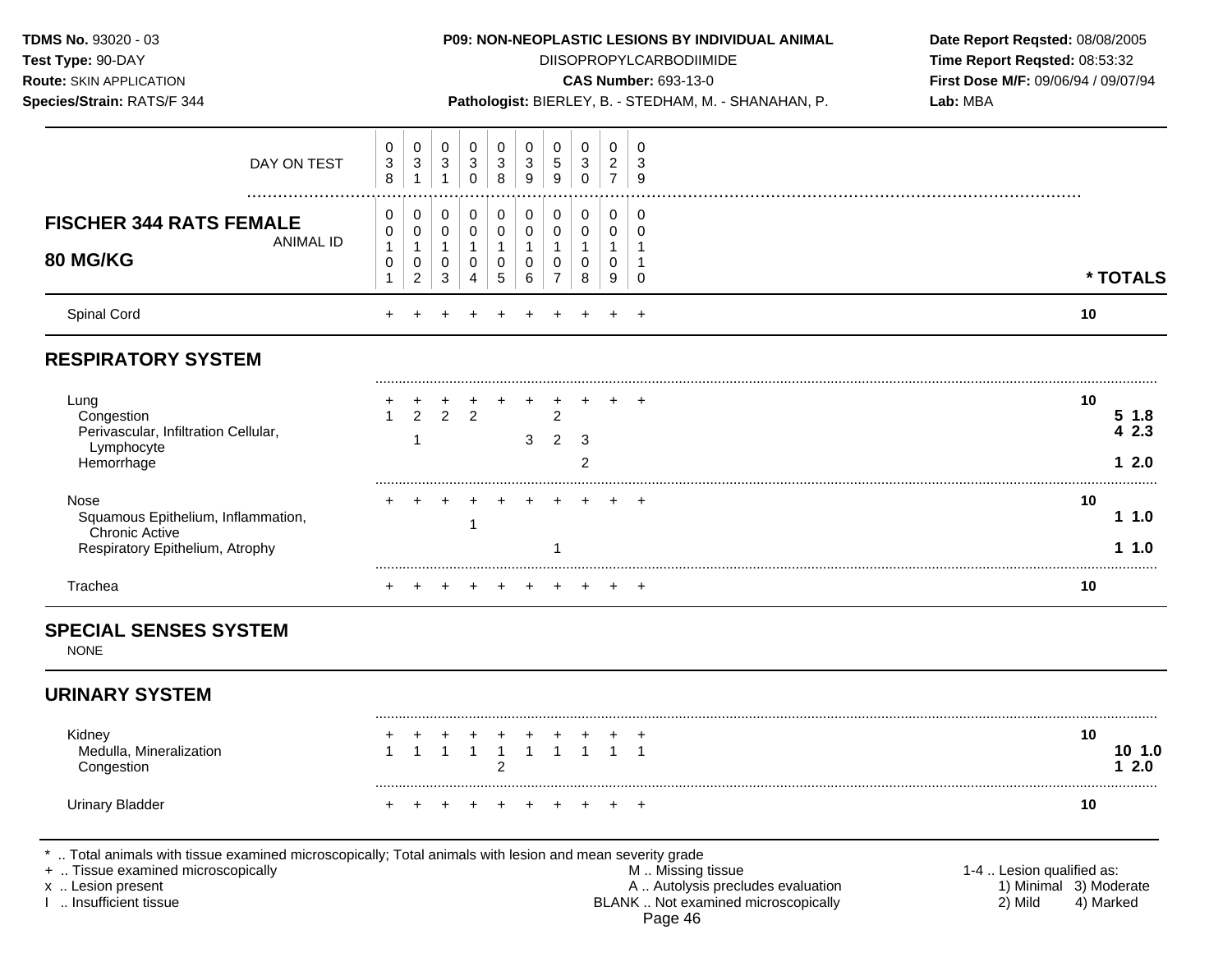| <b>TDMS No. 93020 - 03</b><br><b>Test Type: 90-DAY</b><br><b>Route: SKIN APPLICATION</b><br>Species/Strain: RATS/F 344 |           |                       |             |                   |                       |                       | <b>P09: NON-NEOPLASTIC LESIONS BY INDIVIDUAL ANIMAL</b><br>Pathologist: BIERLEY, B. - STEDHAM, M. - SHANAHAN, P. |                      | <b>DIISOPROPYLCARBODIIMIDE</b><br><b>CAS Number: 693-13-0</b> |                                       | Date Report Reqsted: 08/08/2005<br>Time Report Regsted: 08:53:32<br>First Dose M/F: 09/06/94 / 09/07/94<br>Lab: MBA |  |
|------------------------------------------------------------------------------------------------------------------------|-----------|-----------------------|-------------|-------------------|-----------------------|-----------------------|------------------------------------------------------------------------------------------------------------------|----------------------|---------------------------------------------------------------|---------------------------------------|---------------------------------------------------------------------------------------------------------------------|--|
| DAY ON TEST                                                                                                            |           |                       | 0<br>3      | $\mathbf{0}$<br>3 | 0<br>3<br>0           | $\mathbf 0$<br>3<br>8 | 0<br>3<br>9                                                                                                      | 0<br>$\sqrt{5}$<br>9 | 3<br>$\Omega$                                                 | 0<br>$\overline{2}$<br>$\overline{ }$ | 3<br>9                                                                                                              |  |
| <b>FISCHER 344 RATS FEMALE</b><br>80 MG/KG                                                                             | ANIMAL ID | 0<br>$\mathbf 0$<br>0 | 0<br>0<br>0 | 0                 | 0<br>0<br>$\mathbf 0$ | 0<br>$\Omega$<br>0    | $\Omega$<br>0                                                                                                    | 0<br>$\Omega$<br>0   | $\Omega$<br>$\Omega$                                          | 0<br>0<br>0                           | $\Omega$                                                                                                            |  |

\* .. Total animals with tissue examined microscopically; Total animals with lesion and mean severity grade

+ .. Tissue examined microscopically M .. Missing tissue 1-4 .. Lesion qualified as: x .. Lesion present 1) Minimal 3) Moderate A .. Autor A .. Autor A .. Autor A .. Autor A .. Autor A .. Autor A .. Autor A .. Autor A .. Autor A .. Autor A .. Autor A .. Autor A .. Autor A .. Autor A .. Autor A .. Autor A . I .. Insufficient tissue BLANK .. Not examined microscopically 2) Mild 4) Marked Page 47

**\* TOTALS**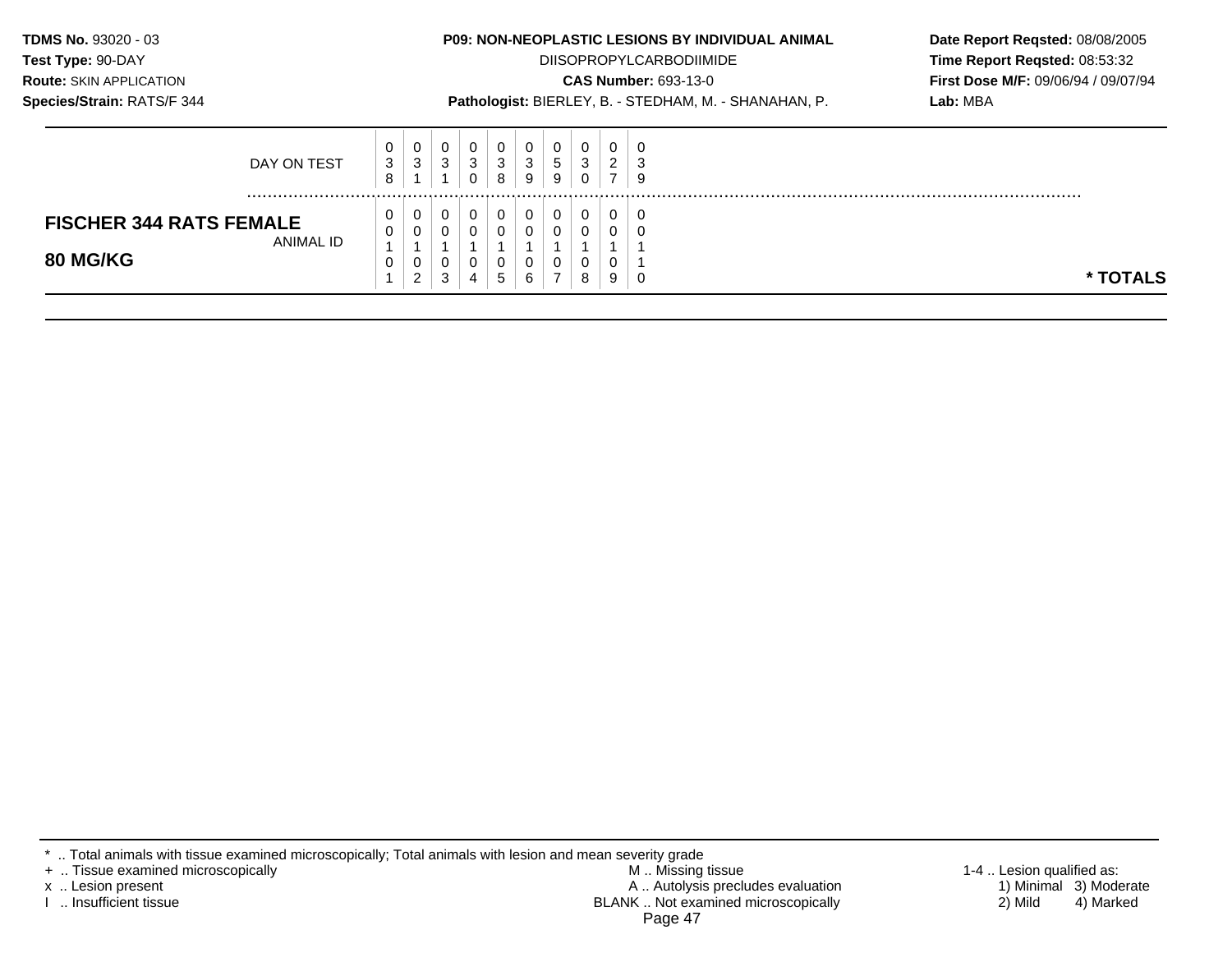## Species/Strain: RATS/F 344

#### P09: NON-NEOPLASTIC LESIONS BY INDIVIDUAL ANIMAL

**DIISOPROPYLCARBODIIMIDE** 

**CAS Number: 693-13-0** 

Pathologist: BIERLEY, B. - STEDHAM, M. - SHANAHAN, P.

Date Report Reqsted: 08/08/2005 Time Report Reqsted: 08:53:32 First Dose M/F: 09/06/94 / 09/07/94 Lab: MBA

| DAY ON TEST                                                            | 0<br>$\pmb{0}$<br>$\overline{7}$                    | 0<br>$\pmb{0}$<br>$\overline{7}$                        | 0<br>$\pmb{0}$<br>$\overline{7}$   | 0<br>$\mathbf 0$<br>$\overline{7}$                           | 0<br>0<br>$\overline{7}$                 | 0<br>0<br>$\overline{7}$ | 0<br>0<br>$\overline{7}$        | 0<br>0<br>$\overline{7}$         | 0<br>0<br>$\overline{7}$ | 0<br>$\mathbf 0$<br>$\overline{7}$   |                 |
|------------------------------------------------------------------------|-----------------------------------------------------|---------------------------------------------------------|------------------------------------|--------------------------------------------------------------|------------------------------------------|--------------------------|---------------------------------|----------------------------------|--------------------------|--------------------------------------|-----------------|
| <b>FISCHER 344 RATS FEMALE</b><br><b>ANIMAL ID</b><br><b>160 MG/KG</b> | $\pmb{0}$<br>0<br>$\mathbf{1}$<br>1<br>$\mathbf{1}$ | 0<br>$\mathbf 0$<br>$\mathbf{1}$<br>1<br>$\overline{2}$ | $\pmb{0}$<br>$\mathbf 0$<br>1<br>3 | 0<br>$\mathsf{O}\xspace$<br>$\mathbf 1$<br>$\mathbf{1}$<br>4 | 0<br>$\pmb{0}$<br>$\mathbf{1}$<br>1<br>5 | 0<br>0<br>6              | 0<br>$\Omega$<br>$\overline{7}$ | 0<br>$\mathbf 0$<br>1<br>-1<br>8 | 0<br>$\mathbf 0$<br>9    | 0<br>0<br>$\overline{c}$<br>$\Omega$ | * TOTALS        |
| <b>ALIMENTARY SYSTEM</b>                                               |                                                     |                                                         |                                    |                                                              |                                          |                          |                                 |                                  |                          |                                      |                 |
| Esophagus                                                              |                                                     |                                                         |                                    |                                                              |                                          |                          |                                 |                                  |                          |                                      | 10              |
| Intestine Large, Cecum                                                 |                                                     |                                                         |                                    |                                                              |                                          |                          |                                 |                                  |                          |                                      | 10              |
| Intestine Large, Colon                                                 |                                                     |                                                         |                                    |                                                              |                                          |                          |                                 |                                  |                          |                                      | 10              |
| Intestine Large, Rectum                                                |                                                     |                                                         |                                    |                                                              |                                          |                          |                                 |                                  |                          | $\div$                               | 10              |
| Intestine Small, Duodenum                                              |                                                     |                                                         |                                    |                                                              |                                          |                          |                                 |                                  |                          |                                      | 10              |
| Intestine Small, Ileum                                                 |                                                     |                                                         |                                    |                                                              |                                          |                          |                                 |                                  |                          |                                      | 10              |
| Intestine Small, Jejunum                                               |                                                     |                                                         |                                    |                                                              |                                          |                          |                                 |                                  |                          |                                      | 10              |
| Liver<br>Centrilobular, Congestion                                     |                                                     |                                                         |                                    |                                                              |                                          |                          |                                 |                                  |                          | $\overline{ }$                       | 10<br>21.0<br>. |
| Pancreas                                                               |                                                     |                                                         |                                    |                                                              |                                          |                          |                                 |                                  |                          |                                      | 10              |
| Salivary Glands                                                        |                                                     |                                                         |                                    |                                                              |                                          |                          |                                 |                                  |                          |                                      | 10              |
| Stomach, Forestomach                                                   |                                                     |                                                         |                                    |                                                              |                                          |                          |                                 |                                  |                          |                                      | 10              |
| Stomach, Glandular                                                     |                                                     |                                                         |                                    |                                                              |                                          |                          |                                 |                                  |                          |                                      | 10              |

\* .. Total animals with tissue examined microscopically; Total animals with lesion and mean severity grade<br>+ .. Tissue examined microscopically

x .. Lesion present

I .. Insufficient tissue

M .. Missing tissue A .. Autolysis precludes evaluation BLANK .. Not examined microscopically Page 48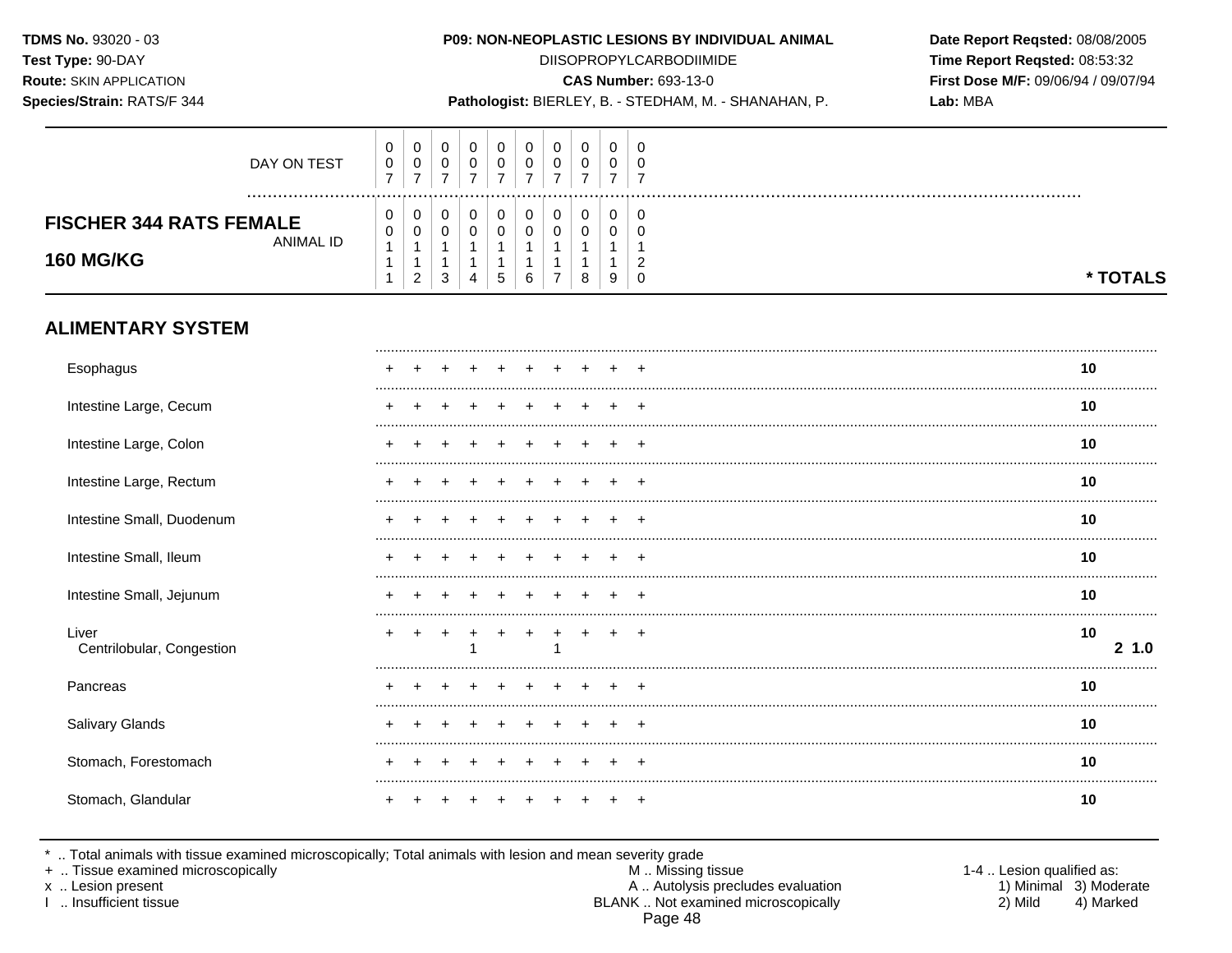| TDMS No. 93020 - 03<br>Test Type: 90-DAY<br>Route: SKIN APPLICATION<br>Species/Strain: RATS/F 344 |                                                                  | P09: NON-NEOPLASTIC LESIONS BY INDIVIDUAL ANIMAL<br><b>DIISOPROPYLCARBODIIMIDE</b><br><b>CAS Number: 693-13-0</b><br>Pathologist: BIERLEY, B. - STEDHAM, M. - SHANAHAN, P. |                                    |                                                                    |                                             |                                    |                                                          |                                            |                          |                                             | Date Report Reqsted: 08/08/2005<br>Time Report Reqsted: 08:53:32<br>First Dose M/F: 09/06/94 / 09/07/94<br>Lab: MBA |  |  |
|---------------------------------------------------------------------------------------------------|------------------------------------------------------------------|----------------------------------------------------------------------------------------------------------------------------------------------------------------------------|------------------------------------|--------------------------------------------------------------------|---------------------------------------------|------------------------------------|----------------------------------------------------------|--------------------------------------------|--------------------------|---------------------------------------------|---------------------------------------------------------------------------------------------------------------------|--|--|
| DAY ON TEST                                                                                       |                                                                  | $\mathbf 0$<br>$\mathbf 0$<br>$\pmb{0}$<br>0<br>$\overline{7}$<br>$\overline{7}$                                                                                           | $\mathbf 0$<br>0<br>$\overline{7}$ | $\mathbf 0$<br>0<br>$\overline{7}$                                 | 0<br>0<br>$\overline{7}$                    | 0<br>$\mathbf 0$<br>$\overline{7}$ | $\mathbf 0$<br>0<br>$\overline{7}$                       | 0<br>0<br>$\overline{7}$                   | 0<br>0<br>$\overline{7}$ | $\Omega$<br>0<br>$\overline{7}$             |                                                                                                                     |  |  |
| <b>FISCHER 344 RATS FEMALE</b><br>ANIMAL ID<br><b>160 MG/KG</b>                                   | $\mathbf 0$<br>0<br>$\mathbf{1}$<br>$\mathbf{1}$<br>$\mathbf{1}$ | 0<br>0<br>$\mathbf{1}$<br>1<br>2                                                                                                                                           | 0<br>0<br>$\mathbf{1}$<br>3        | 0<br>$\mathbf 0$<br>$\mathbf{1}$<br>$\mathbf{1}$<br>$\overline{4}$ | 0<br>0<br>$\mathbf{1}$<br>$\mathbf{1}$<br>5 | 0<br>0<br>$\mathbf{1}$<br>6        | 0<br>0<br>$\mathbf{1}$<br>$\mathbf{1}$<br>$\overline{7}$ | 0<br>$\mathbf 0$<br>1<br>$\mathbf{1}$<br>8 | 0<br>0<br>-1<br>-1<br>9  | 0<br>$\Omega$<br>$\overline{c}$<br>$\Omega$ | * TOTALS                                                                                                            |  |  |
| <b>CARDIOVASCULAR SYSTEM</b>                                                                      |                                                                  |                                                                                                                                                                            |                                    |                                                                    |                                             |                                    |                                                          |                                            |                          |                                             |                                                                                                                     |  |  |
| <b>Blood Vessel</b>                                                                               |                                                                  |                                                                                                                                                                            |                                    |                                                                    |                                             |                                    |                                                          |                                            |                          |                                             | 10                                                                                                                  |  |  |
| Heart                                                                                             |                                                                  |                                                                                                                                                                            |                                    |                                                                    |                                             |                                    |                                                          |                                            |                          | $\overline{ }$                              | 10                                                                                                                  |  |  |
| <b>ENDOCRINE SYSTEM</b>                                                                           |                                                                  |                                                                                                                                                                            |                                    |                                                                    |                                             |                                    |                                                          |                                            |                          |                                             |                                                                                                                     |  |  |
| <b>Adrenal Cortex</b>                                                                             |                                                                  |                                                                                                                                                                            |                                    |                                                                    |                                             |                                    |                                                          |                                            |                          |                                             | 10                                                                                                                  |  |  |
| Adrenal Medulla                                                                                   |                                                                  |                                                                                                                                                                            |                                    |                                                                    |                                             |                                    |                                                          |                                            |                          |                                             | 10                                                                                                                  |  |  |
| Islets, Pancreatic                                                                                |                                                                  |                                                                                                                                                                            |                                    |                                                                    |                                             |                                    |                                                          |                                            |                          |                                             | 10                                                                                                                  |  |  |
| Parathyroid Gland                                                                                 |                                                                  |                                                                                                                                                                            |                                    |                                                                    | M +                                         |                                    | $M +$                                                    | $+$                                        |                          | $+$                                         | 8                                                                                                                   |  |  |
| <b>Pituitary Gland</b>                                                                            |                                                                  |                                                                                                                                                                            |                                    |                                                                    |                                             |                                    |                                                          |                                            |                          |                                             | 10                                                                                                                  |  |  |
| <b>Thyroid Gland</b>                                                                              |                                                                  |                                                                                                                                                                            |                                    |                                                                    |                                             |                                    |                                                          |                                            |                          | $\overline{ }$                              | 10                                                                                                                  |  |  |

# **GENERAL BODY SYSTEM**

NONE

## **GENITAL SYSTEM**

- + .. Tissue examined microscopically M .. Missing tissue 1-4 .. Lesion qualified as: x .. Lesion present 1) Minimal 3) Moderate A .. Autor A .. Autor A .. Autor A .. Autor A .. Autor A .. Autor A .. Autor A .. Autor A .. Autor A .. Autor A .. Autor A .. Autor A .. Autor A .. Autor A .. Autor A .. Autor A . I .. Insufficient tissue BLANK .. Not examined microscopically 2) Mild 4) Marked Page 49
	-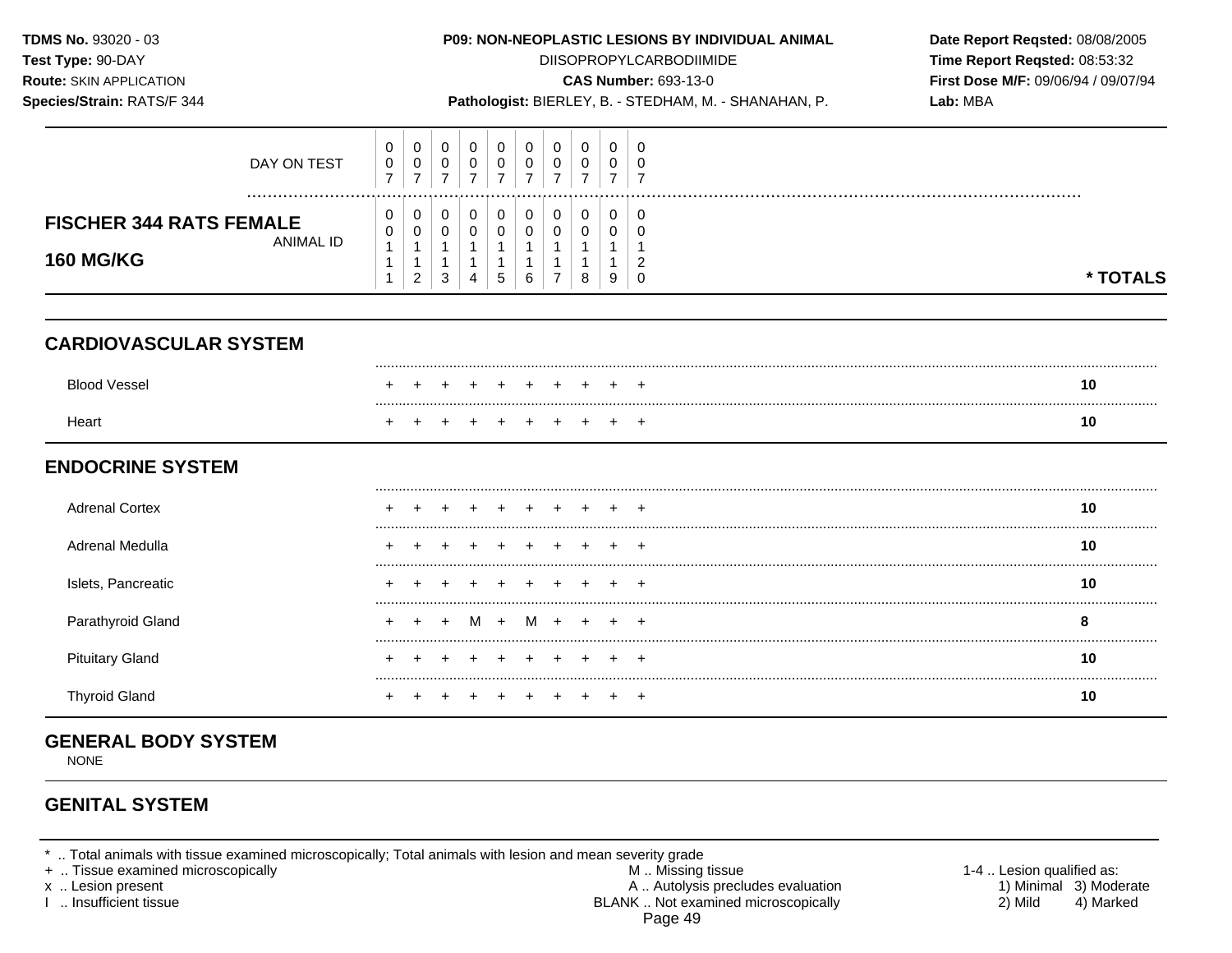| TDMS No. 93020 - 03<br>Test Type: 90-DAY<br><b>Route: SKIN APPLICATION</b><br>Species/Strain: RATS/F 344 |                                                        | P09: NON-NEOPLASTIC LESIONS BY INDIVIDUAL ANIMAL<br><b>DIISOPROPYLCARBODIIMIDE</b><br><b>CAS Number: 693-13-0</b><br>Pathologist: BIERLEY, B. - STEDHAM, M. - SHANAHAN, P. |                                                                |                                                       |                                                     |                                                                 |  |                                                        |                                             |                                                                      |                                                         | Date Report Reqsted: 08/08/2005<br>Time Report Reqsted: 08:53:32<br>First Dose M/F: 09/06/94 / 09/07/94<br>Lab: MBA |          |  |
|----------------------------------------------------------------------------------------------------------|--------------------------------------------------------|----------------------------------------------------------------------------------------------------------------------------------------------------------------------------|----------------------------------------------------------------|-------------------------------------------------------|-----------------------------------------------------|-----------------------------------------------------------------|--|--------------------------------------------------------|---------------------------------------------|----------------------------------------------------------------------|---------------------------------------------------------|---------------------------------------------------------------------------------------------------------------------|----------|--|
| DAY ON TEST                                                                                              | 0<br>$\pmb{0}$<br>$\overline{7}$                       | 0<br>$\mathsf{O}\xspace$<br>$\overline{7}$                                                                                                                                 | $\mathbf 0$<br>$\mathsf{O}\xspace$<br>$\overline{7}$           | 0<br>$\pmb{0}$<br>$\overline{7}$                      | 0<br>$\pmb{0}$<br>$\overline{7}$                    | $\mathbf 0$<br>$\pmb{0}$<br>$\overline{7}$                      |  | 0<br>$\pmb{0}$<br>$\overline{7}$                       | 0<br>$\boldsymbol{0}$<br>$\overline{7}$     | 0<br>$\pmb{0}$<br>$\overline{7}$                                     | $\mathbf 0$<br>$\mathbf 0$<br>$\overline{7}$            |                                                                                                                     |          |  |
| <b>FISCHER 344 RATS FEMALE</b><br><b>ANIMAL ID</b><br><b>160 MG/KG</b>                                   | 0<br>0<br>$\mathbf{1}$<br>$\mathbf{1}$<br>$\mathbf{1}$ | 0<br>0<br>$\mathbf{1}$<br>$\mathbf{1}$<br>$\overline{2}$                                                                                                                   | 0<br>$\mathbf 0$<br>$\mathbf{1}$<br>$\mathbf{1}$<br>$\sqrt{3}$ | 0<br>$\mathbf 0$<br>$\mathbf{1}$<br>$\mathbf{1}$<br>4 | $\pmb{0}$<br>0<br>$\mathbf{1}$<br>$\mathbf{1}$<br>5 | $\mathbf 0$<br>$\mathbf 0$<br>$\mathbf{1}$<br>$\mathbf{1}$<br>6 |  | $\mathbf 0$<br>$\mathbf 0$<br>1<br>1<br>$\overline{7}$ | 0<br>0<br>$\mathbf{1}$<br>$\mathbf{1}$<br>8 | $\mathbf 0$<br>0<br>$\mathbf{1}$<br>$\mathbf{1}$<br>$\boldsymbol{9}$ | 0<br>$\mathbf 0$<br>-1<br>$\overline{2}$<br>$\mathbf 0$ |                                                                                                                     | * TOTALS |  |
| <b>Clitoral Gland</b><br>Inflammation, Chronic Active                                                    |                                                        |                                                                                                                                                                            |                                                                |                                                       |                                                     |                                                                 |  |                                                        |                                             |                                                                      |                                                         | 10                                                                                                                  | 11.0     |  |
| Ovary                                                                                                    |                                                        |                                                                                                                                                                            |                                                                |                                                       |                                                     |                                                                 |  |                                                        |                                             |                                                                      |                                                         | 10                                                                                                                  |          |  |
| <b>Uterus</b><br>Hydrometra                                                                              | +                                                      | +<br>$\overline{c}$                                                                                                                                                        |                                                                |                                                       |                                                     |                                                                 |  |                                                        |                                             |                                                                      |                                                         | 10                                                                                                                  | 12.0     |  |
| <b>HEMATOPOIETIC SYSTEM</b>                                                                              |                                                        |                                                                                                                                                                            |                                                                |                                                       |                                                     |                                                                 |  |                                                        |                                             |                                                                      |                                                         |                                                                                                                     |          |  |
| <b>Bone Marrow</b><br>Hemorrhage                                                                         |                                                        |                                                                                                                                                                            |                                                                | $\overline{2}$                                        |                                                     |                                                                 |  | $\overline{2}$                                         |                                             |                                                                      |                                                         | 10                                                                                                                  | 22.0     |  |
| Lymph Node, Mandibular<br>Hyperplasia, Lymphoid                                                          | $\ddot{}$                                              | $\ddot{}$                                                                                                                                                                  | $\ddot{}$<br>$\overline{2}$                                    |                                                       |                                                     |                                                                 |  |                                                        | $\ddot{}$                                   | $\ddot{}$<br>$\overline{2}$                                          | $\overline{+}$                                          | 10                                                                                                                  | 22.0     |  |
| Lymph Node, Mesenteric                                                                                   |                                                        |                                                                                                                                                                            |                                                                |                                                       |                                                     |                                                                 |  |                                                        |                                             |                                                                      |                                                         | 10                                                                                                                  |          |  |
| Spleen                                                                                                   |                                                        |                                                                                                                                                                            |                                                                |                                                       |                                                     |                                                                 |  |                                                        |                                             |                                                                      |                                                         | 10                                                                                                                  |          |  |
| Thymus<br>Atrophy                                                                                        |                                                        |                                                                                                                                                                            |                                                                |                                                       |                                                     |                                                                 |  | $\ddot{}$<br>3                                         | $\ddot{}$                                   |                                                                      | $\ddot{}$                                               | 10                                                                                                                  | 13.0     |  |

# **INTEGUMENTARY SYSTEM**

\* .. Total animals with tissue examined microscopically; Total animals with lesion and mean severity grade<br>
+ .. Tissue examined microscopically<br>
x .. Lesion present A .. Autolysis preclu<br>
1 .. Insufficient tissue<br>
1 .. In

A .. Autolysis precludes evaluation<br>BLANK .. Not examined microscopically Page 50

1-4 .. Lesion qualified as: 1) Minimal 3) Moderate  $2)$  Mild 4) Marked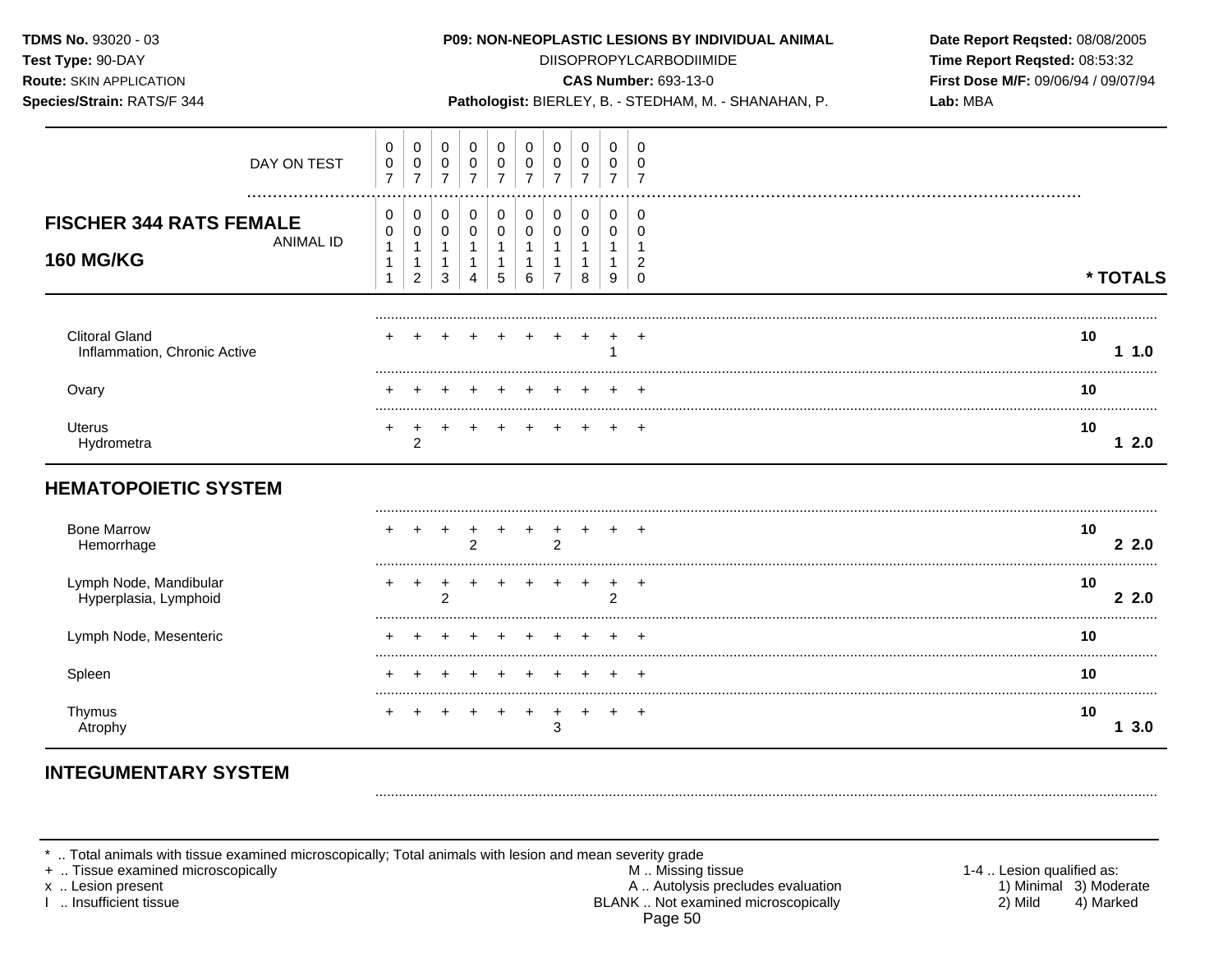**Test Type:** 90-DAY DIISOPROPYLCARBODIIMIDE **Time Report Reqsted:** 08:53:32 **Route:** SKIN APPLICATION **CAS Number:** 693-13-0 **First Dose M/F:** 09/06/94 / 09/07/94

**Species/Strain:** RATS/F 344 **Pathologist:** BIERLEY, B. - STEDHAM, M. - SHANAHAN, P. **Lab:** MBA

| DAY ON TEST                                                                                                                       | $\pmb{0}$<br>$\pmb{0}$<br>$\overline{7}$ | 0<br>$\overline{0}$<br>$\overline{7}$            | 0<br>0<br>$\overline{7}$                  | $\pmb{0}$<br>0<br>$\overline{7}$                                           | 0<br>0<br>$\overline{7}$ | 0<br>0<br>$\overline{7}$ | 0<br>0<br>$\overline{7}$ | 0<br>0<br>$\overline{7}$      | 0<br>0<br>$\overline{7}$                    | $\Omega$<br>0                                     |                          |  |
|-----------------------------------------------------------------------------------------------------------------------------------|------------------------------------------|--------------------------------------------------|-------------------------------------------|----------------------------------------------------------------------------|--------------------------|--------------------------|--------------------------|-------------------------------|---------------------------------------------|---------------------------------------------------|--------------------------|--|
| <b>FISCHER 344 RATS FEMALE</b><br><b>ANIMAL ID</b><br><b>160 MG/KG</b>                                                            | 0<br>0<br>1<br>1                         | 0<br>$\pmb{0}$<br>$\mathbf{1}$<br>$\overline{c}$ | 0<br>$\pmb{0}$<br>$\mathbf{1}$<br>-1<br>3 | 0<br>$\mathbf 0$<br>$\mathbf{1}$<br>$\mathbf 1$<br>$\overline{\mathbf{4}}$ | 0<br>$\Omega$<br>1<br>5  | 0<br>$\Omega$<br>6       | 0<br>$\Omega$<br>-1      | 0<br>$\pmb{0}$<br>1<br>1<br>8 | 0<br>$\mathbf 0$<br>$\mathbf{1}$<br>-1<br>9 | 0<br>$\Omega$<br>-1<br>$\overline{2}$<br>$\Omega$ | * TOTALS                 |  |
| Mammary Gland                                                                                                                     |                                          |                                                  |                                           |                                                                            |                          |                          |                          |                               |                                             |                                                   | 10                       |  |
| Skin<br>Epidermis, Skin, Site Of Application,<br>Hyperplasia<br>Skin, Site Of Application, Inflammation,<br><b>Chronic Active</b> | 2<br>3                                   | З<br>3                                           | 3                                         |                                                                            | ว                        | З                        |                          | 3                             | 3                                           | 3                                                 | 10<br>10 2.8<br>10 3.7   |  |
| Epidermis, Skin, Site Of Application,<br>Necrosis, Focal                                                                          | $\overline{2}$                           | $\overline{2}$                                   | 2                                         |                                                                            |                          |                          |                          | 2                             | 2                                           | $\overline{2}$                                    | 10 1.6                   |  |
| <b>MUSCULOSKELETAL SYSTEM</b>                                                                                                     |                                          |                                                  |                                           |                                                                            |                          |                          |                          |                               |                                             |                                                   |                          |  |
| Bone                                                                                                                              |                                          |                                                  |                                           |                                                                            |                          |                          |                          |                               |                                             |                                                   | 10                       |  |
| <b>Skeletal Muscle</b>                                                                                                            |                                          |                                                  |                                           |                                                                            |                          |                          |                          |                               |                                             |                                                   | 10                       |  |
| <b>NERVOUS SYSTEM</b>                                                                                                             |                                          |                                                  |                                           |                                                                            |                          |                          |                          |                               |                                             |                                                   |                          |  |
| <b>Brain</b><br>Hemorrhage<br>Edema, Focal<br>Neuron, Necrosis                                                                    | 2                                        | $\mathbf{1}$                                     | 3                                         | 3                                                                          |                          |                          |                          |                               | 2                                           | $\cdot$                                           | 10<br>62.0<br>1.0<br>4.0 |  |
| <b>Peripheral Nerve</b>                                                                                                           |                                          |                                                  |                                           |                                                                            |                          |                          |                          |                               |                                             |                                                   | 10                       |  |
| Spinal Cord                                                                                                                       |                                          |                                                  |                                           |                                                                            |                          |                          |                          |                               |                                             | $\ddot{}$                                         | 10                       |  |

\* .. Total animals with tissue examined microscopically; Total animals with lesion and mean severity grade

+ .. Tissue examined microscopically with the state of the state of the M .. Missing tissue the state of the state of the state of the state of the state of the state of the state of the state of the state of the state of x .. Lesion present **A** .. Autolysis precludes evaluation A .. Autolysis precludes evaluation 1) Minimal 3) Moderate<br>2) Mild 4) Marked 1 .. Insufficient tissue 4) Marked BLANK .. Not examined microscopically Page 51